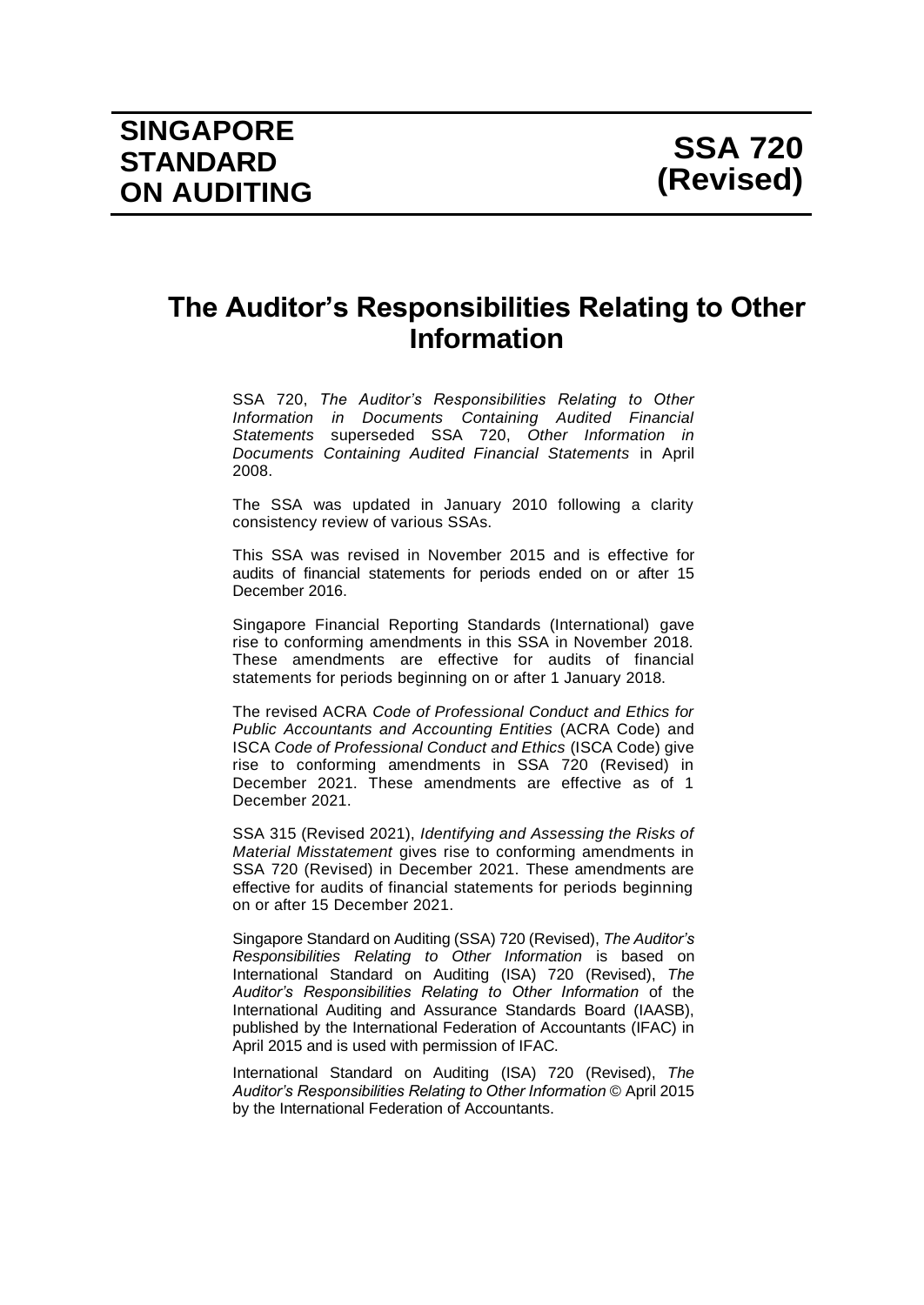# **SINGAPORE STANDARD ON AUDITING 720 (REVISED) THE AUDITOR'S RESPONSIBILITIES RELATING TO OTHER INFORMATION**

(Effective for audits of financial statements for periods beginning on or after 15 December 2021)

# **CONTENTS**

### **Paragraph**

| <b>Introduction</b>                                                                    |            |
|----------------------------------------------------------------------------------------|------------|
| Scope of this SSA                                                                      | $1 - 9$    |
| <b>Effective Date</b>                                                                  | 10         |
| <b>Objectives</b>                                                                      | 11         |
| <b>Definitions</b>                                                                     | 12         |
| <b>Requirements</b>                                                                    |            |
| Obtaining the Other Information                                                        | 13         |
| Reading and Considering the Other Information                                          | $14 - 15$  |
| Responding When a Material Inconsistency Appears to Exist or Other Information Appears |            |
| to Be Materially Misstated                                                             | 16         |
| Responding When the Auditor Concludes That a Material Misstatement of the Other        |            |
| <b>Information Exists</b>                                                              | $17 - 19$  |
| Responding When a Material Misstatement in the Financial Statement Exists or the       |            |
| Auditor's Understanding of the Entity and Its Environment Needs to be Updated          | 20         |
| Reporting                                                                              | $21 - 24$  |
| Documentation                                                                          | 25         |
| <b>Application and Other Explanatory Material</b>                                      |            |
| <b>Definitions</b>                                                                     | $A1 - A10$ |
| Obtaining the Other Information                                                        | A11-A22    |
| Reading and Considering the Other Information                                          | A23-A38    |
| Responding When a Material Inconsistency Appears to Exist or Other Information Appears |            |
| to Be Materially Misstated                                                             | A39-A43    |
| Responding When the Auditor Concludes That a Material Misstatement of the Other        |            |
| <b>Information Exists</b>                                                              | A44-A50    |
| Responding When a Material Misstatement in the Financial Statement Exists or the       |            |
| Auditor's Understanding of the Entity and Its Environment Needs to be Updated          | A51        |
| Reporting                                                                              | A52-A59    |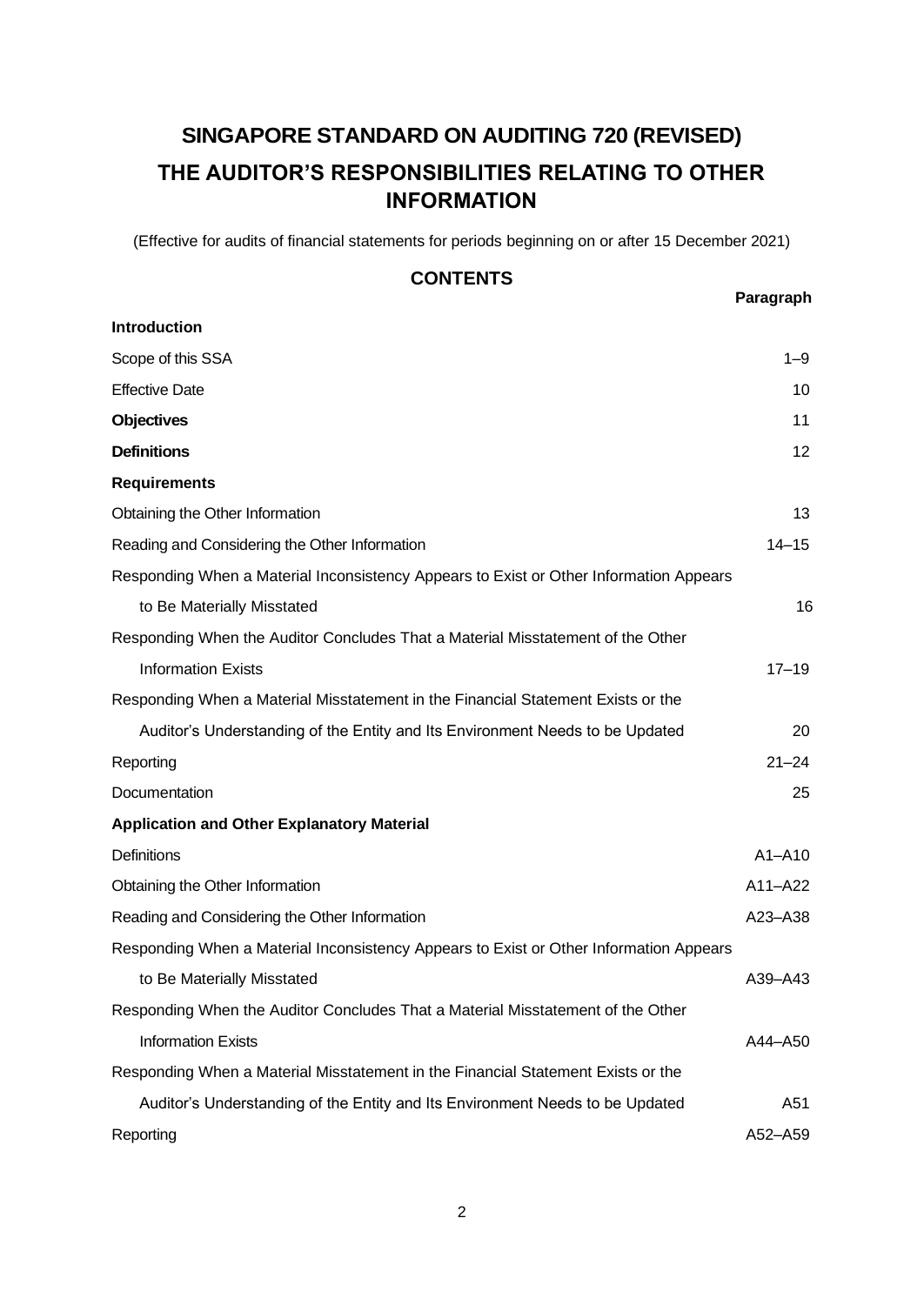Appendix 1: Examples of Amounts or Other Items that May be Included in the Other Information Appendix 2: Illustrations of Auditor's Reports Relating to Other Information

Singapore Standard on Auditing (SSA) 720 (Revised), *The Auditor's Responsibilities Relating to Other Information*, should be read in conjunction with SSA 200, *Overall Objectives of the Independent Auditor and the Conduct of an Audit in Accordance with Singapore Standards on Auditing*.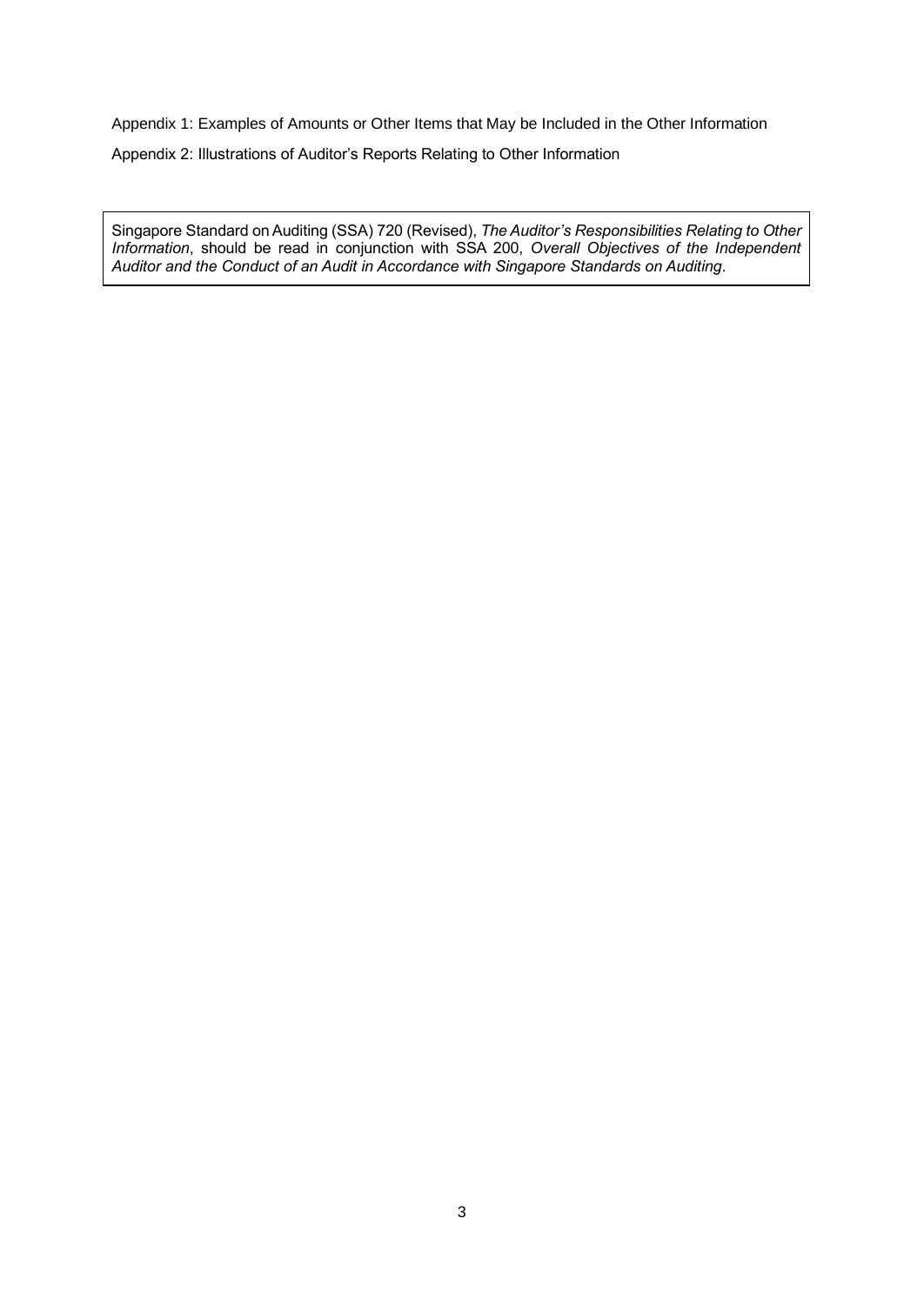# **SINGAPORE STANDARD ON AUDITING**

**SSA 720 (Revised)**

# **Foreword**

This Standard is based on International Standard on Auditing 720 (Revised), with such amendments as were considered appropriate for local adoption.

# **Introduction**

# **Scope of this SSA**

- 1. This Singapore Standard on Auditing (SSA) deals with the auditor's responsibilities relating to other information, whether financial or non-financial information (other than financial statements and the auditor's report thereon), included in an entity's annual report. An entity's annual report may be a single document or a combination of documents that serve the same purpose.
- 2. This SSA is written in the context of an audit of financial statements by an independent auditor. Accordingly, the objectives of the auditor in this SSA are to be understood in the context of the overall objectives of the auditor as stated in paragraph 11 of SSA 200.<sup>1</sup> The requirements in the SSAs are designed to enable the auditor to achieve the objectives specified in the SSAs, and thereby the overall objectives of the auditor. The auditor's opinion on the financial statements does not cover the other information, nor does this SSA require the auditor to obtain audit evidence beyond that required to form an opinion on the financial statements.
- 3. This SSA requires the auditor to read and consider the other information because other information that is materially inconsistent with the financial statements or the auditor's knowledge obtained in the audit may indicate that there is a material misstatement of the financial statements or that a material misstatement of the other information exists, either of which may undermine the credibility of the financial statements and the auditor's report thereon. Such material misstatements may also inappropriately influence the economic decisions of the users for whom the auditor's report is prepared.
- 4. This SSA may also assist the auditor in complying with relevant ethical requirements<sup>2</sup> that require the auditor to avoid being knowingly associated with information that the auditor believes contains a materially false or misleading statement, statements or information provided recklessly, or omits or obscures required information where such omission or obscurity would be misleading.
- 5. Other information may include amounts or other items that are intended to be the same as, to summarise, or to provide greater detail, about amounts or other items in the financial statements, and other amounts or other items about which the auditor has obtained knowledge in the audit. Other information may also include other matters.
- 6. The auditor's responsibilities relating to other information (other than applicable reporting responsibilities) apply regardless of whether the other information is obtained by the auditor prior to, or after, the date of the auditor's report.

<sup>1</sup> SSA 200, *Overall Objectives of the Independent Auditor and the Conduct of an Audit in Accordance with Singapore Standards on Auditing*

<sup>2</sup> Accounting and Corporate Regulatory Authority (ACRA) *Code of Professional Conduct and Ethics for Public Accountants and Accounting Entities* (ACRA Code)*,* paragraph R111.2.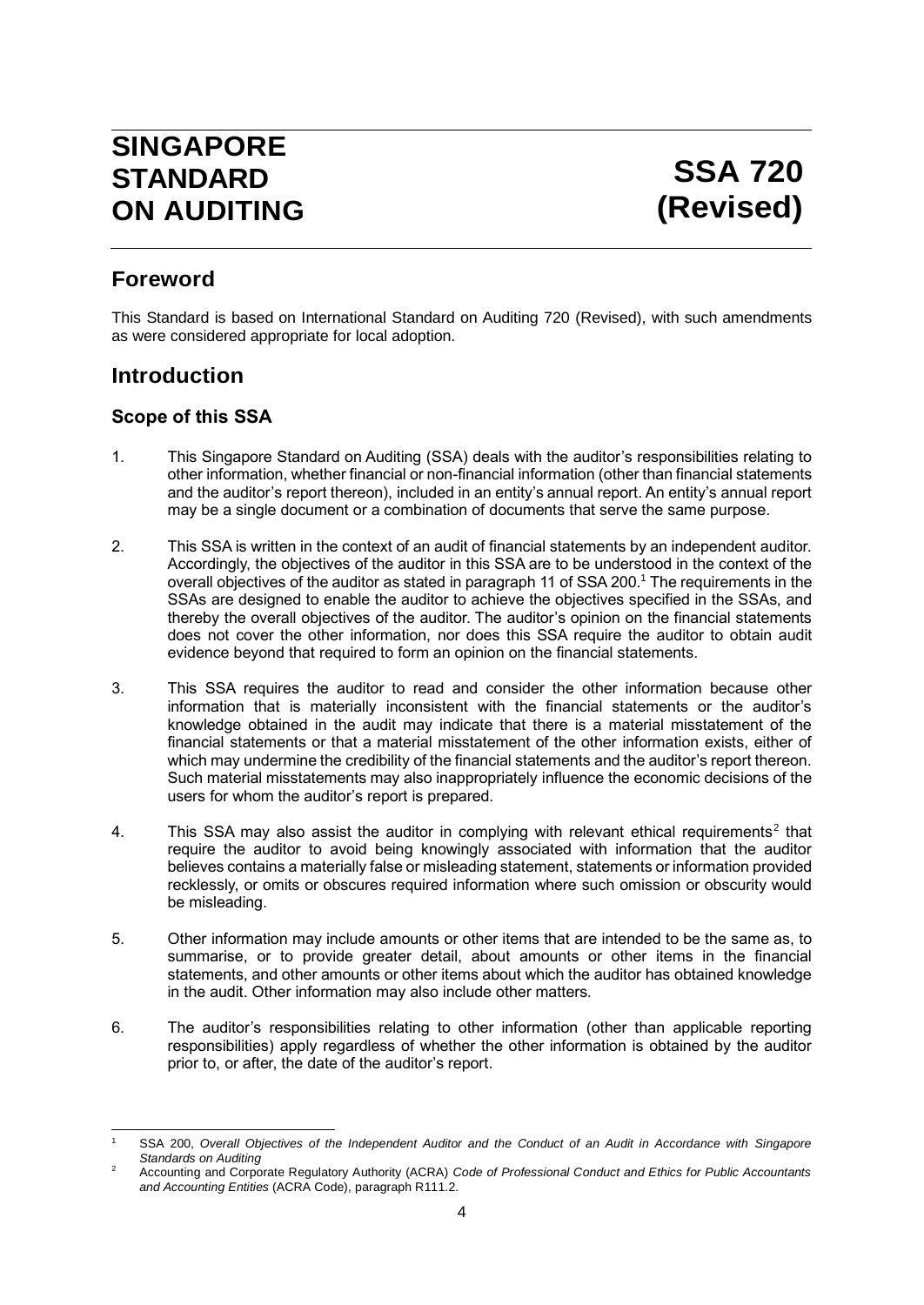- 7. This SSA does not apply to:
	- (a) Preliminary announcements of financial information; or
	- (b) Securities offering documents, including prospectuses.
- 8. The auditor's responsibilities under this SSA do not constitute an assurance engagement on other information or impose an obligation on the auditor to obtain assurance about the other information.
- 9. Law or regulation may impose additional obligations on the auditor in relation to other information that are beyond the scope of this SSA.

## **Effective Date**

10. This SSA is effective for audits of financial statements for periods beginning on or after 15 December 2021.

# **Objectives**

- 11. The objectives of the auditor, having read the other information, are:
	- (a) To consider whether there is a material inconsistency between the other information and the financial statements;
	- (b) To consider whether there is a material inconsistency between the other information and the auditor's knowledge obtained in the audit;
	- (c) To respond appropriately when the auditor identifies that such material inconsistencies appear to exist, or when the auditor otherwise becomes aware that other information appears to be materially misstated; and
	- (d) To report in accordance with this SSA.

# **Definitions**

- 12. For purposes of the SSAs, the following terms have the meanings attributed below:
	- (a) Annual report A document, or combination of documents, prepared typically on an annual basis by management or those charged with governance in accordance with law, regulation or custom, the purpose of which is to provide owners (or similar stakeholders) with information on the entity's operations and the entity's financial results and financial position as set out in the financial statements. An annual report contains or accompanies the financial statements and the auditor's report thereon and usually includes information about the entity's developments, its future outlook and risks and uncertainties, a statement by the entity's governing body, and reports covering governance matters. (Ref: Para. A1–A5)
	- (b) Misstatement of the other information A misstatement of the other information exists when the other information is incorrectly stated or otherwise misleading (including because it omits or obscures information necessary for a proper understanding of a matter disclosed in the other information). (Ref: Para. A6–A7)
	- (c) Other information Financial or non-financial information (other than financial statements and the auditor's report thereon) included in an entity's annual report. (Ref: Para. A8–A10)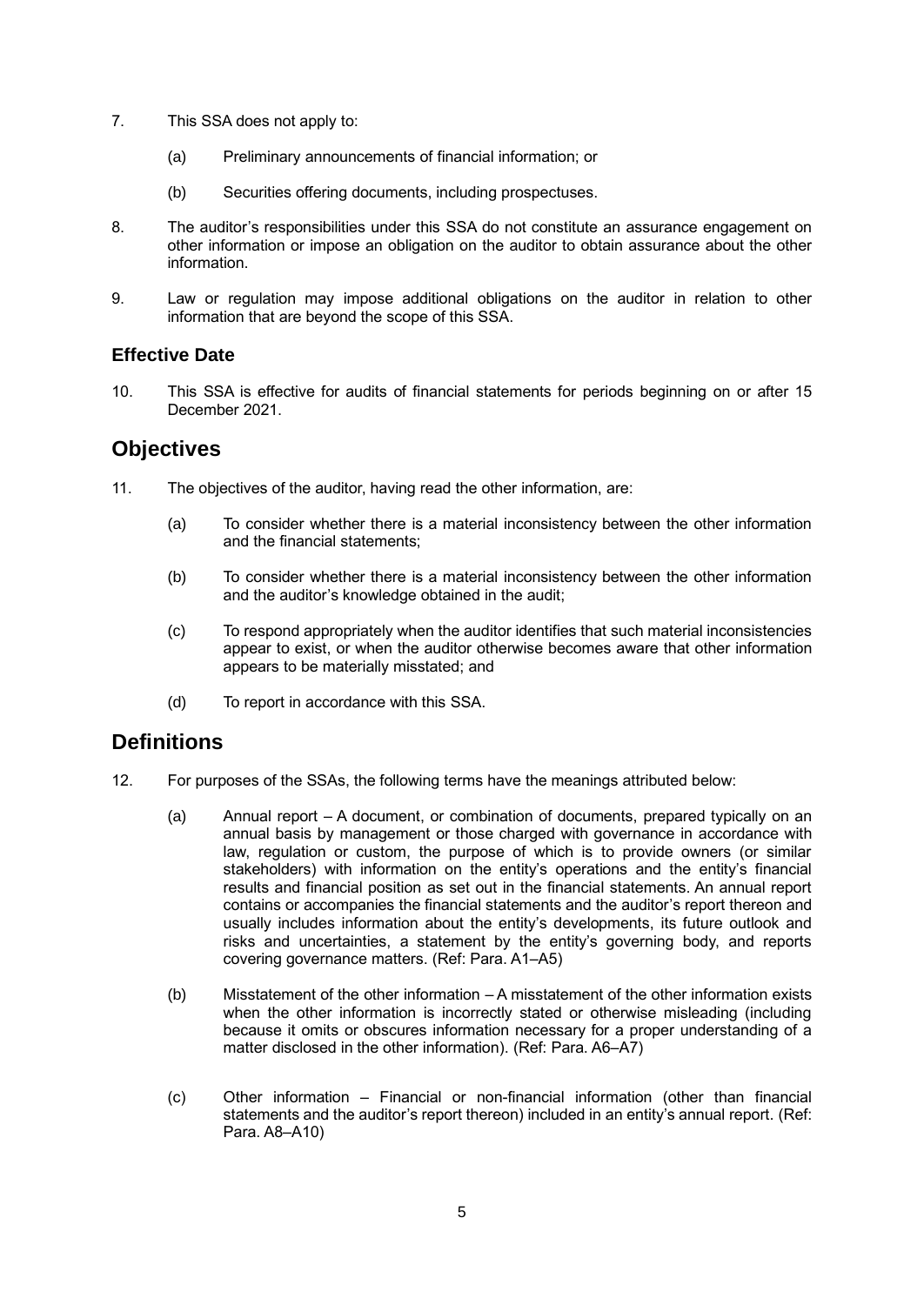# **Requirements**

# **Obtaining the Other Information**

- 13. The auditor shall: (Ref: Para. A11–A22)
	- (a) Determine, through discussion with management, which document(s) comprises the annual report, and the entity's planned manner and timing of the issuance of such document(s);
	- (b) Make appropriate arrangements with management to obtain in a timely manner and, if possible, prior to the date of the auditor's report, the final version of the document(s) comprising the annual report; and
	- (c) When some or all of the document(s) determined in (a) will not be available until after the date of the auditor's report, request management to provide a written representation that the final version of the document(s) will be provided to the auditor when available, and prior to its issuance by the entity, such that the auditor can complete the procedures required by this SSA. (Ref: Para. A22)

# **Reading and Considering the Other Information**

- 14. The auditor shall read the other information and, in doing so shall: (Ref: Para. A23–A24)
	- (a) Consider whether there is a material inconsistency between the other information and the financial statements. As the basis for this consideration, the auditor shall, to evaluate their consistency, compare selected amounts or other items in the other information (that are intended to be the same as, to summarise, or to provide greater detail about, the amounts or other items in the financial statements) with such amounts or other items in the financial statements; and (Ref: Para. A25–A29)
	- (b) Consider whether there is a material inconsistency between the other information and the auditor's knowledge obtained in the audit, in the context of audit evidence obtained and conclusions reached in the audit. (Ref: Para. A30–A36)
- 15. While reading the other information in accordance with paragraph 14, the auditor shall remain alert for indications that the other information not related to the financial statements or the auditor's knowledge obtained in the audit appears to be materially misstated. (Ref: Para. A24, A37–A38)

# **Responding When a Material Inconsistency Appears to Exist or Other Information Appears to Be Materially Misstated**

- 16. If the auditor identifies that a material inconsistency appears to exist (or becomes aware that the other information appears to be materially misstated), the auditor shall discuss the matter with management and, if necessary, perform other procedures to conclude whether: (Ref: Para. A39–A43)
	- (a) A material misstatement of the other information exists;
	- (b) A material misstatement of the financial statements exists; or
	- (c) The auditor's understanding of the entity and its environment needs to be updated.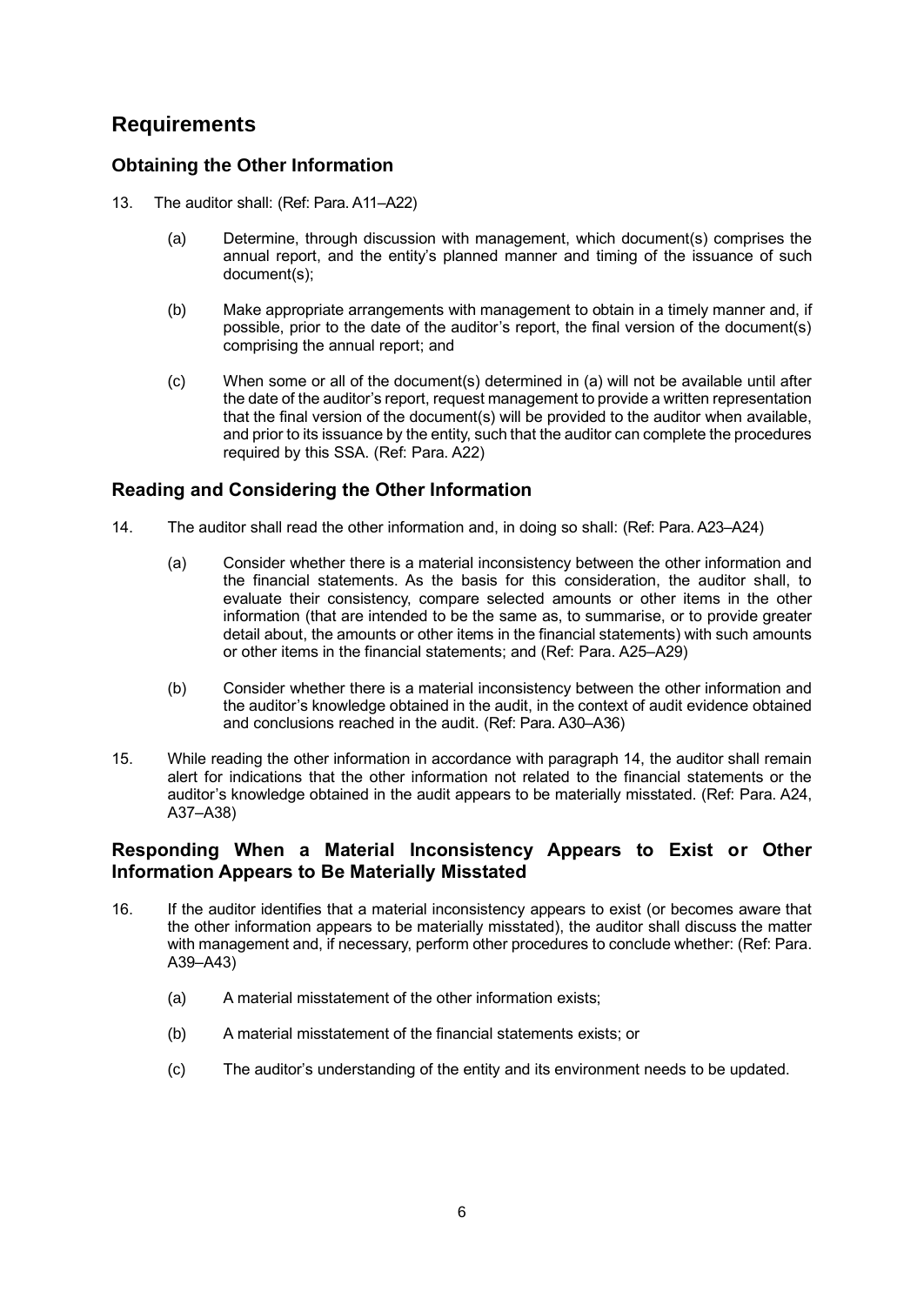## **Responding When the Auditor Concludes That a Material Misstatement of the Other Information Exists**

- 17. If the auditor concludes that a material misstatement of the other information exists, the auditor shall request management to correct the other information. If management:
	- (a) Agrees to make the correction, the auditor shall determine that the correction has been made; or
	- (b) Refuses to make the correction, the auditor shall communicate the matter with those charged with governance and request that the correction be made.
- 18. If the auditor concludes that a material misstatement exists in other information obtained prior to the date of the auditor's report, and the other information is not corrected after communicating with those charged with governance, the auditor shall take appropriate action, including: (Ref: Para. A44)
	- (a) Considering the implications for the auditor's report and communicating with those charged with governance about how the auditor plans to address the material misstatement in the auditor's report (see paragraph 22(e)(ii)); or (Ref: Para. A45)
	- (b) Withdrawing from the engagement, where withdrawal is possible under applicable law or regulation. (Ref: Para. A46–A47)
- 19. If the auditor concludes that a material misstatement exists in other information obtained after the date of the auditor's report, the auditor shall:
	- (a) If the other information is corrected, perform the procedures necessary in the circumstances; or (Ref: Para. A48)
	- (b) If the other information is not corrected after communicating with those charged with governance, take appropriate action considering the auditor's legal rights and obligations, to seek to have the uncorrected material misstatement appropriately brought to the attention of users for whom the auditor's report is prepared. (Ref: Para. A49–A50)

## **Responding When a Material Misstatement in the Financial Statements Exists or the Auditor's Understanding of the Entity and Its Environment Needs to Be Updated**

20. If, as a result of performing the procedures in paragraphs 14–15, the auditor concludes that a material misstatement in the financial statements exists or the auditor's understanding of the entity and its environment needs to be updated, the auditor shall respond appropriately in accordance with the other SSAs. (Ref: Para. A51)

# **Reporting**

- 21. The auditor's report shall include a separate section with a heading "Other Information", or other appropriate heading, when, at the date of the auditor's report:
	- (a) For an audit of financial statements of a listed entity, the auditor has obtained, or expects to obtain, the other information; or
	- (b) For an audit of financial statements of an entity other than a listed entity, the auditor has obtained some or all of the other information. (Ref: Para. A52)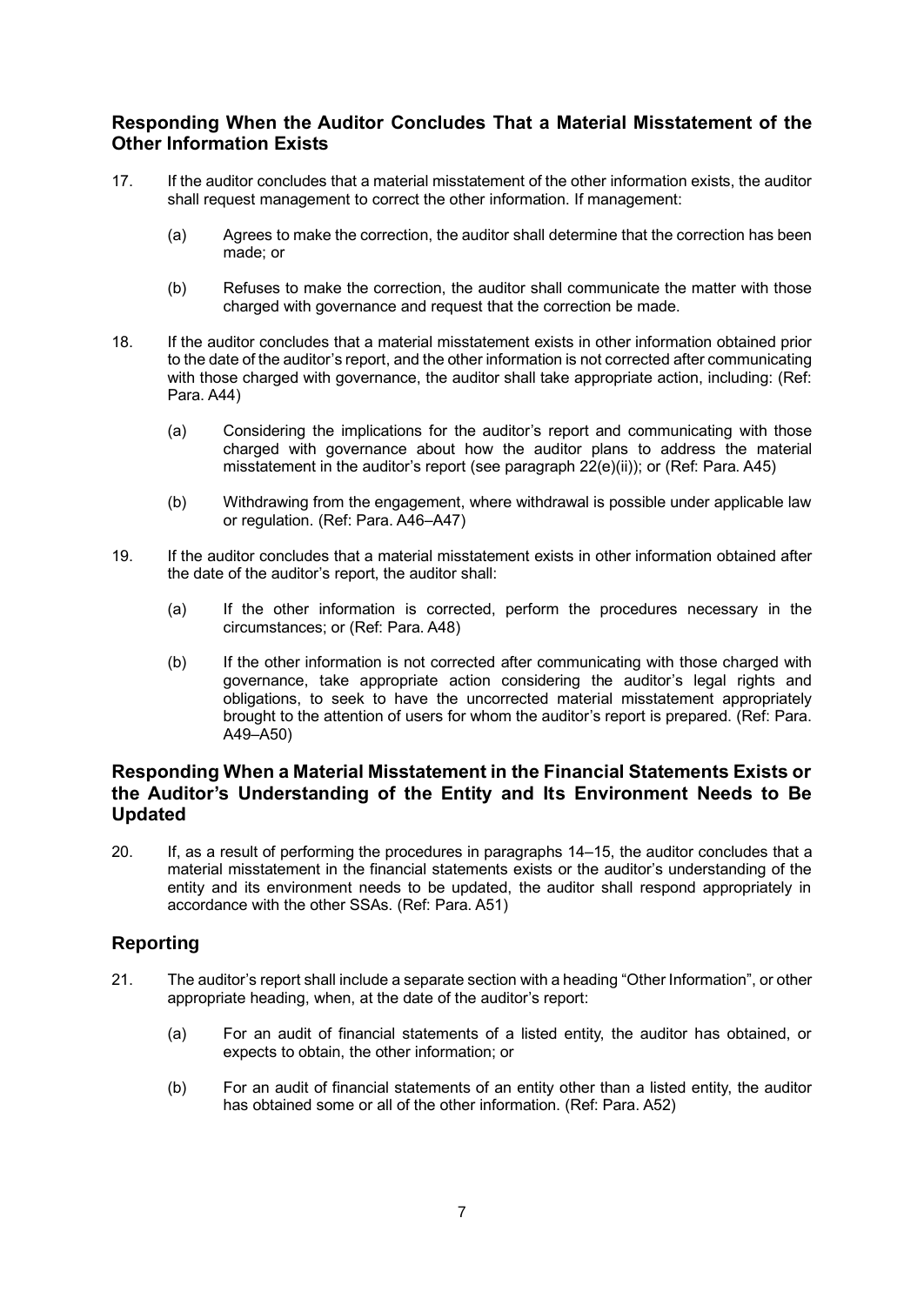- 22. When the auditor's report is required to include an Other Information section in accordance with paragraph 21, this section shall include: (Ref: Para. A53)
	- (a) A statement that management is responsible for the other information;
	- (b) An identification of:
		- (i) Other information, if any, obtained by the auditor prior to the date of the auditor's report; and
		- (ii) For an audit of financial statements of a listed entity, other information, if any, expected to be obtained after the date of the auditor's report;
	- (c) A statement that the auditor's opinion does not cover the other information and, accordingly, that the auditor does not express (or will not express) an audit opinion or any form of assurance conclusion thereon;
	- (d) A description of the auditor's responsibilities relating to reading, considering and reporting on other information as required by this SSA; and
	- (e) When other information has been obtained prior to the date of the auditor's report, either:
		- (i) A statement that the auditor has nothing to report; or
		- (ii) If the auditor has concluded that there is an uncorrected material misstatement of the other information, a statement that describes the uncorrected material misstatement of the other information.
- 23. When the auditor expresses a qualified or adverse opinion in accordance with SSA 705 (Revised), $3$  the auditor shall consider the implications of the matter giving rise to the modification of opinion for the statement required in paragraph 22(e). (Ref: Para. A54–A58)

## *Reporting Prescribed by Law or Regulation*

- 24. If the auditor is required by law or regulation of a specific jurisdiction to refer to the other information in the auditor's report using a specific layout or wording, the auditor's report shall refer to Singapore Standards on Auditing only if the auditor's report includes, at a minimum: (Ref: Para. A59)
	- (a) Identification of the other information obtained by the auditor prior to the date of the auditor's report;
	- (b) A description of the auditor's responsibilities with respect to the other information; and
	- (c) An explicit statement addressing the outcome of the auditor's work for this purpose.

## **Documentation**

- 25. In addressing the requirements of  $SSA 230<sup>4</sup>$  as it applies to this SSA, the auditor shall include in the audit documentation:
	- (a) Documentation of the procedures performed under this SSA; and
	- (b) The final version of the other information on which the auditor has performed the work required under this SSA.

<sup>3</sup> SSA 705 (Revised), *Modifications to the Opinion in the Independent Auditor's Report*

<sup>4</sup> SSA 230, *Audit Documentation,* paragraphs 8–11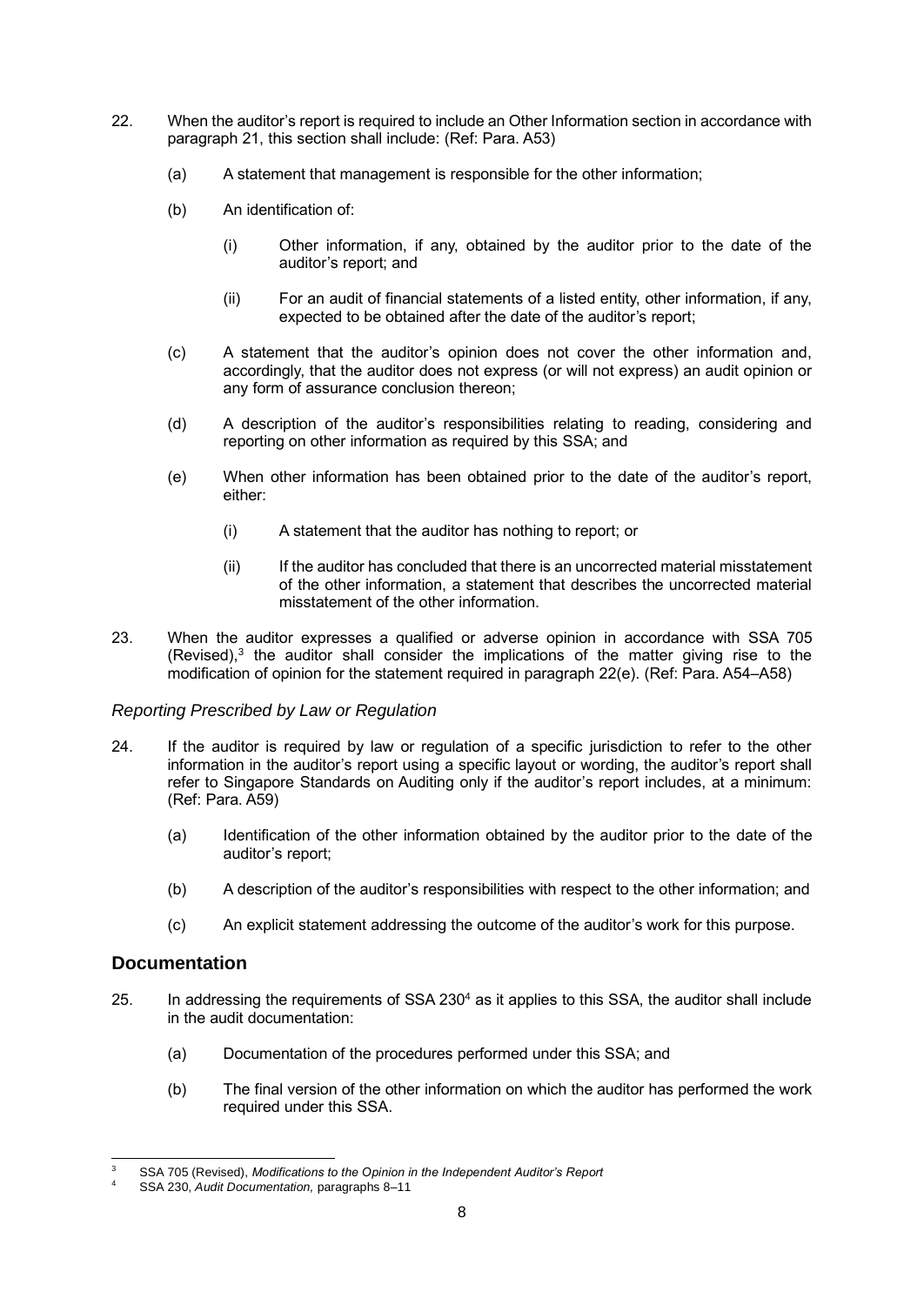# **Application and Other Explanatory Material**

# **Definitions**

## *Annual Report* (Ref: Para. 12(a))

- A1. Law, regulation or custom may define the content of an annual report, and the name by which it is to be referred, for entities in a particular jurisdiction; however, the content and the name may vary within a jurisdiction and from one jurisdiction to another.
- A2. An annual report is typically prepared on an annual basis. However, when the financial statements being audited are prepared for a period less than or more than a year, an annual report may also be prepared that covers the same period as the financial statements.
- A3. In some cases, an entity's annual report may be a single document and referred to by the title "annual report" or by some other title. In other cases, law, regulation or custom may require the entity to report to owners (or similar stakeholders) information on the entity's operations and the entity's financial results and financial position as set out in the financial statements (i.e., an annual report) by way of a single document, or by way of two or more separate documents that in combination serve the same purpose. For example, depending on law, regulation or custom in a particular jurisdiction, one or more of the following documents may form part of the annual report:
	- Management report, management commentary, or operating and financial review or similar reports by those charged with governance (for example, a directors' report).
	- Chairman's statement.
	- Corporate governance statement.
	- Internal control and risk assessment reports.
- A4. An annual report may be made available to users in printed form, or electronically, including on the entity's website. A document (or combination of documents) may meet the definition of an annual report, irrespective of the manner in which it is made available to users.
- A5. An annual report is different in nature, purpose and content from other reports, such as a report prepared to meet the information needs of a specific stakeholder group or a report prepared to comply with a specific regulatory reporting objective (even when such a report is required to be publicly available). Examples of reports that, when issued as standalone documents, are not typically part of the combination of documents that comprise an annual report (subject to law, regulation or custom), and that, therefore, are not other information within the scope of this SSA, include:
	- Separate industry or regulatory reports (for example, capital adequacy reports), such as may be prepared in the banking, insurance, and pension industries.
	- Corporate social responsibility reports.
	- Sustainability reports.
	- Diversity and equal opportunity reports.
	- Product responsibility reports.
	- Labor practices and working conditions reports.
	- Human rights reports.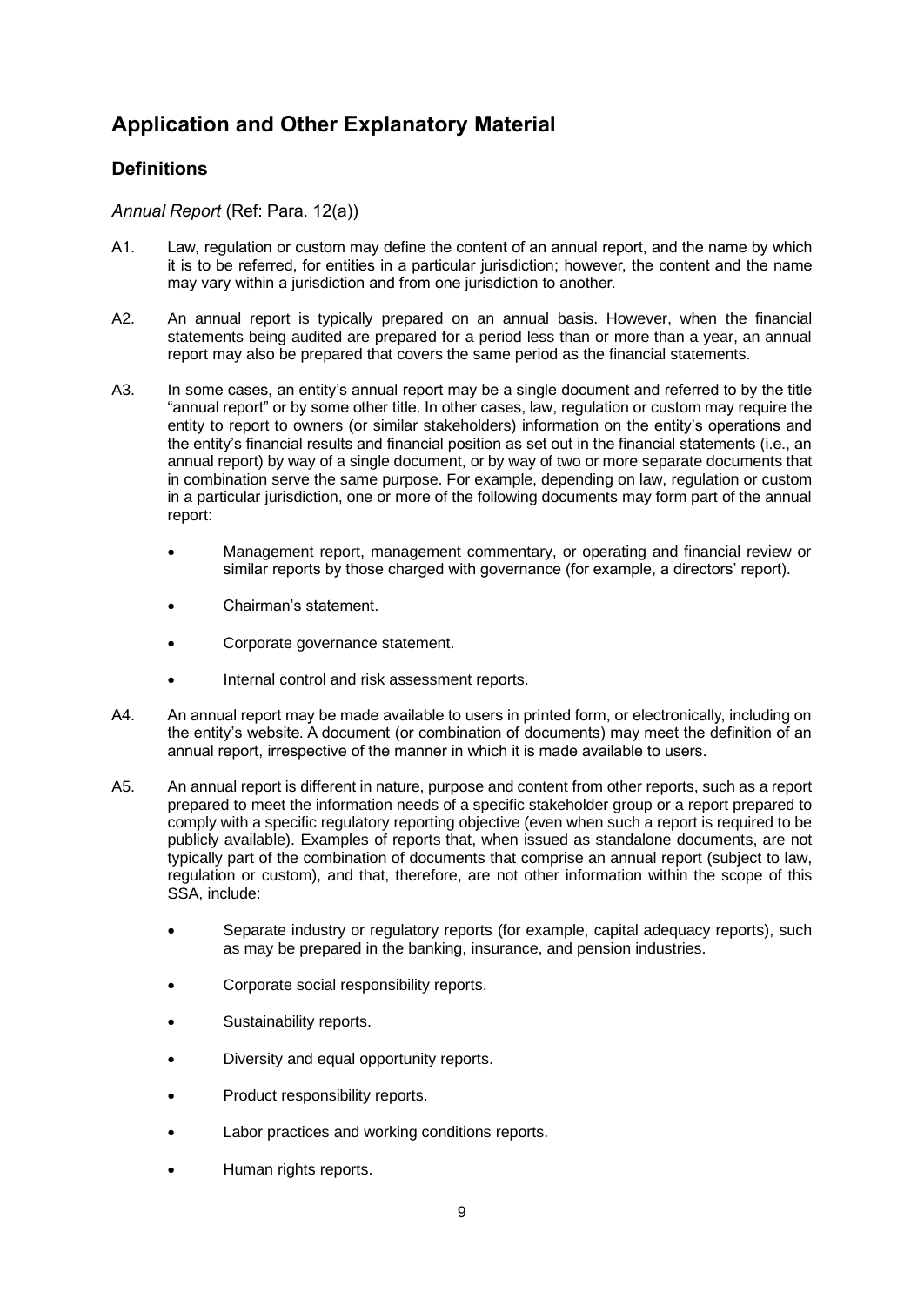## *Misstatement of the Other Information* (Ref: Para. 12(b))

- A6. When a particular matter is disclosed in the other information, the other information may omit or obscure information that is necessary for a proper understanding of that matter. For example, if the other information purports to address the key performance indicators used by management, then omission of a key performance indicator used by management could indicate that the other information is misleading.
- A7. The concept of materiality may be discussed in a framework applicable to the other information and, if so, such a framework may provide a frame of reference for the auditor in making judgements about materiality under this SSA. In many cases, however, there may be no applicable framework that includes a discussion of the concept of materiality as it applies to the other information. In such circumstances, the following characteristics provide the auditor with a frame of reference in determining if a misstatement of the other information is material:
	- Materiality is considered in the context of the common information needs of users as a group. The users of the other information are expected to be the same as the users of the financial statements as such users may be expected to read the other information to provide context to the financial statements.
	- Judgements about materiality take into account the specific circumstances of the misstatement, considering whether users would be influenced by the effect of the uncorrected misstatement. Not all misstatements will influence the economic decisions of users.
	- Judgements about materiality involve both qualitative and quantitative considerations. Accordingly, such judgements may take into account the nature or magnitude of the items that the other information addresses in the context of the entity's annual report.

## *Other Information* (Ref: Para. 12(c))

- A8. Appendix 1 contains examples of amounts or other items that may be included in the other information.
- A9. In some cases, the applicable financial reporting framework may require specific disclosures but permit them to be located outside of the financial statements.<sup>5</sup> As such disclosures are required by the applicable financial reporting framework, they form part of the financial statements. Accordingly, they do not constitute other information for the purpose of this SSA.
- A10. eXtensible Business Reporting Language (XBRL) tags do not represent other information as defined in this SSA.

# **Obtaining the Other Information** (Ref: Para. 13)

- A11. Determining the document(s) that is or comprises the annual report is often clear based on law, regulation or custom. In many cases, management or those charged with governance may have customarily issued a package of documents that together comprise the annual report, or may have committed to do so. In some cases, however, it may not be clear which document(s) is or comprises the annual report. In such cases, the timing and purpose of the documents (and for whom they are intended) are matters that may be relevant to the auditor's determination of which document(s) is or comprises the annual report.
- A12. When the annual report is translated into other languages pursuant to law or regulation (such as may occur when a jurisdiction has more than one official language), or when multiple "annual reports" are prepared under different legislation (for example, when an entity is listed in more

<sup>5</sup> For example, Singapore Financial Reporting Standard (International) (SFRS(I)) 7, *Financial Instruments: Disclosures,*  permits certain disclosures required by the SFRS(I)s to either be given in the financial statements or incorporated by crossreference from the financial statements to some other statement, such as a management commentary or risk report, that is available to users of the financial statements on the same terms as the financial statements and at the same time.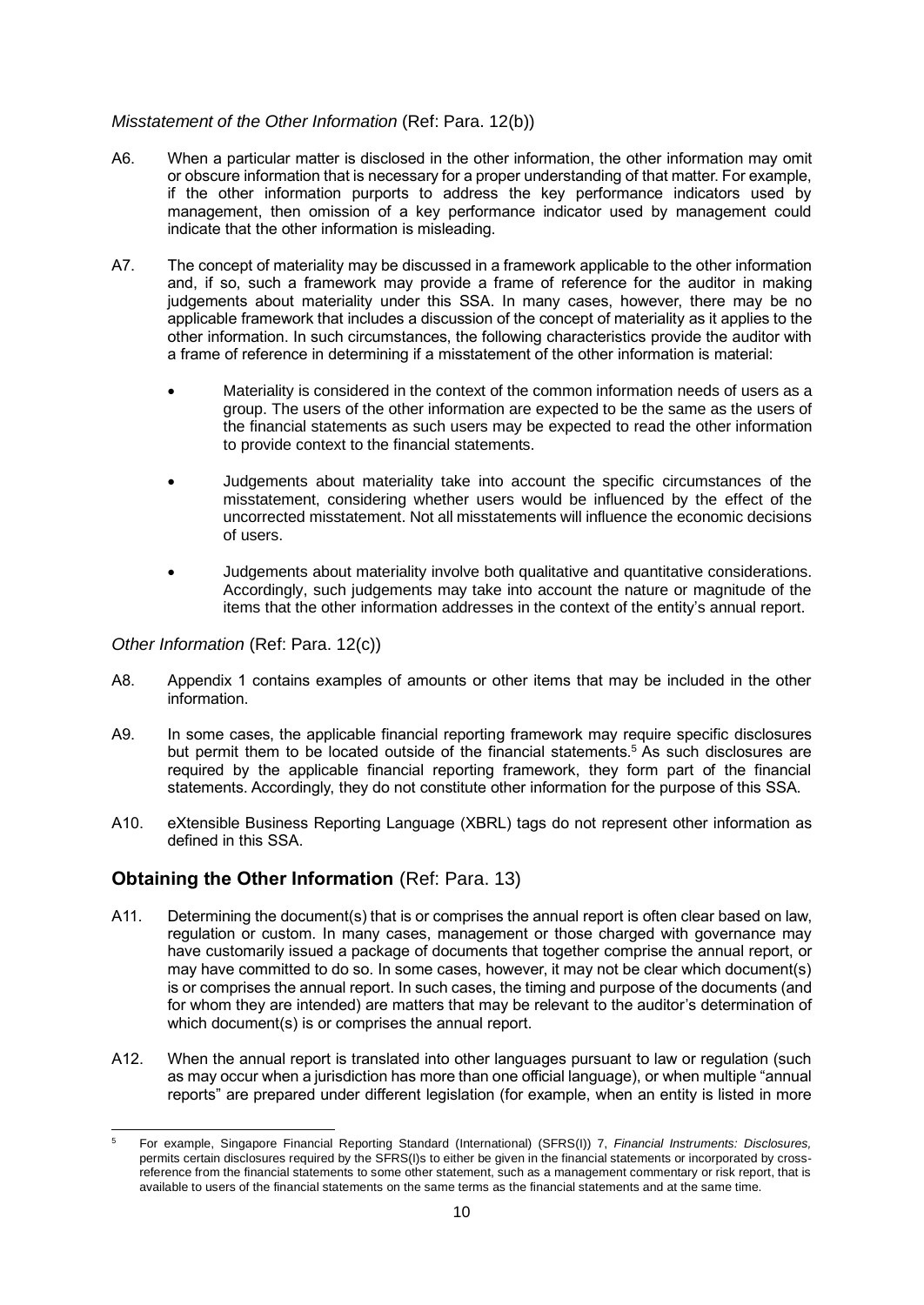than one jurisdiction), consideration may need to be given as to whether one, or more than one of the "annual reports" form part of the other information. Local law or regulation may provide further quidance in this respect.

- A13. Management, or those charged with governance, is responsible for preparing the annual report. The auditor may communicate with management or those charged with governance:
	- The auditor's expectations in relation to obtaining the final version of the annual report (including a combination of documents that together comprise the annual report) in a timely manner prior to the date of the auditor's report such that the auditor can complete the procedures required by this SSA before the date of the auditor's report, or if that is not possible, as soon as practicable and in any case prior to the entity's issuance of such information.
	- The possible implications when the other information is obtained after the date of the auditor's report.
- A14. The communications referred to in paragraph A13 may be particularly appropriate for example:
	- In an initial audit engagement.
	- When there has been a change in management or those charged with governance.
	- When other information is expected to be obtained after the date of the auditor's report.
- A15. Where those charged with governance are to approve the other information prior to its issuance by the entity, the final version of such other information is the one that has been approved by those charged with governance for issuance.
- A16. In some cases, the entity's annual report may be a single document to be released, in accordance with law or regulation or the entity's reporting practice, shortly after the entity's financial reporting period such that it is available to the auditor prior to the date of the auditor's report. In other cases, such a document may not be required to be released until a later time, or at a time of the entity's choosing. There may also be circumstances when the entity's annual report is a combination of documents, each subject to different requirements or reporting practice by the entity with respect to the timing of their release.
- A17. There may be circumstances when, at the date of the auditor's report, the entity is considering the development of a document that may be part of the entity's annual report (for example, a voluntary report to stakeholders) but management is unable to confirm to the auditor the purpose or timing of such a document. If the auditor is unable to ascertain the purpose or timing of such a document, the document is not considered other information for purposes of this SSA.
- A18. Obtaining the other information in a timely manner prior to the date of the auditor's report enables any revisions that are found to be necessary to be made to the financial statements, the auditor's report, or the other information prior to their issuance. The audit engagement letter<sup>6</sup> may make reference to an agreement with management to make available to the auditor the other information in a timely manner, and if possible prior to the date of the auditor's report.
- A19. When other information is only made available to users via the entity's website, the version of the other information obtained from the entity, rather than directly from the entity's website, is the relevant document on which the auditor would perform procedures in accordance with this SSA. The auditor has no responsibility under this SSA to search for other information, including other information that may be on the entity's website, nor to perform any procedures to confirm that other information is appropriately displayed on the entity's website or otherwise has been appropriately transmitted or displayed electronically.

<sup>6</sup> SSA 210, *Agreeing the Terms of Audit Engagements*, paragraph A24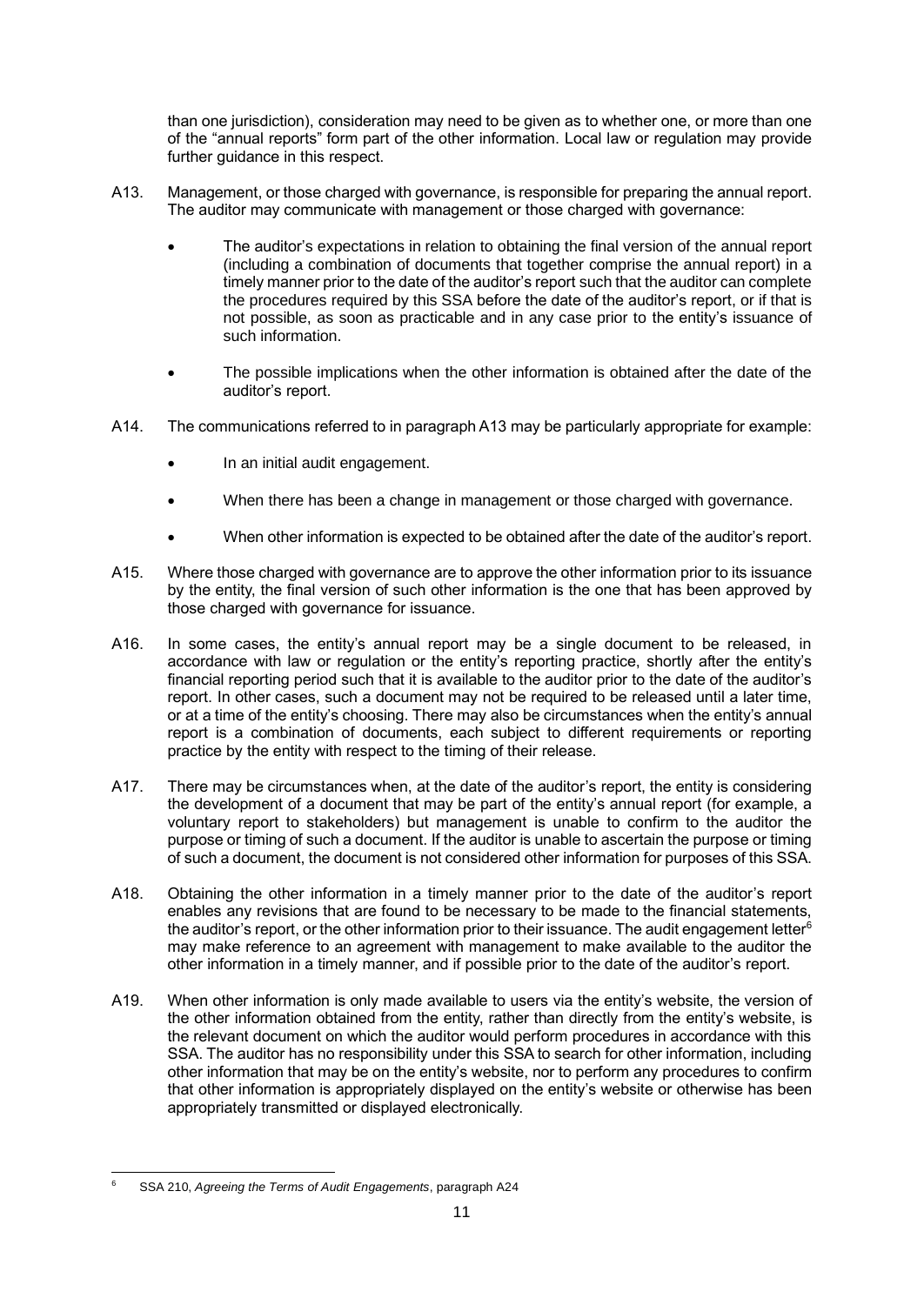- A20. The auditor is not precluded from dating or issuing the auditor's report if the auditor has not obtained some or all of the other information.
- A21. When the other information is obtained after the date of the auditor's report, the auditor is not required to update the procedures performed in accordance with paragraphs 6 and 7 of SSA 560.<sup>7</sup>
- A22. SSA 580<sup>8</sup> establishes requirements and provides guidance on the use of written representations. The written representation required to be requested by paragraph 13(c) regarding other information that will be available only after the date of the auditor's report is intended to support the auditor's ability to complete the procedures required by this SSA with respect to such information. In addition, the auditor may find it useful to request other written representations, for example, that:
	- Management has informed the auditor of all the documents that it expects to issue that may comprise other information;
	- The financial statements and any other information obtained by the auditor prior to the date of the auditor's report are consistent with one another, and the other information does not contain any material misstatements; and
	- With regard to other information that has not been obtained by the auditor prior to the date of the auditor's report, that management intends to prepare and issue such other information and the expected timing of such issuance.

# **Reading and Considering the Other Information** (Ref: Para. 14–15)

- A23. The auditor is required by SSA 200 $9$  to plan and perform the audit with professional scepticism. Maintaining professional scepticism when reading and considering the other information includes, for example, recognising that management may be overly optimistic about the success of its plans, and being alert to information that may be inconsistent with:
	- (a) The financial statements; or
	- (b) The auditor's knowledge obtained in the audit.
- A24. In accordance with SSA 220,<sup>10</sup> the engagement partner is required to take responsibility for the direction, supervision and performance of the audit engagement in compliance with professional standards and applicable legal and regulatory requirements. In the context of this SSA, factors that may be taken into account when determining the appropriate engagement team members to address the requirements of paragraphs 14–15, include:
	- The relative experience of engagement team members.
	- Whether the engagement team members to be assigned the tasks have the relevant knowledge obtained in the audit to identify inconsistencies between the other information and that knowledge.
	- The degree of judgement involved in addressing the requirements of paragraph 14– 15. For example, performing procedures to evaluate the consistency of amounts in the other information that are intended to be the same as amounts in the financial statements may be carried out by less experienced engagement team members.
	- Whether, in the case of a group audit, it is necessary to make inquiries of a component auditor in addressing the other information related to that component.

<sup>7</sup> SSA 560, *Subsequent Events*

<sup>8</sup> SSA 580, *Written Representations*

SSA 200, paragraph 15

<sup>10</sup> SSA 220, *Quality Control for an Audit of Financial Statements*, paragraph 15(a)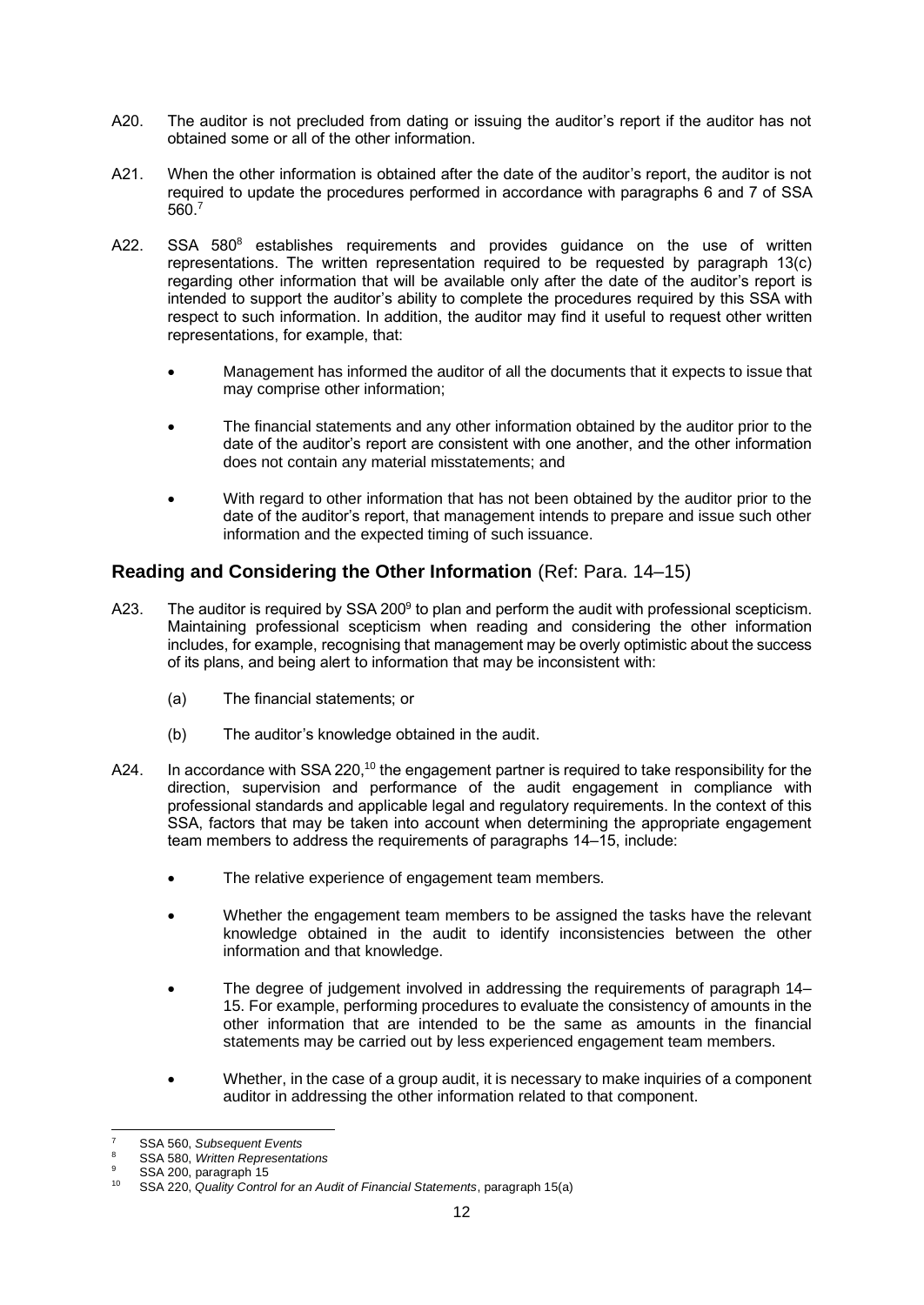*Considering Whether There is a Material Inconsistency between the Other Information and the Financial Statements* (Ref: Para. 14(a))

- A25. Other information may include amounts or other items that are intended to be the same as, to summarise, or to provide greater detail about, the amounts or other items in the financial statements. Examples of such amounts or other items may include:
	- Tables, charts or graphs containing extracts of the financial statements.
	- A disclosure providing greater detail about a balance or account shown in the financial statements, such as "Revenue for 20X1 comprised XXX million from product X and YYY million from product Y."
	- Descriptions of the financial results, such as "Total research and development expense was XXX in 20X1."
- A26. In evaluating the consistency of selected amounts or other items in the other information with the financial statements, the auditor is not required to compare all amounts or other items in the other information that are intended to be the same as, to summarise, or to provide greater detail about, the amounts or other items in the financial statements, with such amounts or other items in the financial statements.
- A27. Selecting the amounts or other items to compare is a matter of professional judgement. Factors relevant to this judgement include:
	- The significance of the amount or other item in the context in which it is presented. which may affect the importance that users would attach to the amount or other item (for example, a key ratio or amount).
	- If quantitative, the relative size of the amount compared with accounts or items in the financial statements or the other information to which they relate.
	- The sensitivity of the particular amount or other item in the other information, for example, share based payments for senior management.
- A28. Determining the nature and extent of procedures to address the requirement in paragraph 14(a) is a matter of professional judgement, recognising that the auditor's responsibilities under this SSA do not constitute an assurance engagement on the other information or impose an obligation to obtain assurance about the other information. Examples of such procedures include:
	- For information that is intended to be the same as information in the financial statements, comparing the information to the financial statements.
	- For information intended to convey the same meaning as disclosures in the financial statements, comparing the words used and considering the significance of differences in wording used and whether such differences imply different meanings.
	- Obtaining a reconciliation between an amount within the other information and the financial statements from management and:
		- Comparing items in the reconciliation to the financial statements and the other information; and
		- Checking whether the calculations within the reconciliation are arithmetically accurate.
- A29. Evaluating the consistency of selected amounts or other items in the other information with the financial statements includes, when relevant given the nature of the other information, the manner of their presentation compared to the financial statements.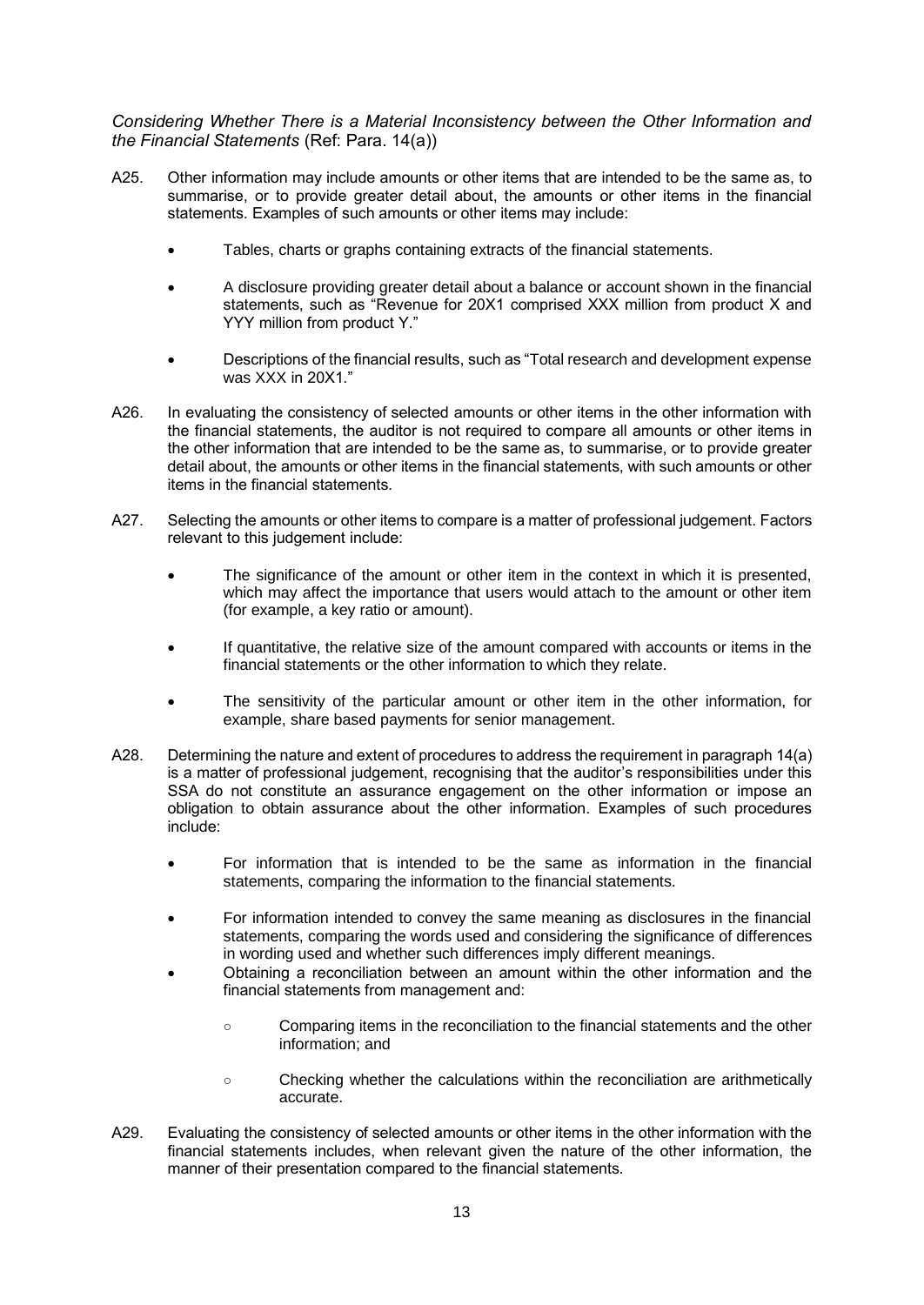*Considering Whether There Is a Material Inconsistency between the Other Information and the Auditor's Knowledge Obtained in the Audit* (Ref: Para. 14(b))

- A30. Other information may include amounts or items that are related to the auditor's knowledge obtained in the audit (other than those in paragraph 14(a)). Examples of such amounts or items may include:
	- A disclosure of the units produced, or a table summarising such production by geographical region.
	- A statement that "The company introduced product X and product Y during the year."
	- A summary of the locations of the entity's major operations, such as "the entity's major center of operation is in country X, and there are also operations in countries  $\Upsilon$  and  $\overline{Z}$ ."
- A31. The auditor's knowledge obtained in the audit includes the auditor's understanding of the entity and its environment, the applicable financial reporting framework, and the entity's system of internal control, obtained in accordance with SSA 315 (Revised 2021).<sup>11</sup> SSA 315 (Revised 2021) sets out the auditor's required understanding, which includes such matters as obtaining an understanding of:
	- (a) The entity's organizational structure, ownership and governance, and its business model, including the extent to which the business model integrates the use of IT;
	- (b) Relevant industry, regulatory, and other external factors;
	- (c) The relevant measures used, internally and externally, to assess the entity's financial performance;
	- (d) The entity's internal control.
- A32. The auditor's knowledge obtained in the audit may also include matters that are prospective in nature. Such matters may include, for example, business prospects and future cash flows that the auditor considered when evaluating the assumptions used by management in performing impairment tests on intangible assets such as goodwill, or when evaluating management's assessment of the entity's ability to continue as a going concern.
- A33. In considering whether there is a material inconsistency between the other information and the auditor's knowledge obtained in the audit, the auditor may focus on those matters in the other information that are of sufficient importance that a misstatement of the other information in relation to that matter could be material.
- A34. In relation to many matters in the other information, the auditor's recollection of the audit evidence obtained and conclusions reached in the audit may be sufficient to enable the auditor to consider whether there is a material inconsistency between the other information and the auditor's knowledge obtained in the audit. The more experienced and the more familiar with the key aspects of the audit the auditor is, the more likely it is that the auditor's recollection of relevant matters will be sufficient. For example, the auditor may be able to consider whether there is a material inconsistency between the other information and the auditor's knowledge obtained in the audit in light of the auditor's recollection of discussions held with management or those charged with governance or findings from procedures carried out during the audit such as the reading of board minutes, without the need to take further action.
- A35. The auditor may determine that referring to relevant audit documentation or making inquiries of relevant members of the engagement team or relevant component auditors is appropriate as a basis for the auditor's consideration of whether a material inconsistency exists. For example:
	- When the other information describes the planned cessation of a major product line and, although the auditor is aware of the planned cessation, the auditor may make

<sup>11</sup> SSA 315 (Revised 2021), *Identifying and Assessing the Risks of Material Misstatement,* paragraphs 19–27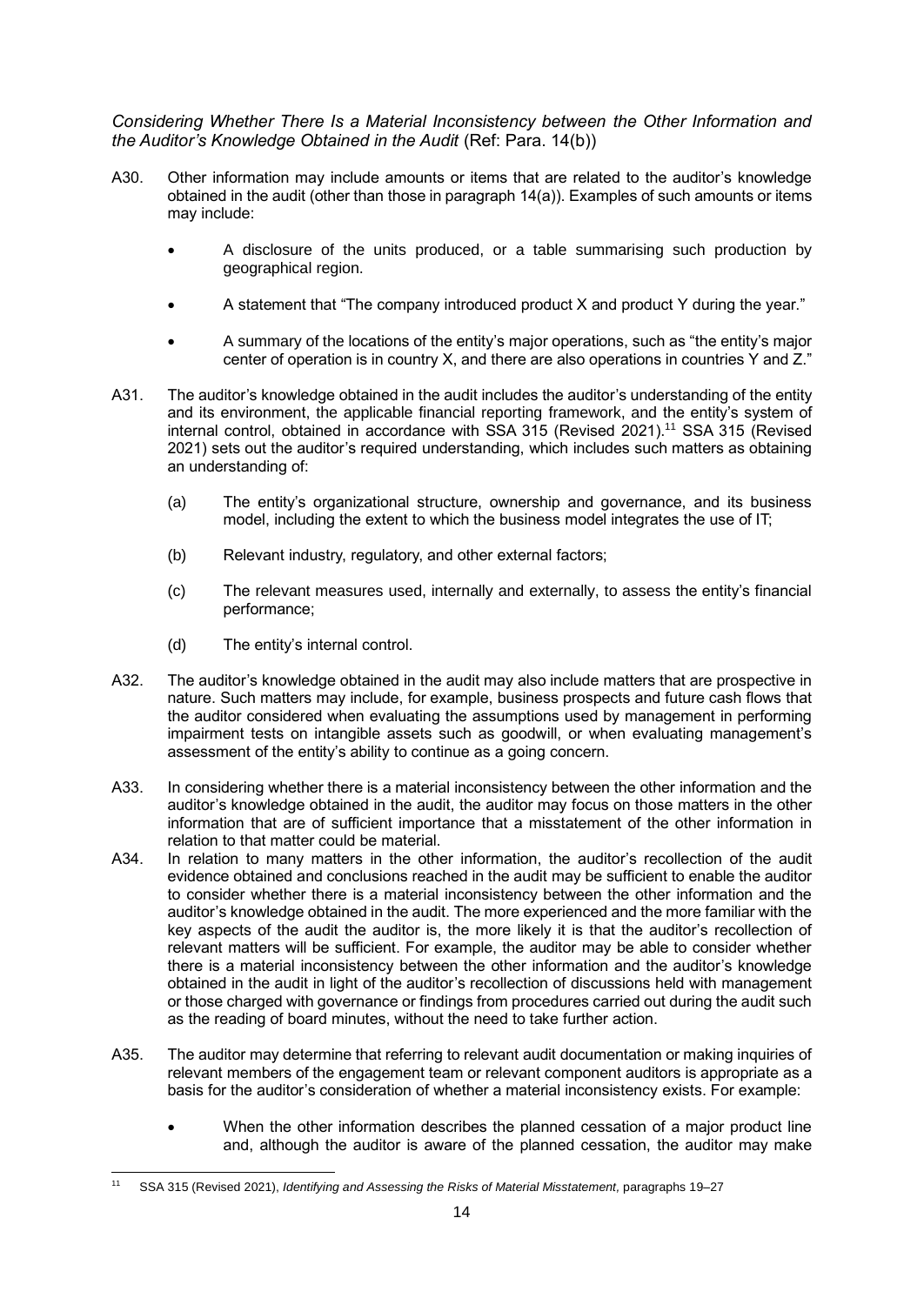inquiries of the relevant engagement team member who performed the audit procedures in this area to support the auditor's consideration of whether the description is materially inconsistent with the auditor's knowledge obtained during the audit.

- When the other information describes important details of a lawsuit addressed in the audit, but the auditor cannot recall them adequately, it may be necessary to refer to the audit documentation where such details are summarised to support the auditor's recollection.
- A36. Whether, and if so the extent to which, the auditor refers to relevant audit documentation, or makes inquiries of relevant members of the engagement team or relevant component auditors is a matter of professional judgement. However, it may not be necessary for the auditor to refer to relevant audit documentation, or to make inquiries of relevant members of the engagement team or relevant component auditors about any matter included in the other information.

*Remaining Alert for Other Indications that the Other Information Appears to Be Materially Misstated* (Ref: Para. 15)

- A37. Other information may include discussion of matters that are not related to the financial statements and may also extend beyond the auditor's knowledge obtained in the audit. For example, the other information may include statements about the entity's greenhouse gas emissions.
- A38. Remaining alert for other indications that the other information not related to the financial statements or the auditor's knowledge obtained in the audit appears to be materially misstated assists the auditor in complying with relevant ethical requirements that require the auditor to avoid being knowingly associated with other information that the auditor believes contains a materially false or misleading statement, a statement provided recklessly, or omits or obscures necessary information such that the other information is misleading.<sup>12</sup> Remaining alert for other indications that the other information appears to be materially misstated could potentially result in the auditor identifying such matters as:
	- Differences between the other information and the general knowledge, apart from the knowledge obtained in the audit, of the engagement team member reading the other information that lead the auditor to believe that the other information appears to be materially misstated; or
	- An internal inconsistency in the other information that leads the auditor to believe that the other information appears to be materially misstated.

## **Responding When a Material Inconsistency Appears to Exist or Other Information Appears to Be Materially Misstated** (Ref: Para. 16)

- A39. The auditor's discussion with management about a material inconsistency (or other information that appears to be materially misstated) may include requesting management to provide support for the basis of management's statements in the other information. Based on management's further information or explanations, the auditor may be satisfied that the other information is not materially misstated. For example, management explanations may indicate reasonable and sufficient grounds for valid differences of judgement.
- A40. Conversely, the discussion with management may provide further information that supports the auditor's conclusion that a material misstatement of the other information exists.
- A41. It may be more difficult for the auditor to challenge management on matters of judgement than on those of a more factual nature. However, there may be circumstances where the auditor concludes that the other information contains a statement that is not consistent with the financial statements or the auditor's knowledge obtained in the audit. These circumstances may raise

ACRA Code, paragraph R111.2.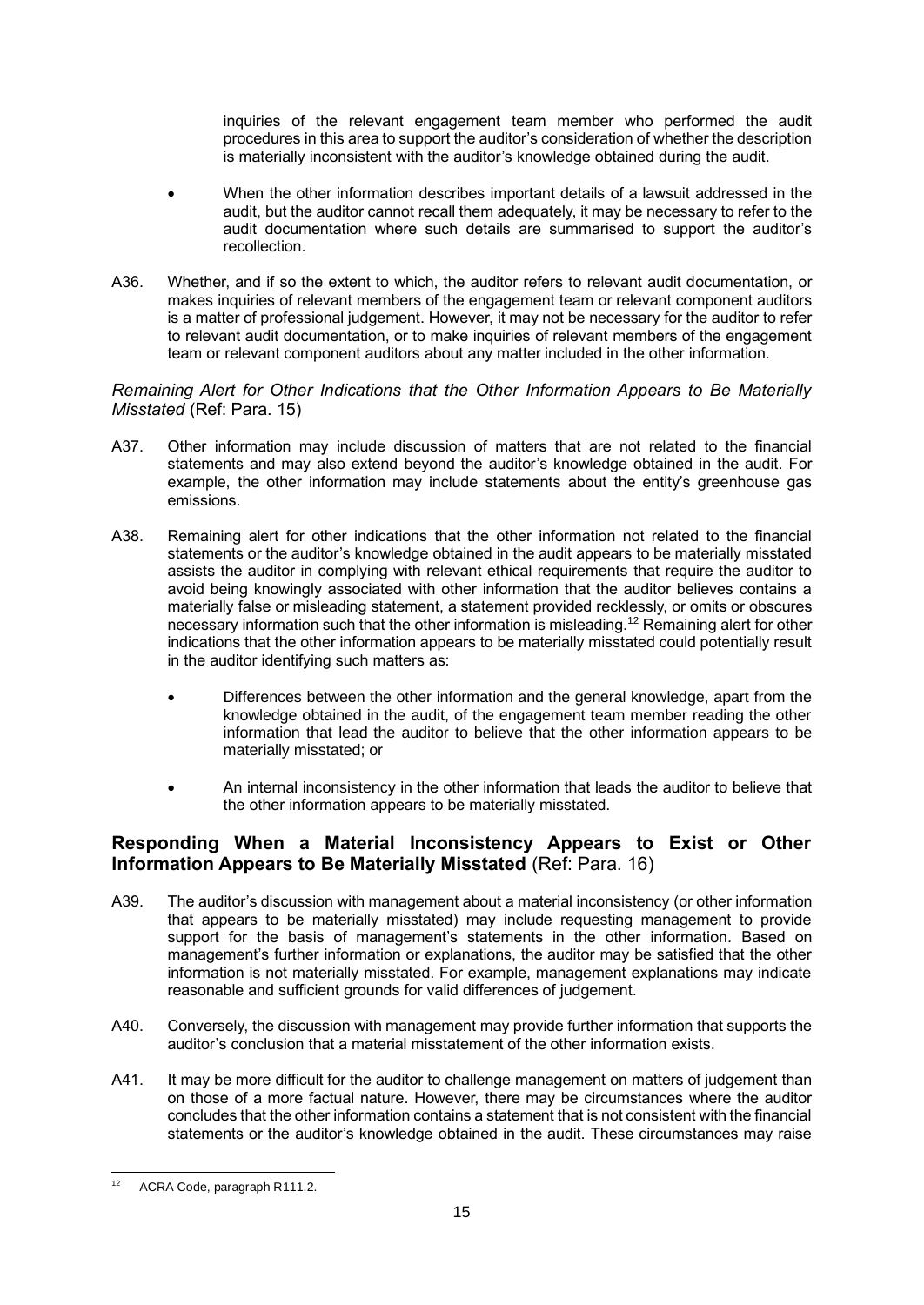doubt about the other information, the financial statements, or the auditor's knowledge obtained in the audit.

- A42. As there is a wide range of possible material misstatements of the other information, the nature and extent of other procedures the auditor may perform to conclude whether a material misstatement of the other information exists are matters of the auditor's professional judgement in the circumstances.
- A43. When a matter is unrelated to the financial statements or the auditor's knowledge obtained in the audit, the auditor may not be able to fully assess management's responses to the auditor's inquiries. Nevertheless, based on management's further information or explanations, or following changes made by management to the other information, the auditor may be satisfied that a material inconsistency no longer appears to exist or that the other information no longer appears to be materially misstated. When the auditor is unable to conclude that a material inconsistency no longer appears to exist or that the other information no longer appears to be materially misstated, the auditor may request management to consult with a qualified third party (for example, a management's expert or legal counsel). In certain cases, after considering the responses from management's consultation, the auditor may not be able to conclude whether or not a material misstatement of the other information exists. Actions the auditor may then take include one or more of the following:
	- Obtaining advice from the auditor's legal counsel;
	- Considering the implications for the auditor's report for example, whether to describe the circumstances when there is a limitation imposed by management; or
	- Withdrawing from the audit, where withdrawal is possible under applicable law or regulation.

## **Responding When the Auditor Concludes That a Material Misstatement of the Other Information Exists**

*Responding When the Auditor Concludes That a Material Misstatement Exists in Other Information Obtained prior to the Date of the Auditor's Report* (Ref: Para. 18)

A44. The actions the auditor takes if the other information is not corrected after communicating with those charged with governance are a matter of the auditor's professional judgement. The auditor may take into account whether the rationale given by management and those charged with governance for not making the correction raises doubt about the integrity or honesty of management or those charged with governance, such as when the auditor suspects an intention to mislead. The auditor may also consider it appropriate to seek legal advice. In some cases, the auditor may be required by law, regulation or other professional standards to communicate the matter to a regulator or relevant professional body.

Reporting Implications (Ref: Para. 18(a))

A45. In rare circumstances, a disclaimer of opinion on the financial statements may be appropriate when the refusal to correct the material misstatement of the other information casts such doubt on the integrity of management and those charged with governance as to call into question the reliability of audit evidence in general.

Withdrawal from the Engagement (Ref: Para. 18(b))

A46. Withdrawal from the engagement, where withdrawal is possible under applicable law or regulation, may be appropriate when the circumstances surrounding the refusal to correct the material misstatement of the other information cast such doubt on the integrity of management and those charged with governance as to call into question the reliability of representations obtained from them during the audit.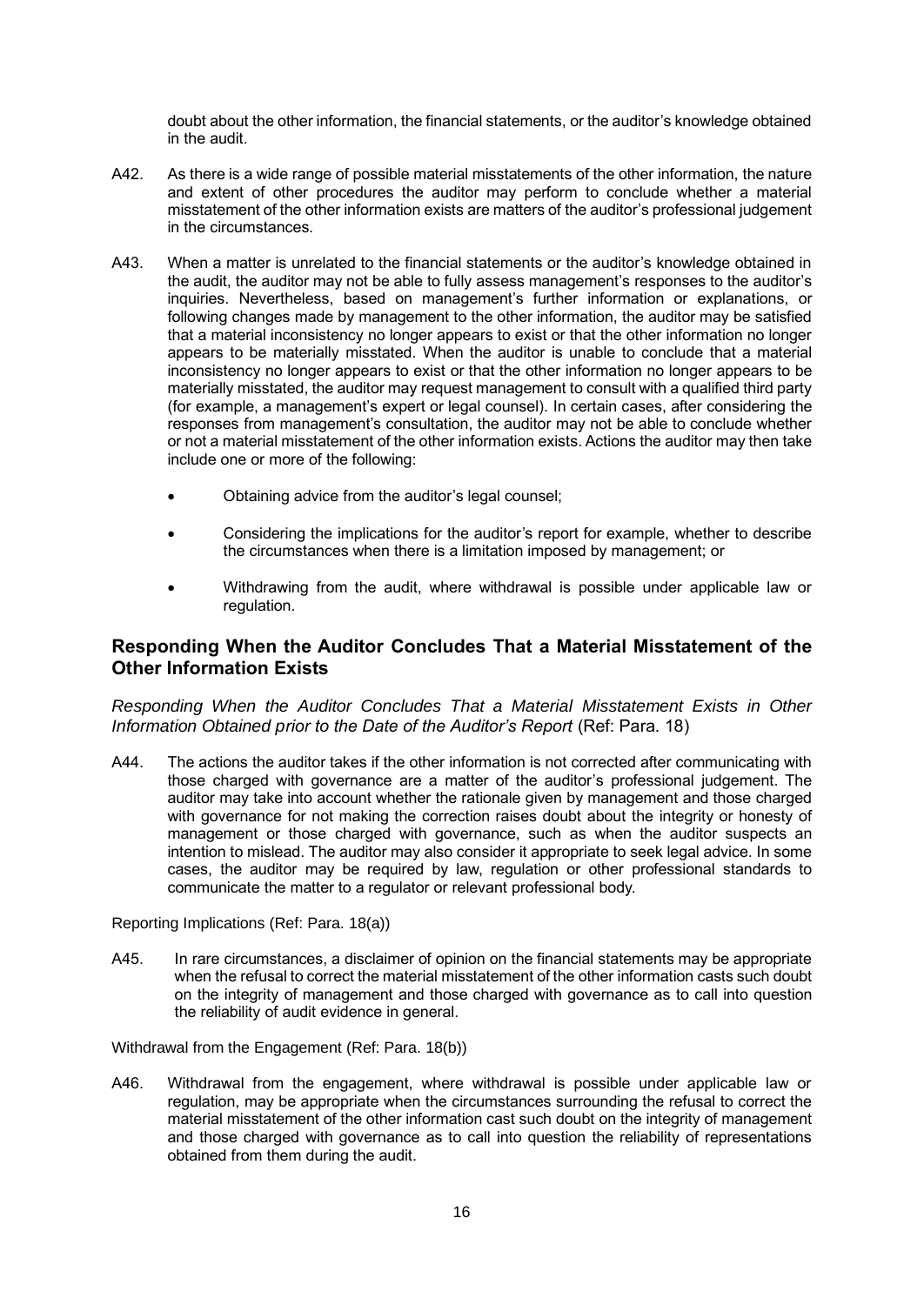Considerations specific to public sector entities (Ref: Para. 18(b))

A47. In the public sector, withdrawal from the engagement may not be possible. In such cases, the auditor may issue a report to the legislature providing details of the matter or may take other appropriate actions.

*Responding When the Auditor Concludes That a Material Misstatement Exists in Other Information Obtained after the Date of the Auditor's Report* (Ref: Para. 19)

- A48. If the auditor concludes that a material misstatement exists in other information obtained after the date of the auditor's report, and such a material misstatement has been corrected, the auditor's procedures necessary in the circumstances include determining that the correction has been made (in accordance with paragraph 17(a)) and may include reviewing the steps taken by management to communicate with those in receipt of the other information, if previously issued, to inform them of the revision.
- A49. If those charged with governance do not agree to revise the other information, taking appropriate action to seek to have the uncorrected misstatement appropriately brought to the attention of users for whom the auditor's report is prepared requires the exercise of professional judgement, and may be affected by relevant law or regulation in the jurisdiction. Accordingly, the auditor may consider it appropriate to seek legal advice about the auditor's legal rights and obligations.
- A50. When a material misstatement of the other information remains uncorrected, appropriate actions that the auditor may take to seek to have the uncorrected material misstatement appropriately brought to the attention of users for whom the auditor's report is prepared, when permitted by law or regulation, include, for example:
	- Providing a new or amended auditor's report to management including a modified section in accordance with paragraph 22, and requesting management to provide this new or amended auditor's report to users for whom the auditor's report is prepared. In doing so, the auditor may need to consider the effect, if any, on the date of the new or amended auditor's report, in view of the requirements of the SSAs or applicable law or regulation. The auditor may also review the steps taken by management to provide the new or amended auditor's report to such users;
	- Bringing the material misstatement of the other information to the attention of the users for whom the auditor's report is prepared (for example, by addressing the matter in a general meeting of shareholders);
	- Communicating with a regulator or relevant professional body about the uncorrected material misstatement; or
	- Considering the implications for engagement continuance (see also paragraph A46).

## **Responding When a Material Misstatement in the Financial Statements Exists or the Auditor's Understanding of the Entity and Its Environment Needs to Be Updated** (Ref: Para. 20)

- A51. In reading the other information, the auditor may become aware of new information that has implications for:
	- The auditor's understanding of the entity and its environment, the financial reporting framework and the entity's system of internal control and, accordingly, may indicate the need to revise the auditor's risk assessment.<sup>13</sup>

<sup>13</sup> SSA 315 (Revised 2021), paragraphs 19, 37 and A11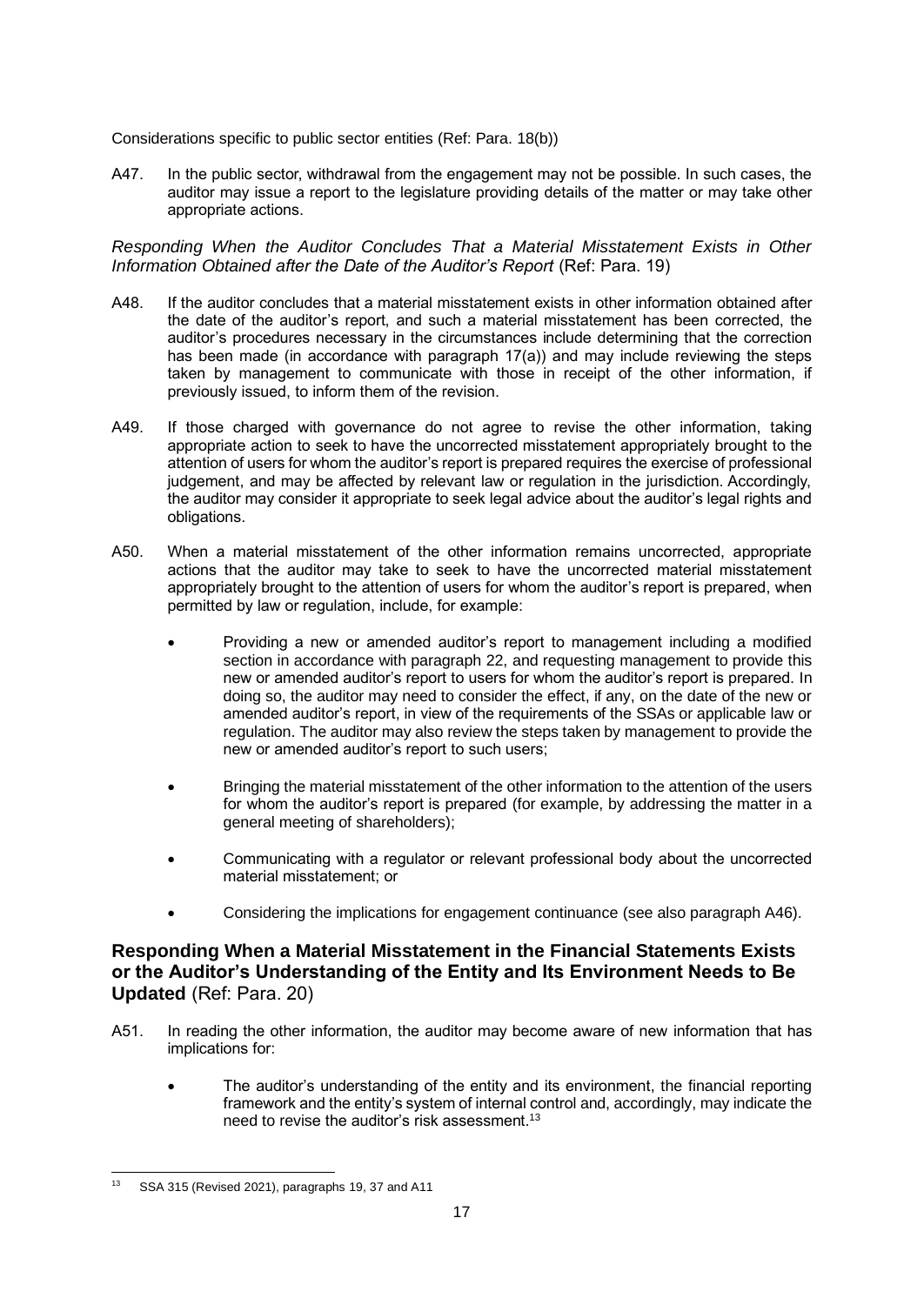- The auditor's responsibility to evaluate the effect of identified misstatements on the audit and of uncorrected misstatements, if any, on the financial statements.<sup>14</sup>
- The auditor's responsibilities relating to subsequent events.<sup>15</sup>

# **Reporting** (Ref: Para. 21–24)

A52. For an audit of financial statements of an entity other than a listed entity, the auditor may consider that the identification in the auditor's report of other information that the auditor expects to obtain after the date of the auditor's report would be appropriate in order to provide additional transparency about the other information that is subject to the auditor's responsibilities under this SSA. The auditor may consider it appropriate to do so, for example, when management is able to represent to the auditor that such other information will be issued after the date of the auditor's report.

## *Illustrative Statements* (Ref: Para. 21–22)

A53. Illustrative examples of the "Other Information" section of the auditor's report are included in Appendix 2.

## *Reporting Implications When the Auditor's Opinion on the Financial Statements Is Qualified or Adverse* (Ref: Para. 23)

A54. A qualified or adverse auditor's opinion on the financial statements may not have an impact on the statement required by paragraph 22(e) if the matter in respect of which the auditor's opinion has been modified is not included or otherwise addressed in the other information and the matter does not affect any part of the other information. For example, a qualified opinion on the financial statements because of non-disclosure of directors' remuneration as required by the applicable financial reporting framework may have no implications for the reporting required under this SSA. In other circumstances, there may be implications for such reporting as described in paragraphs A55–A58.

Qualified Opinion Due to a Material Misstatement in the Financial Statements

A55. In circumstances when the auditor's opinion is qualified, consideration may be given as to whether the other information is also materially misstated for the same matter as, or a related matter to, the matter giving rise to the qualified opinion on the financial statements.

Qualified Opinion Due to Limitation of Scope

A56. When there is a limitation of scope with respect to a material item in the financial statements, the auditor will not have obtained sufficient appropriate audit evidence about that matter. In these circumstances, the auditor may be unable to conclude whether or not the amounts or other items in the other information related to this matter result in a material misstatement of the other information. Accordingly, the auditor may need to modify the statement required by paragraph 22(e) to refer to the auditor's inability to consider management's description of the matter in the other information in respect of which the auditor's opinion on the financial statements has been qualified as explained in the Basis for Qualified Opinion paragraph. The auditor is nevertheless required to report any other uncorrected material misstatements of the other information that have been identified.

## Adverse Opinion

A57. An adverse opinion on the financial statements relating to a specific matter(s) described in the Basis for Adverse Opinion paragraph does not justify the omission of reporting of material misstatements of the other information that the auditor has identified in the auditor's report in accordance with paragraph 22(e)(ii). When an adverse opinion has been expressed on the

<sup>14</sup> SSA 450, *Evaluation of Misstatements Identified during the Audit*

SSA 560, paragraphs 10 and 14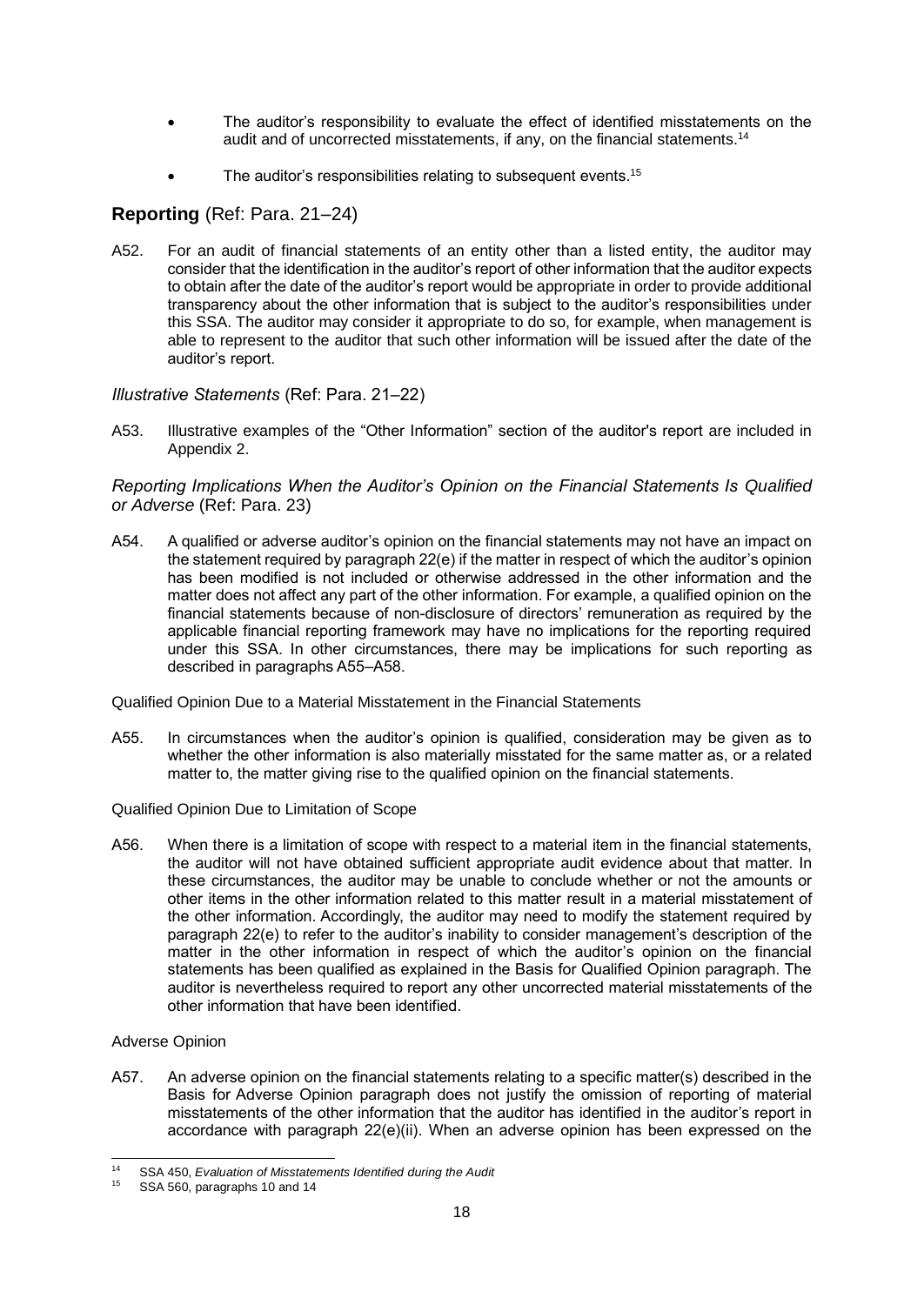financial statements, the auditor may need to appropriately modify the statement required by paragraph 22(e) for example, to indicate that amounts or items in the other information is materially misstated for the same matter as, or a related matter to, the matter giving rise to the adverse opinion on the financial statements.

#### Disclaimer of Opinion

A58. When the auditor disclaims an opinion on the financial statements, providing further details about the audit, including a section to address other information may overshadow the disclaimer of opinion on the financial statements as a whole. Accordingly, in those circumstances, as required by SSA 705 (Revised), the auditor's report does not include a section addressing the reporting requirements under this SSA.

## *Reporting Prescribed by Law or Regulation* (Ref: Para. 24)

A59. SSA 200<sup>16</sup> explains that the auditor may be required to comply with legal or regulatory requirements in addition to the SSAs. Where this is the case, the auditor may be obliged to use a specific layout or wording in the auditor's report that differs from that described in this SSA. Consistency in the auditor's report, when the audit has been conducted in accordance with SSAs, which are based on the International Standards on Auditing, promotes credibility in the global marketplace by making more readily identifiable those audits that have been conducted in accordance with globally recognised standards. When the differences between the legal or regulatory requirements to report with respect to the other information and this SSA relate only to the layout and wording in the auditor's report and, at a minimum, each of the elements identified in paragraph 24 is included in the auditor's report, the auditor's report may refer to Singapore Standards on Auditing. Accordingly, in such circumstances the auditor is considered to have complied with the requirements of this SSA, even when the layout and wording used in the auditor's report are specified by legal or regulatory reporting requirements.

SSA 200, paragraph A57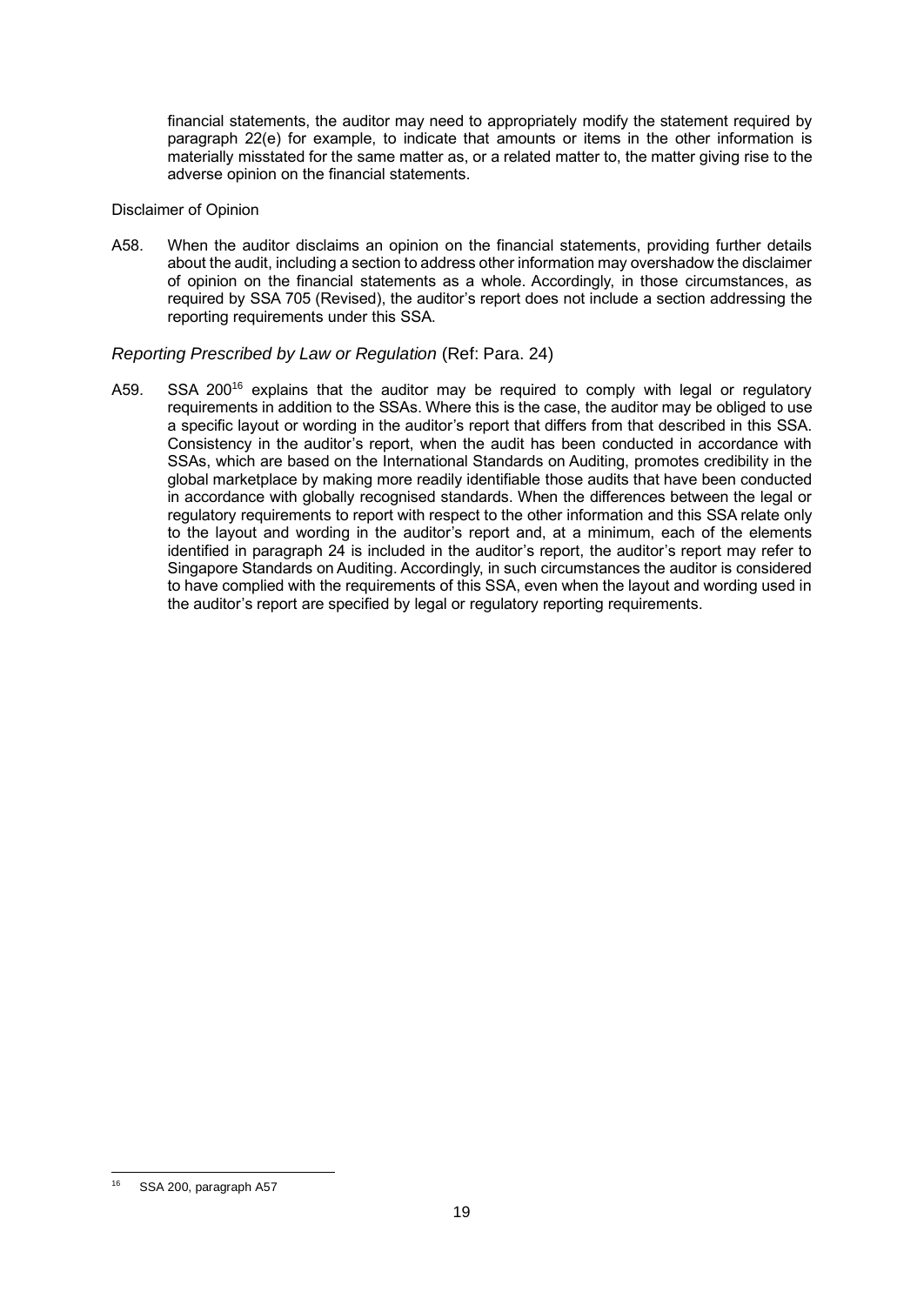# **Appendix 1**

(Ref: Para. 14, A8)

# **Examples of Amounts or Other Items that May Be Included in the Other Information**

The following are examples of amounts and other items that may be included in other information. This list is not intended to be exhaustive.

# **Amounts**

- Items in a summary of key financial results, such as net income, earnings per share, dividends, sales and other operating revenues, and purchases and operating expenses.
- Selected operating data, such as income from continuing operations by major operating area, or sales by geographical segment or product line.
- Special items, such as asset dispositions, litigation provisions, asset impairments, tax adjustments, environmental remediation provisions, and restructuring and reorganisation expenses.
- Liquidity and capital resource information, such as cash, cash equivalents and marketable securities; dividends; and debt, capital lease and minority interest obligations.
- Capital expenditures by segment or division.
- Amounts involved in, and related financial effects of, off-balance sheet arrangements.
- Amounts involved in guarantees, contractual obligations, legal or environmental claims, and other contingencies.
- Financial measures or ratios, such as gross margin, return on average capital employed, return on average shareholders' equity, current ratio, interest coverage ratio and debt ratio. Some of these may be directly reconcilable to the financial statements.

## **Other Items**

- Explanations of critical accounting estimates and related assumptions.
- Identification of related parties and descriptions of transactions with them.
- Articulation of the entity's policies or approach to manage commodity, foreign exchange or interest rate risks, such as through the use of forward contracts, interest rate swaps, or other financial instruments.
- Descriptions of the nature of off-balance sheet arrangements.
- Descriptions of guarantees, indemnifications, contractual obligations, litigation or environmental liability cases, and other contingencies, including management's qualitative assessments of the entity's related exposures.
- Descriptions of changes in legal or regulatory requirements, such as new tax or environmental regulations, that have materially impacted the entity's operations or fiscal position, or will have a material impact on the entity's future financial prospects.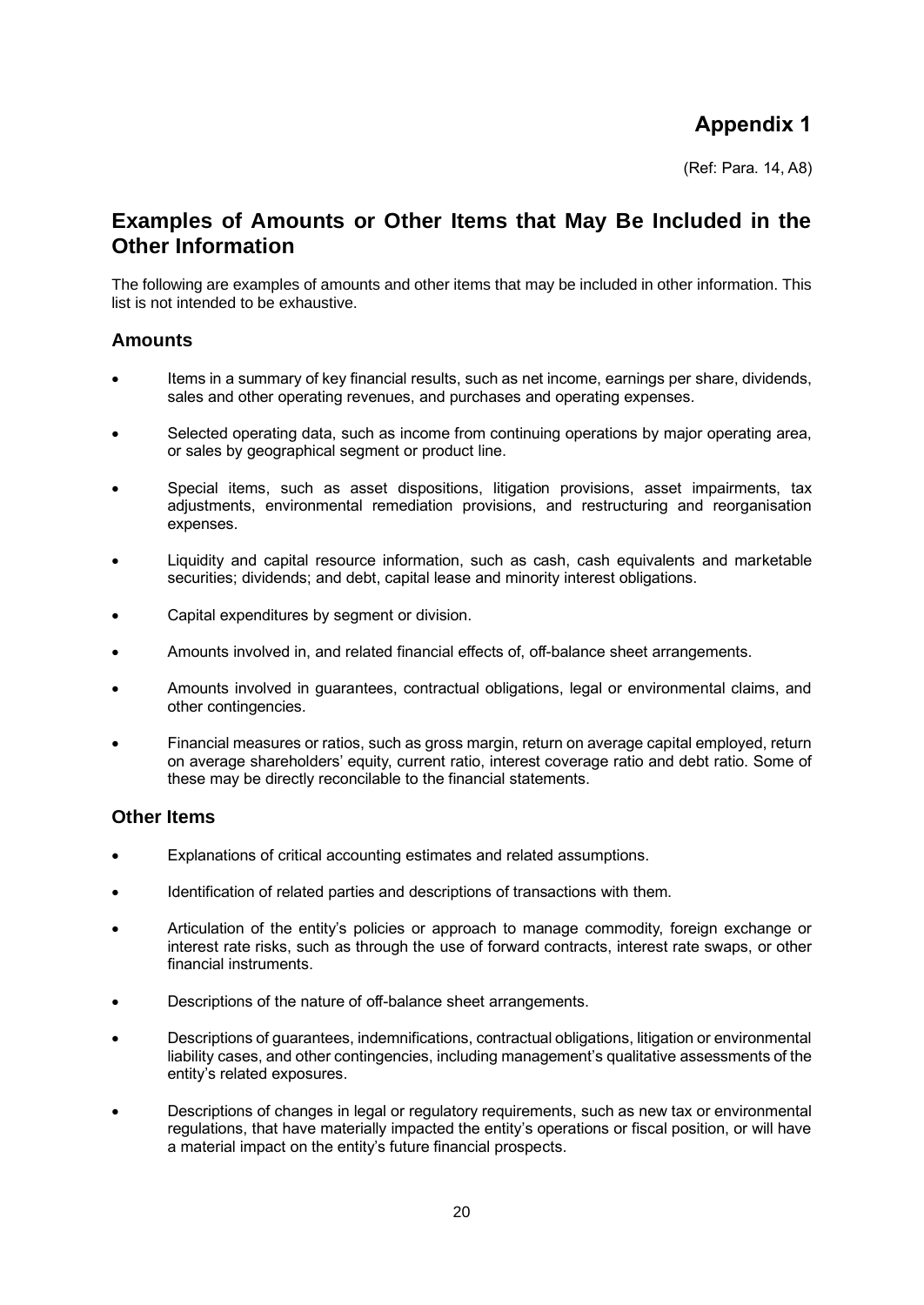- Management's qualitative assessments of the impacts of new financial reporting standards that have come into effect during the period, or will come into effect in the following period, on the entity's financial results, financial position and cash flows.
- General descriptions of the business environment and outlook.
- Overview of strategy.
- Descriptions of trends in market prices of key commodities or raw materials.
- Contrasts of supply, demand and regulatory circumstances between geographic regions.
- Explanations of specific factors influencing the entity's profitability in specific segments.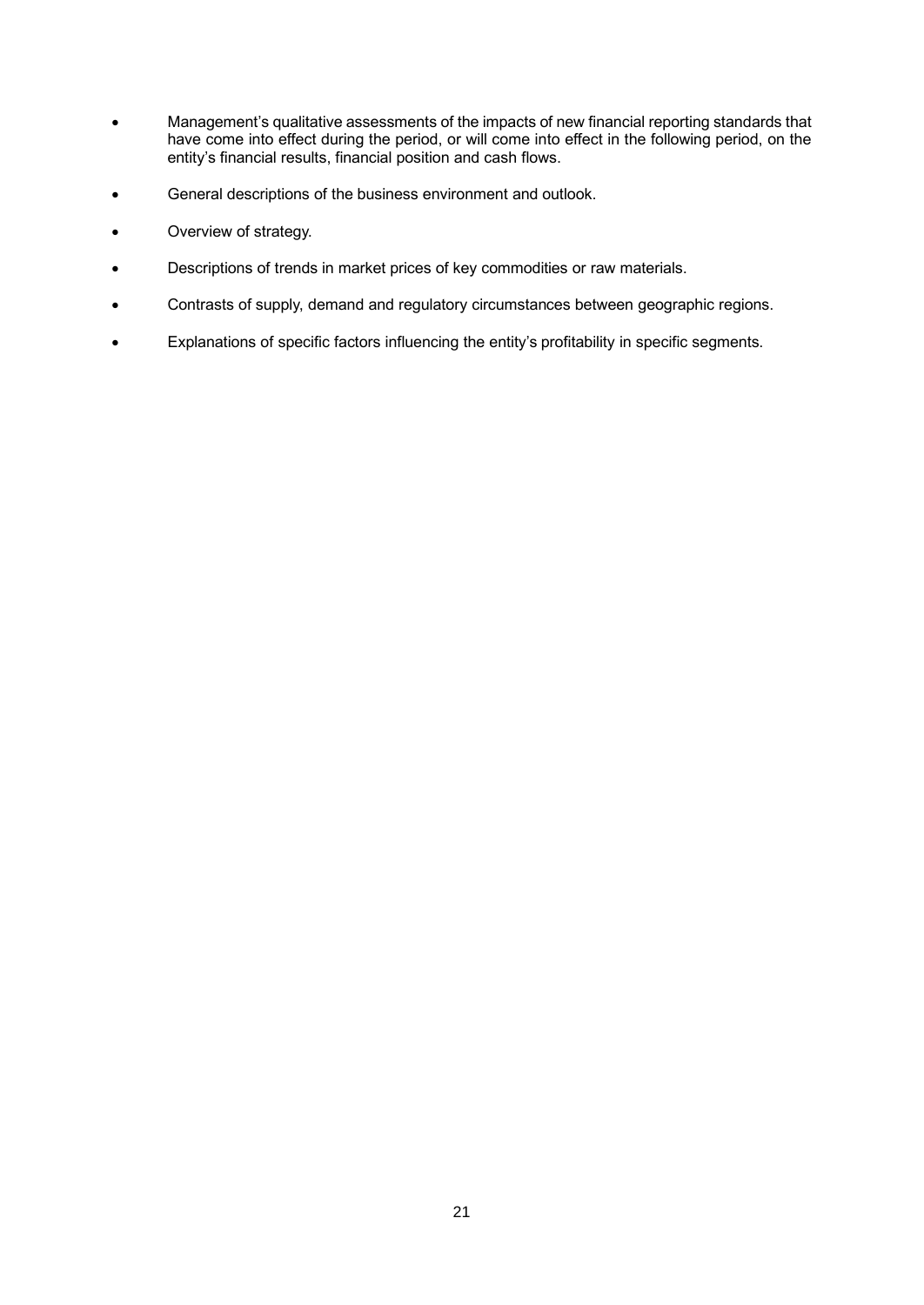# **Appendix 2**

(Ref: Para. 21‒22, A53)

# **Illustrations of Auditor's Reports Relating to Other Information**

- Illustration 1: An auditor's report of any Singapore incorporated company, whether listed or other than listed, containing an unmodified opinion when the auditor has obtained all of the other information prior to the date of the auditor's report and has not identified a material misstatement of the other information.
- Illustration 2: An auditor's report of a Singapore incorporated listed company containing an unmodified opinion when the auditor has obtained part of the other information prior to the date of the auditor's report, has not identified a material misstatement of the other information, and expects to obtain other information after the date of the auditor's report.
- Illustration 3: An auditor's report of a Singapore incorporated company other than a listed entity containing an unmodified opinion when the auditor has obtained part of the other information prior to the date of the auditor's report, has not identified a material misstatement of the other information, and expects to obtain other information after the date of the auditor's report.
- Illustration 4: An auditor's report of a Singapore incorporated listed company containing an unmodified opinion when the auditor has obtained no other information prior to the date of the auditor's report but expects to obtain other information after the date of the auditor's report.
- Illustration 5: An auditor's report of any Singapore incorporated company, whether listed or other than listed, containing an unmodified opinion when the auditor has obtained all of the other information prior to the date of the auditor's report and has concluded that a material misstatement of the other information exists.
- Illustration 6: An auditor's report of any Singapore incorporated company, whether listed or other than listed, containing a qualified opinion when the auditor has obtained all of the other information prior to the date of the auditor's report and there is a limitation of scope with respect to a material item in the financial statements which also affects the other information.
- Illustration 7: An auditor's report of any Singapore incorporated company, whether listed or other than listed, containing an adverse opinion when the auditor has obtained all of the other information prior to the date of the auditor's report and the adverse opinion on the financial statements also affects the other information.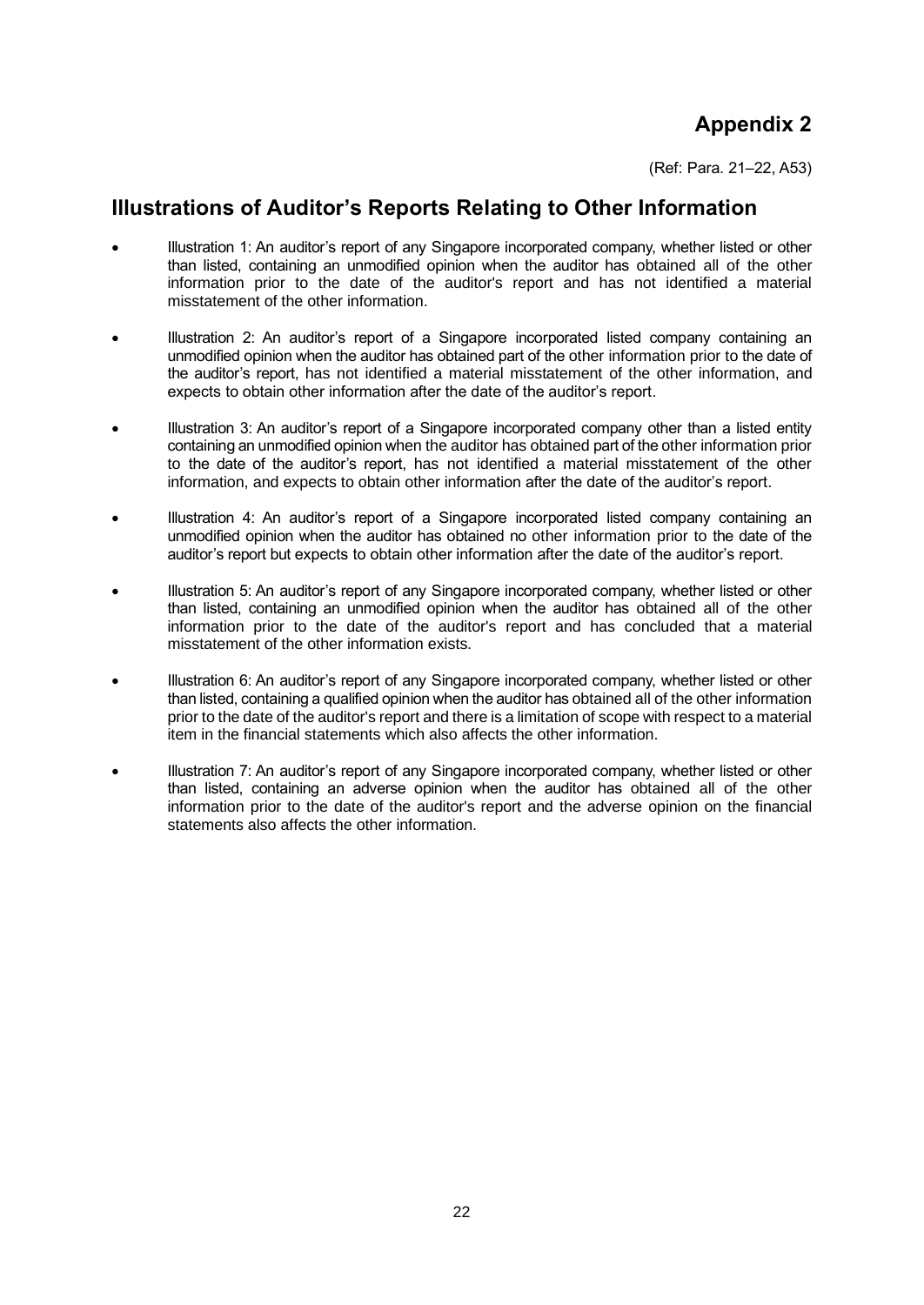Illustration 1 – An auditor's report of any Singapore incorporated company, whether listed or other than listed, containing an unmodified opinion when the auditor has obtained all of the other information prior to the date of the auditor's report and has not identified a material misstatement of the other information.

For purposes of this illustrative auditor's report, the following circumstances are assumed:

- Audit of a complete set of financial statements of any Singapore incorporated company, whether listed or other than listed, using a fair presentation framework. The audit is not a group audit (i.e., SSA 600<sup>1</sup> does not apply).
- The financial statements are prepared by management of the company in accordance with Singapore Financial Reporting Standards (International) (SFRS(I)s) or Financial Reporting Standards in Singapore (FRSs) (a general purpose framework).
- The terms of the audit engagement reflect the description of management's responsibility for the financial statements in SSA 210.
- The auditor has concluded an unmodified (i.e., "clean") opinion is appropriate based on the audit evidence obtained.
- The relevant ethical requirements that apply to the audit comprise the Accounting and Corporate Regulatory Authority (ACRA) *Code of Professional Conduct and Ethics for Public Accountants and Accounting Entities* (ACRA Code) together with the ethical requirements relating to the audit in Singapore, and the auditor refers to both.
- Based on the audit evidence obtained, the auditor has concluded that a material uncertainty does not exist related to events or conditions that may cast significant doubt on the company's ability to continue as a going concern in accordance with SSA 570 (Revised).<sup>2</sup>
- Key audit matters have been communicated in accordance with SSA 701.<sup>3</sup>
- The auditor has obtained all of the other information prior to the date of the auditor's report and has not identified a material misstatement of the other information.
- Those responsible for oversight of the financial statements differ from those responsible for the preparation of the financial statements.
- In addition to the audit of the financial statements, the auditor has other reporting responsibilities required under local law.

# **INDEPENDENT AUDITOR'S REPORT**

To the Shareholders of ABC Company [or Other Appropriate Addressee]

## **Report on the Audit of the Financial Statements<sup>4</sup>**

## **Opinion**

We have audited the financial statements of ABC Company (the Company), which comprise the statement of financial position as at 31 December 20X1, and the statement of comprehensive income, statement of changes in equity and statement of cash flows for the year then ended, and notes to the financial statements, including a summary of significant accounting policies.

In our opinion, the accompanying financial statements are properly drawn up in accordance with the provisions of the Companies Act, Chapter 50 (the Act) and [Singapore Financial Reporting Standards (International) (SFRS(I)s) / Financial Reporting Standards in Singapore (FRSs)] so as to give a true and fair

<sup>1</sup> SSA 600, *Special Considerations–Audits of Group Financial Statements (Including the Work of Component Auditors)*

<sup>2</sup> SSA 570 (Revised), *Going Concern*

<sup>3</sup> SSA 701, *Communicating Key Audit Matters in the Independent Auditor's Report.* The Key Audit Matters section is required for listed entities only.

The sub-title "Report on the Audit of the Financial Statements" is unnecessary in circumstances when the second sub-title "Report on Other Legal and Regulatory Requirements" is not applicable.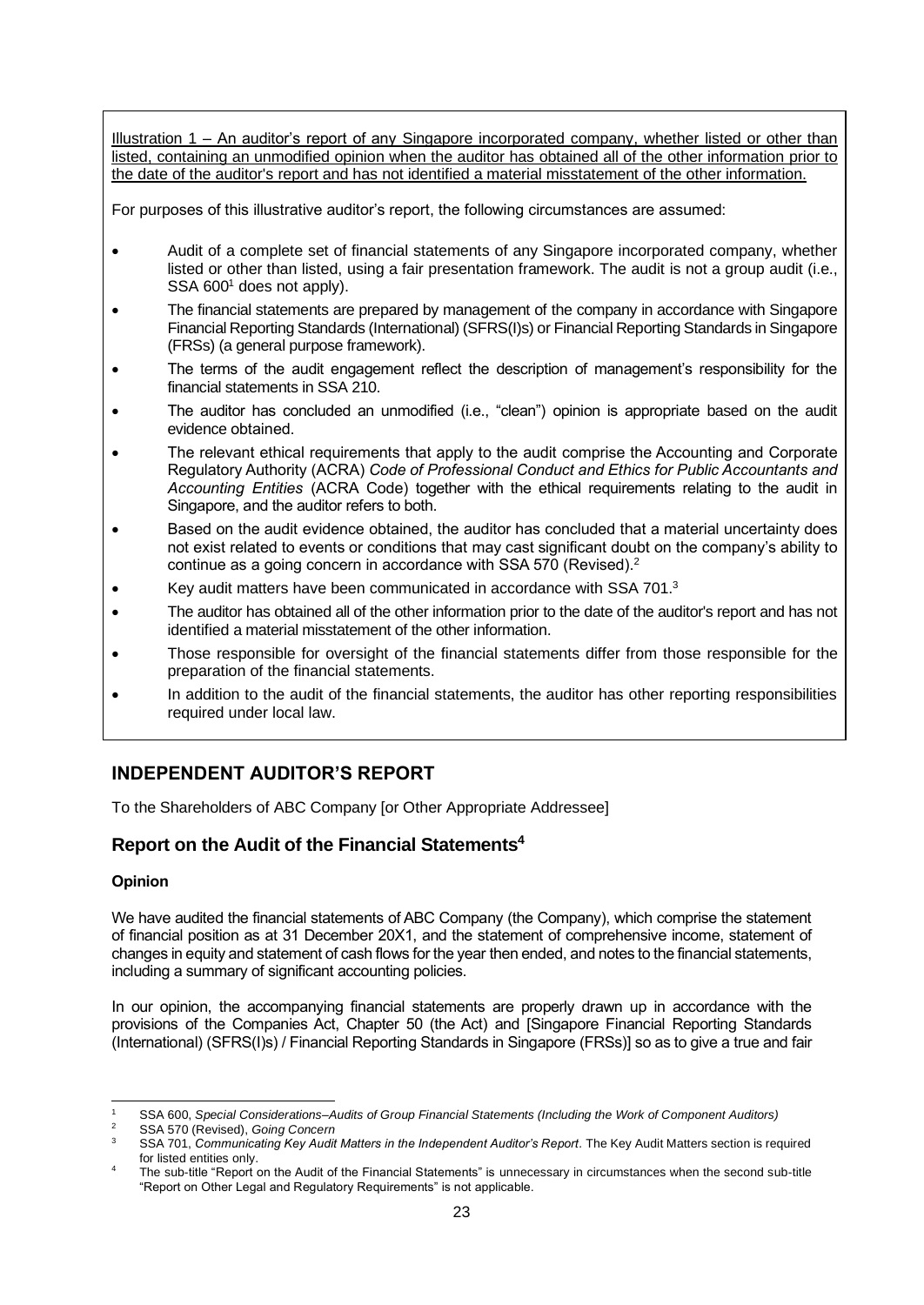view of the financial position of the Company as at 31 December 20X1 and of the financial performance, changes in equity and cash flows of the Company for the year ended on that date.

## **Basis for Opinion**

We conducted our audit in accordance with Singapore Standards on Auditing (SSAs). Our responsibilities under those standards are further described in the *Auditor's Responsibilities for the Audit of the Financial Statements* section of our report. We are independent of the Company in accordance with the Accounting and Corporate Regulatory Authority (ACRA) *Code of Professional Conduct and Ethics for Public Accountants and Accounting Entities* (ACRA Code) together with the ethical requirements that are relevant to our audit of the financial statements in Singapore, and we have fulfilled our other ethical responsibilities in accordance with these requirements and the ACRA Code. We believe that the audit evidence we have obtained is sufficient and appropriate to provide a basis for our opinion.

#### [**Key Audit Matters<sup>5</sup>**

Key audit matters are those matters that, in our professional judgement, were of most significance in our audit of the financial statements of the current period. These matters were addressed in the context of our audit of the financial statements as a whole, and in forming our opinion thereon, and we do not provide a separate opinion on these matters.

#### [*Description of each key audit matter in accordance with SSA 701.*]]

#### **Other Information [or another title if appropriate, such as "Information Other than the Financial Statements and Auditor's Report Thereon"]**

Management is responsible for the other information. The other information comprises the [information included in the X report, $6$  but does not include the financial statements and our auditor's report thereon.]

Our opinion on the financial statements does not cover the other information and we do not express any form of assurance conclusion thereon.

In connection with our audit of the financial statements, our responsibility is to read the other information and, in doing so, consider whether the other information is materially inconsistent with the financial statements or our knowledge obtained in the audit or otherwise appears to be materially misstated. If, based on the work we have performed, we conclude that there is a material misstatement of this other information, we are required to report that fact. We have nothing to report in this regard.

## **Responsibilities of Management and Directors for the Financial Statements**

[*Reporting in accordance with SSA 700 (Revised* <sup>7</sup> *– see Illustration 1 in SSA 700 (Revised).*]

#### **Auditor's Responsibilities for the Audit of the Financial Statements**

[*Reporting in accordance with SSA 700 (Revised) – see Illustration 1 (for listed entities) and illustration 3 (for entities other than listed entities) in SSA 700 (Revised).*]

The Key Audit Matters section is required for listed entities only

<sup>6</sup> A more specific description of the other information, such as "the management report and chairman's statement," may be used to identify the other information.

<sup>7</sup> SSA 700 (Revised), *Forming an Opinion and Reporting on Financial Statements*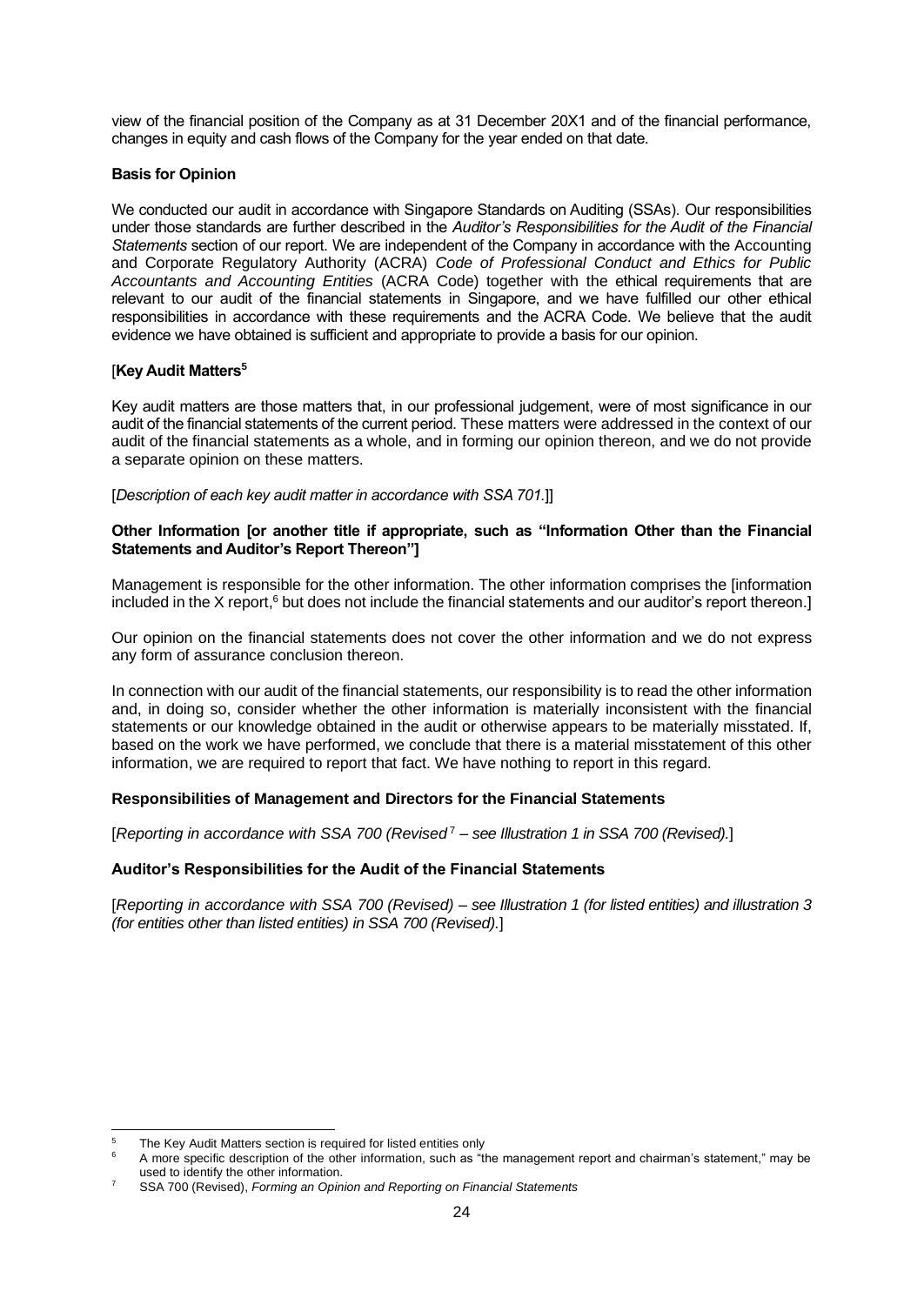# **Report on Other Legal and Regulatory Requirements**

[*Reporting in accordance with SSA 700 (Revised) – see Illustration 1 in SSA 700 (Revised).*]

[The engagement partner on the audit resulting in this independent auditor's report is [name].<sup>8</sup>]

 $(Firm)$ Public Accountants and

Chartered Accountants Singapore

\_\_\_\_\_\_\_\_\_\_\_\_\_\_\_\_\_\_\_\_\_\_\_\_\_ (Date)

The name of the engagement partner is included in the auditor's report for audits of complete sets of general purpose financial statements of listed entities unless, in rare circumstances, such disclosure is reasonably expected to lead to a significant personal security threat (see SSA 700 (Revised), paragraph 45).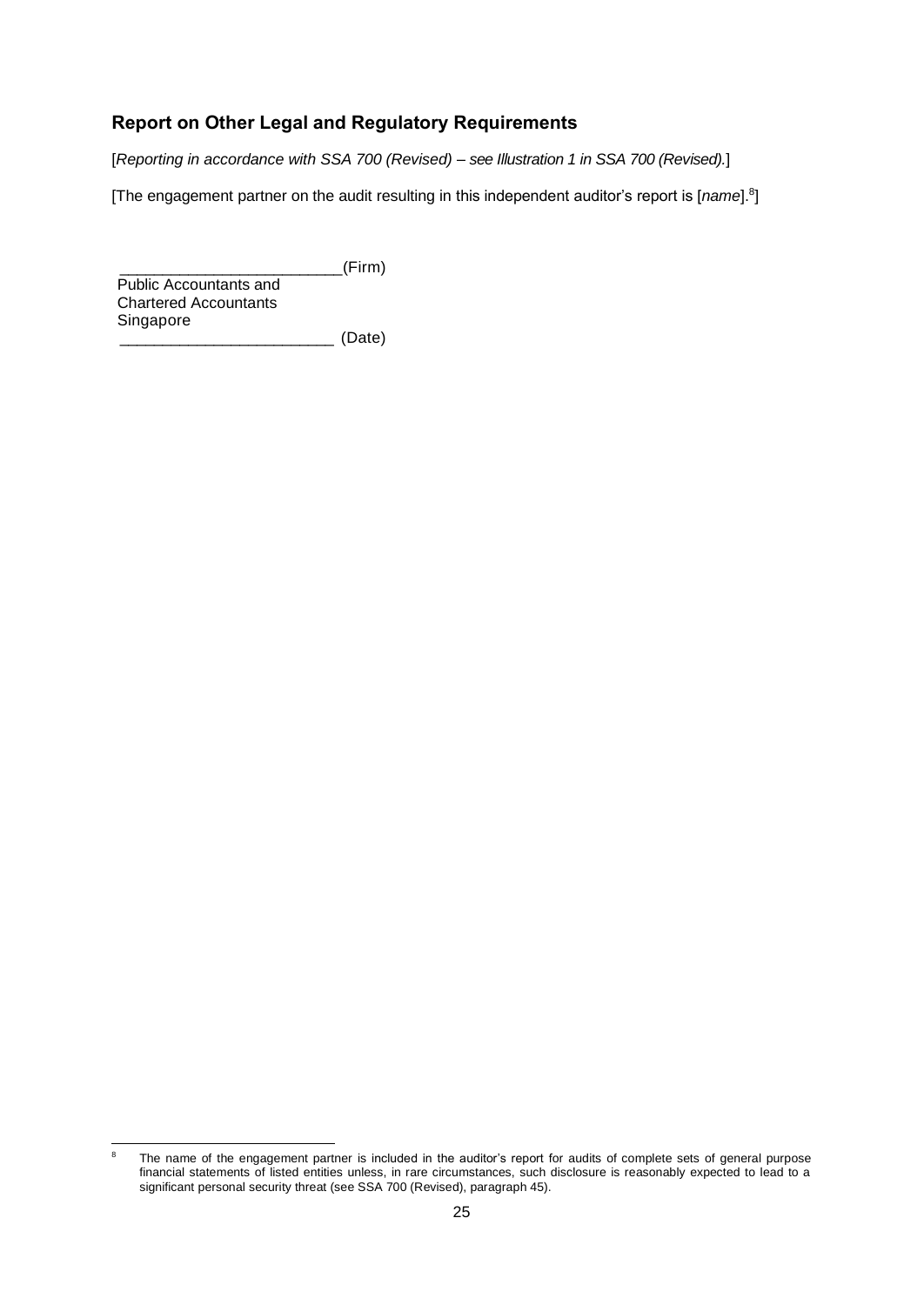Illustration 2 – An auditor's report of a Singapore incorporated listed company containing an unmodified opinion when the auditor has obtained part of the other information prior to the date of the auditor's report, has not identified a material misstatement of the other information, and expects to obtain other information after the date of the auditor's report.

For purposes of this illustrative auditor's report, the following circumstances are assumed:

- Audit of a complete set of financial statements of a Singapore incorporated listed company using a fair presentation framework. The audit is not a group audit (i.e., SSA 600 does not apply).
- The financial statements are prepared by management of the company in accordance with SFRS(I)s (a general purpose framework).
- The terms of the audit engagement reflect the description of management's responsibility for the financial statements in SSA 210.
- The auditor has concluded an unmodified (i.e., "clean") opinion is appropriate based on the audit evidence obtained.
- The relevant ethical requirements that apply to the audit comprise the Accounting and Corporate Regulatory Authority (ACRA) *Code of Professional Conduct and Ethics for Public Accountants and Accounting Entities* (ACRA Code) together with the ethical requirements relating to the audit in Singapore, and the auditor refers to both.
- Based on the audit evidence obtained, the auditor has concluded that a material uncertainty does not exist related to events or conditions that may cast significant doubt on the company's ability to continue as a going concern in accordance with SSA 570 (Revised).
- Key audit matters have been communicated in accordance with SSA 701.
- The auditor has obtained part of the other information prior to the date of the auditor's report, has not identified a material misstatement of the other information, and expects to obtain other information after the date of the auditor's report.
- Those responsible for oversight of the financial statements differ from those responsible for the preparation of the financial statements.
- In addition to the audit of the financial statements, the auditor has other reporting responsibilities required under local law.

# **INDEPENDENT AUDITOR'S REPORT**

To the Shareholders of ABC Company [or Other Appropriate Addressee]

# **Report on the Audit of the Financial Statements**<sup>9</sup>

## **Opinion**

We have audited the financial statements of ABC Company (the Company), which comprise the statement of financial position as at 31 December 20X1, and the statement of comprehensive income, statement of changes in equity and statement of cash flows for the year then ended, and notes to the financial statements, including a summary of significant accounting policies.

In our opinion, the accompanying financial statements are properly drawn up in accordance with the provisions of the Companies Act, Chapter 50 (the Act) and Singapore Financial Reporting Standards (International) (SFRS(I)s) so as to give a true and fair view of the financial position of the Company as at 31 December 20X1 and of the financial performance, changes in equity and cash flows of the Company for the year ended on that date.

The sub-title "Report on the Audit of the Financial Statements" is unnecessary in circumstances when the second sub-title "Report on Other Legal and Regulatory Requirements" is not applicable.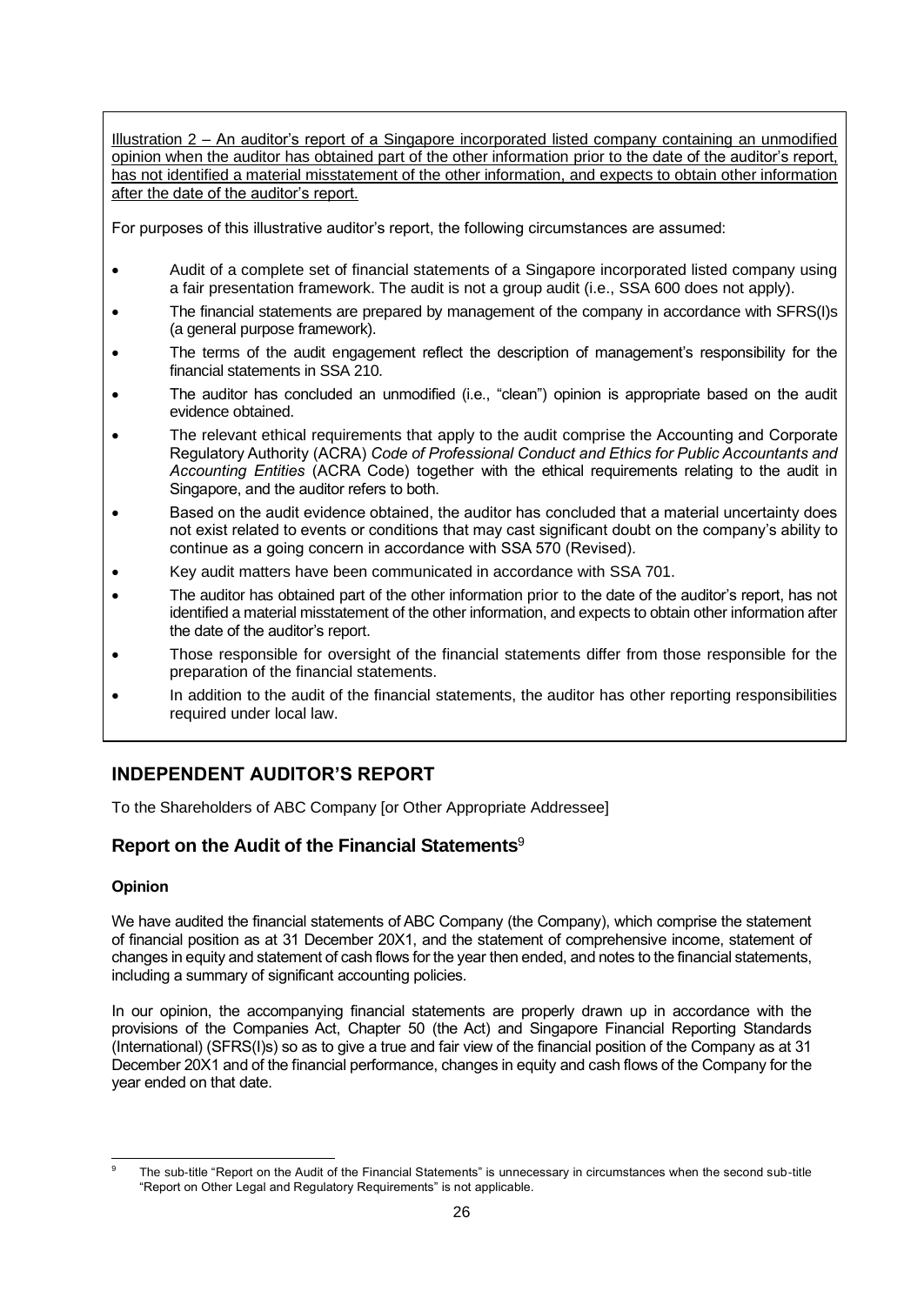#### **Basis for Opinion**

We conducted our audit in accordance with Singapore Standards on Auditing (SSAs). Our responsibilities under those standards are further described in the *Auditor's Responsibilities for the Audit of the Financial Statements* section of our report. We are independent of the Company in accordance with the Accounting and Corporate Regulatory Authority (ACRA) *Code of Professional Conduct and Ethics for Public Accountants and Accounting Entities* (ACRA Code) together with the ethical requirements that are relevant to our audit of the financial statements in Singapore, and we have fulfilled our other ethical responsibilities in accordance with these requirements and the ACRA Code. We believe that the audit evidence we have obtained is sufficient and appropriate to provide a basis for our opinion.

#### **Key Audit Matters**

Key audit matters are those matters that, in our professional judgement, were of most significance in our audit of the financial statements of the current period. These matters were addressed in the context of our audit of the financial statements as a whole, and in forming our opinion thereon, and we do not provide a separate opinion on these matters.

[*Description of each key audit matter in accordance with SSA 701.*]

#### **Other Information [or another title if appropriate, such as "Information Other than the Financial Statements and Auditor's Report Thereon"]**

Management is responsible for the other information. The other information comprises the  $[X]$  report<sup>10</sup> but does not include the financial statements and our auditor's report thereon], which we obtained prior to the date of this auditor's report, and the Y report, which is expected to be made available to us after that date.

Our opinion on the financial statements does not cover the other information and we do not and will not express any form of assurance conclusion thereon.

In connection with our audit of the financial statements, our responsibility is to read the other information identified above and, in doing so, consider whether the other information is materially inconsistent with the financial statements or our knowledge obtained in the audit, or otherwise appears to be materially misstated.

If, based on the work we have performed on the other information that we obtained prior to the date of this auditor's report, we conclude that there is a material misstatement of this other information, we are required to report that fact. We have nothing to report in this regard.

When we read the Y report, if we conclude that there is a material misstatement therein, we are required to communicate the matter to the directors and take appropriate actions in accordance with SSAs.

## **Responsibilities of Management and Directors for the Financial Statements**

[*Reporting in accordance with SSA 700 (Revised) – see Illustration 1 in SSA 700 (Revised).*]

#### **Auditor's Responsibilities for the Audit of the Financial Statements**

[*Reporting in accordance with SSA 700 (Revised) – see Illustration 1 in SSA 700 (Revised).*]

<sup>&</sup>lt;sup>10</sup> A more specific description of the other information, such as "the management report and chair's statement," may be used to identify the other information.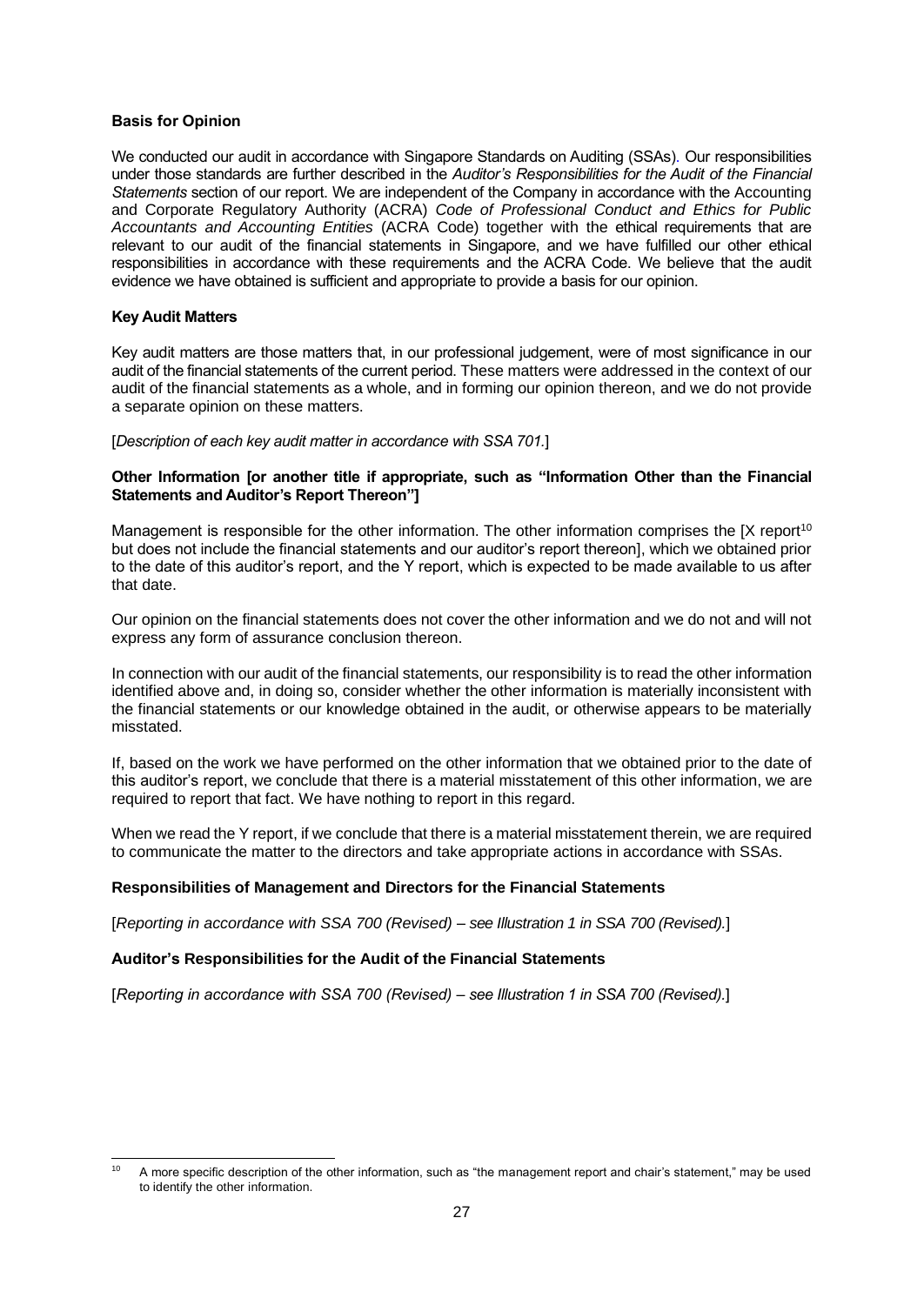# **Report on Other Legal and Regulatory Requirements**

[*Reporting in accordance with SSA 700 (Revised) – see Illustration 1 in SSA 700 (Revised).*]

The engagement partner on the audit resulting in this independent auditor's report is [*name*].<sup>11</sup>

 $(Firm)$ 

Public Accountants and Chartered Accountants Singapore

\_\_\_\_\_\_\_\_\_\_\_\_\_\_\_\_\_\_\_\_\_\_\_\_\_ (Date)

<sup>&</sup>lt;sup>11</sup> The name of the engagement partner is included in the auditor's report for audits of complete sets of general purpose financial statements of listed entities unless, in rare circumstances, such disclosure is reasonably expected to lead to a significant personal security threat (see SSA 700 (Revised), paragraph 46).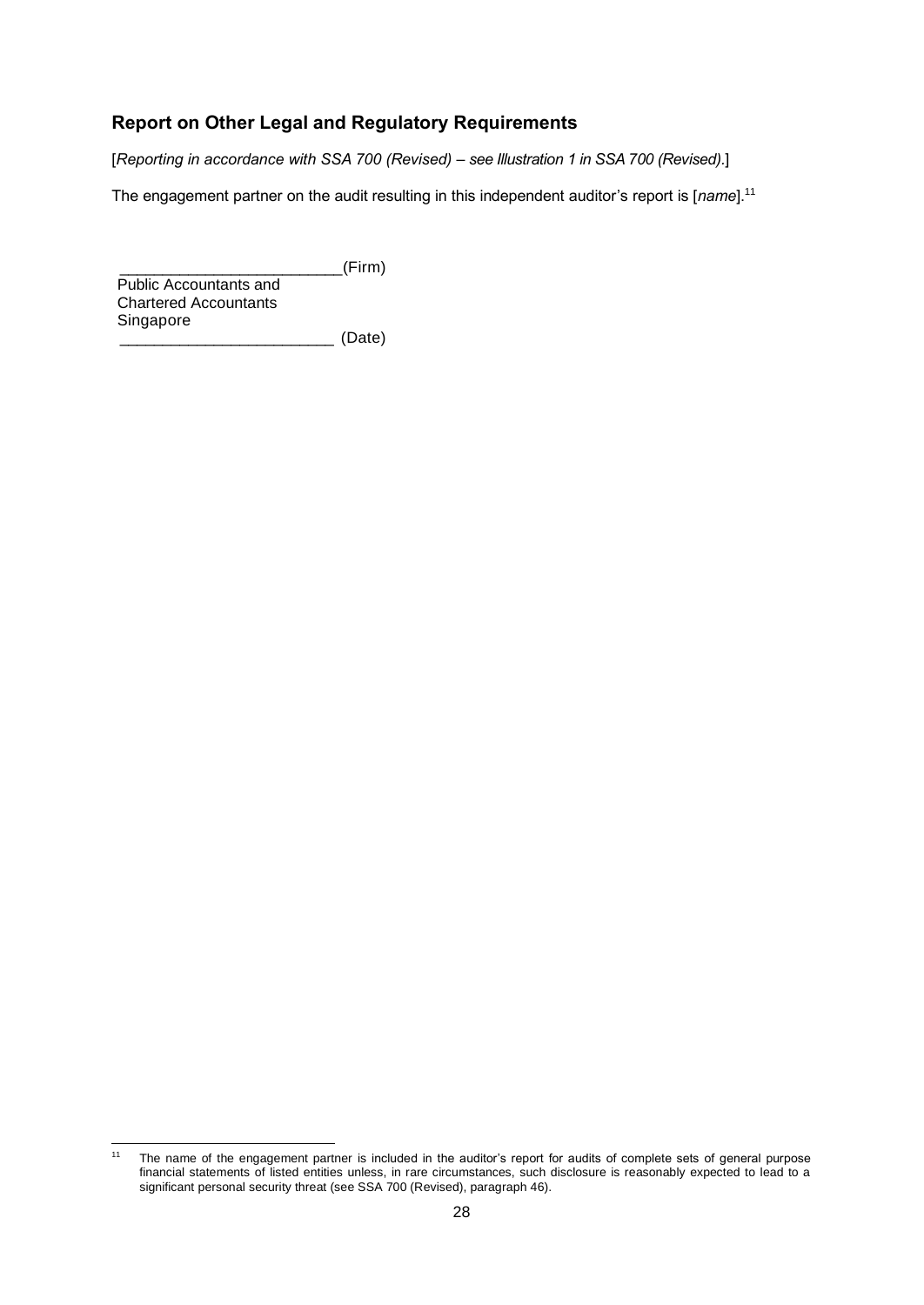Illustration 3 – An auditor's report of a Singapore incorporated company other than a listed company containing an unmodified opinion when the auditor has obtained part of the other information prior to the date of the auditor's report, has not identified a material misstatement of the other information, and expects to obtain other information after the date of the auditor's report.

For purposes of this illustrative auditor's report, the following circumstances are assumed:

- Audit of a complete set of financial statements of a Singapore incorporated company other than a listed entity using a fair presentation framework. The audit is not a group audit (i.e., SSA 600 does not apply).
- The financial statements are prepared by management of the company in accordance with FRSs (a general purpose framework).
- The terms of the audit engagement reflect the description of management's responsibility for the financial statements in SSA 210.
- The auditor has concluded an unmodified (i.e., "clean") opinion is appropriate based on the audit evidence obtained.
- The relevant ethical requirements that apply to the audit comprise the Accounting and Corporate Regulatory Authority (ACRA) *Code of Professional Conduct and Ethics for Public Accountants and Accounting Entities* (ACRA Code) together with the ethical requirements relating to the audit in Singapore, and the auditor refers to both.
- Based on the audit evidence obtained, the auditor has concluded that a material uncertainty does not exist related to events or conditions that may cast significant doubt on the company's ability to continue as a going concern in accordance with SSA 570 (Revised).
- The auditor is not required, and has otherwise not decided, to communicate key audit matters in accordance with SSA 701.
- The auditor has obtained part of the other information prior to the date of the auditor's report, has not identified a material misstatement of the other information, and expects to obtain other information after the date of the auditor's report.
- Those responsible for oversight of the financial statements differ from those responsible for the preparation of the financial statements.
- In addition to the audit of the financial statements, the auditor has other reporting responsibilities required under local law.

# **INDEPENDENT AUDITOR'S REPORT**

To the Shareholders of ABC Company [or Other Appropriate Addressee]

# **Report on the Audit of the Financial Statements**<sup>12</sup>

## **Opinion**

We have audited the financial statements of ABC Company (the Company), which comprise the statement of financial position as at 31 December 20X1, and the statement of comprehensive income, statement of changes in equity and statement of cash flows for the year then ended, and notes to the financial statements, including a summary of significant accounting policies.

In our opinion, the accompanying financial statements are properly drawn up in accordance with the provisions of the Companies Act, Chapter 50 (the Act) and Financial Reporting Standards in Singapore (FRSs) so as to give a true and fair view of the financial position of the Company as at 31 December 20X1 and of the financial performance, changes in equity and cash flows of the Company for the year ended on that date.

<sup>&</sup>lt;sup>12</sup> The sub-title "Report on the Audit of the Financial Statements" is unnecessary in circumstances when the second sub-title "Report on Other Legal and Regulatory Requirements" is not applicable.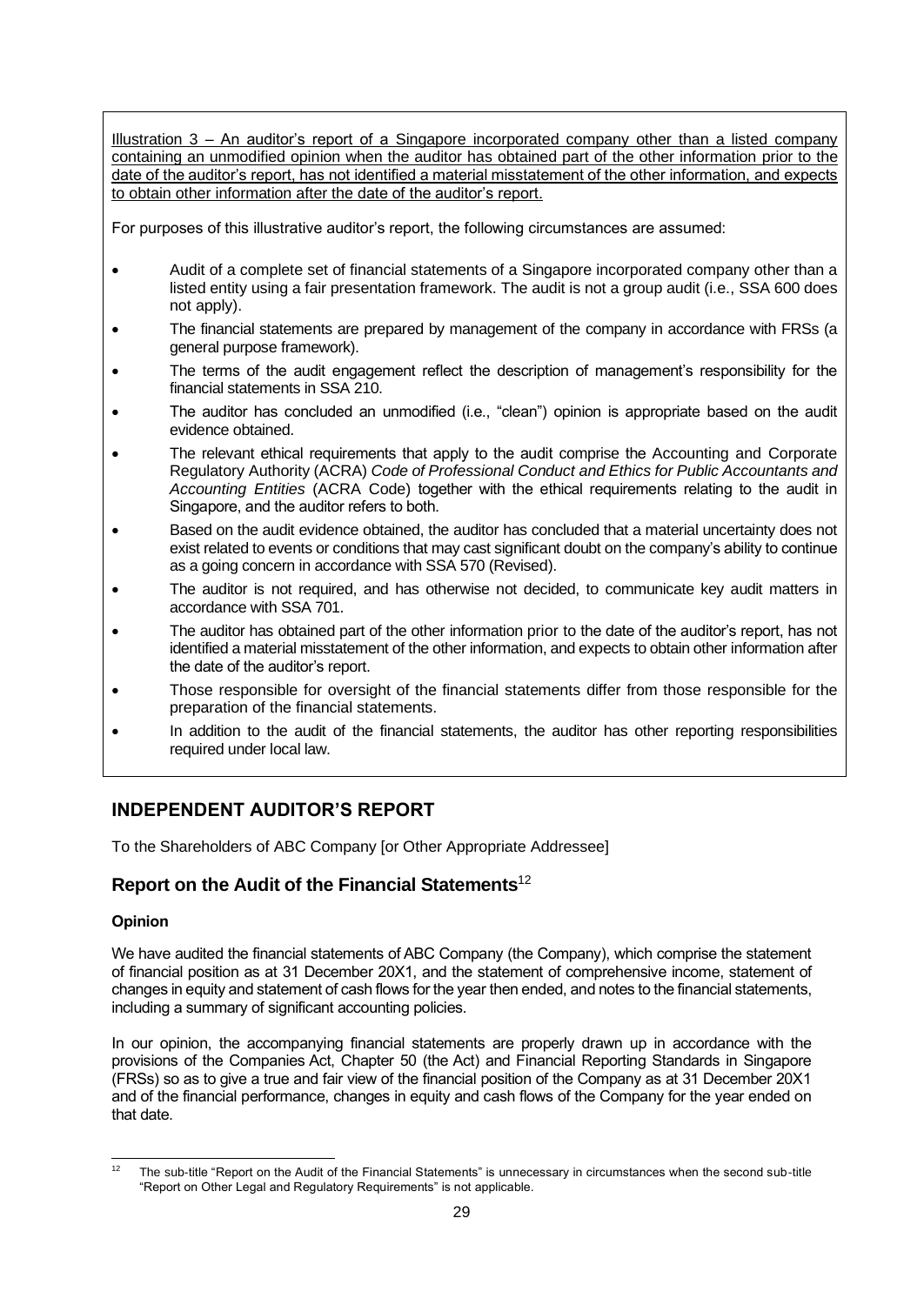### **Basis for Opinion**

We conducted our audit in accordance with Singapore Standards on Auditing (SSAs). Our responsibilities under those standards are further described in the *Auditor's Responsibilities for the Audit of the Financial Statements* section of our report. We are independent of the Company in accordance with the Accounting and Corporate Regulatory Authority (ACRA) *Code of Professional Conduct and Ethics for Public Accountants and Accounting Entities* (ACRA Code) together with the ethical requirements that are relevant to our audit of the financial statements in Singapore, and we have fulfilled our other ethical responsibilities in accordance with these requirements and the ACRA Code. We believe that the audit evidence we have obtained is sufficient and appropriate to provide a basis for our opinion.

#### **Other Information [or another title if appropriate, such as "Information Other than the Financial Statements and Auditor's Report Thereon"]**

Management is responsible for the other information. The other information obtained at the date of this auditor's report is [information included in the X report,<sup>13</sup> but does not include the financial statements and our auditor's report thereon]

Our opinion on the financial statements does not cover the other information and we do not express any form of assurance conclusion thereon.

In connection with our audit of the financial statements, our responsibility is to read the other information and, in doing so, consider whether the other information is materially inconsistent with the financial statements or our knowledge obtained in the audit, or otherwise appears to be materially misstated.

If, based on the work we have performed on the other information obtained prior to the date of this auditor's report, we conclude that there is a material misstatement of this other information, we are required to report that fact. We have nothing to report in this regard.

#### **Responsibilities of Management and Directors for the Financial Statements**

[*Reporting in accordance with SSA 700 (Revised) – see Illustration 3 in SSA 700 (Revised).*]

#### **Auditor's Responsibilities for the Audit of the Financial Statements**

[*Reporting in accordance with SSA 700 (Revised) – see Illustration 3 in SSA 700 (Revised).*]

## **Report on Other Legal and Regulatory Requirements**

[*Reporting in accordance with SSA 700 (Revised) – see Illustration 3 in SSA 700 (Revised).*]

 $\angle$ (Firm) Public Accountants and Chartered Accountants Singapore

\_\_\_\_\_\_\_\_\_\_\_\_\_\_\_\_\_\_\_\_\_\_\_\_\_ (Date)

<sup>&</sup>lt;sup>13</sup> A more specific description of the other information, such as "the management report and chair's statement," may be used to identify the other information.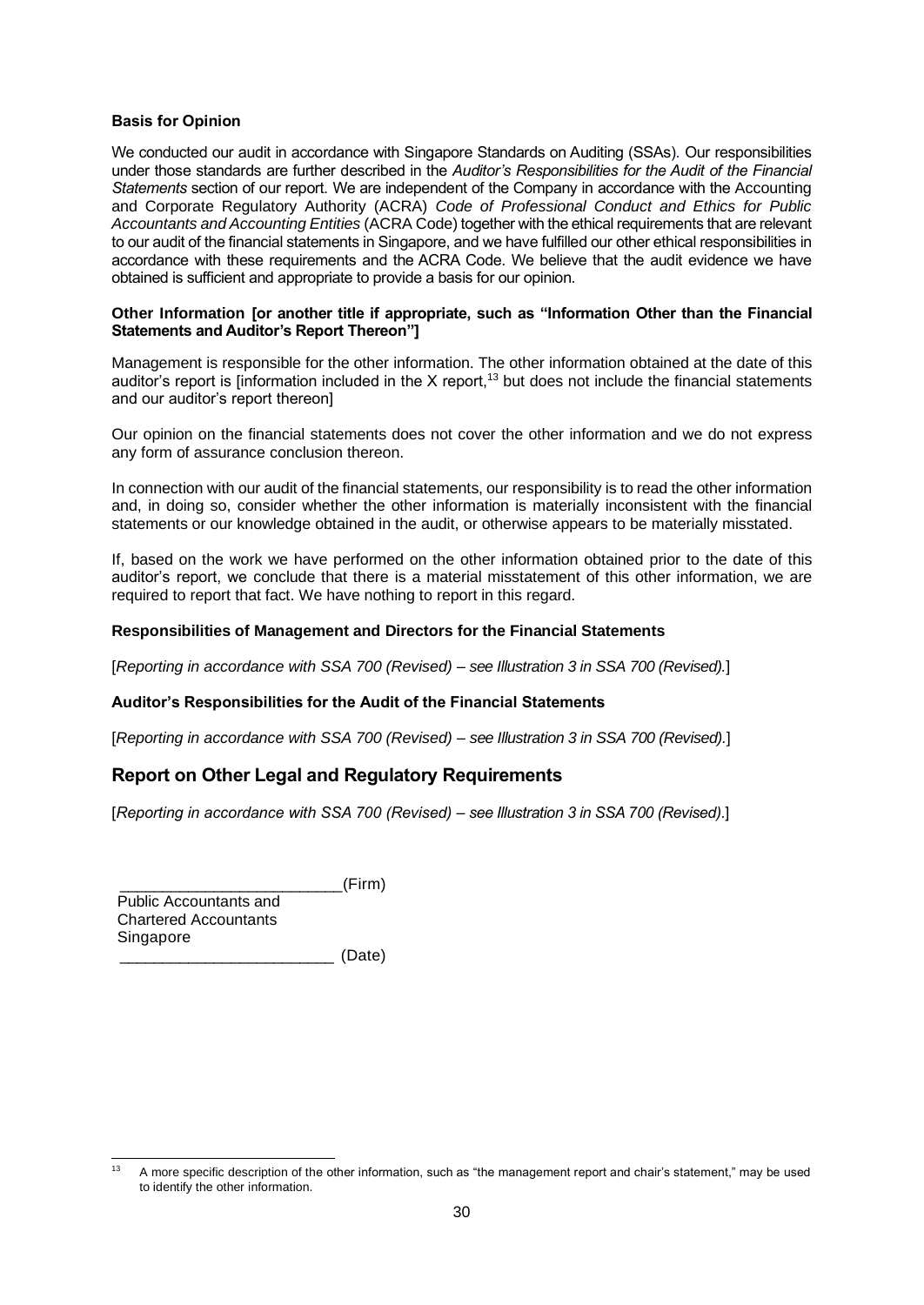Illustration 4 – An auditor's report of a Singapore incorporated listed company containing an unmodified opinion when the auditor has obtained no other information prior to the date of the auditor's report but expects to obtain other information after the date of the auditor's report.

For purposes of this illustrative auditor's report, the following circumstances are assumed:

- Audit of a complete set of financial statements of a Singapore incorporated listed company using a fair presentation framework. The audit is not a group audit (i.e., SSA 600 does not apply).
- The financial statements are prepared by management of the company in accordance with SFRS(I)s (a general purpose framework).
- The terms of the audit engagement reflect the description of management's responsibility for the financial statements in SSA 210.
- The auditor has concluded an unmodified (i.e., "clean") opinion is appropriate based on the audit evidence obtained.
- The relevant ethical requirements that apply to the audit comprise the Accounting and Corporate Regulatory Authority (ACRA) *Code of Professional Conduct and Ethics for Public Accountants and Accounting Entities* (ACRA Code) together with the ethical requirements relating to the audit in Singapore, and the auditor refers to both.
- Based on the audit evidence obtained, the auditor has concluded that a material uncertainty does not exist related to events or conditions that may cast significant doubt on the company's ability to continue as a going concern in accordance with SSA 570 (Revised).
- Key audit matters have been communicated in accordance with SSA 701.
- The auditor has obtained no other information prior to the date of the auditor's report but expects to obtain other information after the date of the auditor's report.
- Those responsible for oversight of the financial statements differ from those responsible for the preparation of the financial statements.
- In addition to the audit of the financial statements, the auditor has other reporting responsibilities required under local law.

# **INDEPENDENT AUDITOR'S REPORT**

To the Shareholders of ABC Company [or Other Appropriate Addressee]

# **Report on the Audit of the Financial Statements**<sup>14</sup>

## **Opinion**

We have audited the financial statements of ABC Company (the Company), which comprise the statement of financial position as at 31 December 20X1, and the statement of comprehensive income, statement of changes in equity and statement of cash flows for the year then ended, and notes to the financial statements, including a summary of significant accounting policies.

In our opinion, the accompanying financial statements are properly drawn up in accordance with the provisions of the Companies Act, Chapter 50 (the Act) and Singapore Financial Reporting Standards (International) (SFRS(I)s) so as to give a true and fair view of the financial position of the Company as at 31 December 20X1 and of the financial performance, changes in equity and cash flows of the Company for the year ended on that date.

<sup>&</sup>lt;sup>14</sup> The sub-title "Report on the Audit of the Financial Statements" is unnecessary in circumstances when the second sub-title "Report on Other Legal and Regulatory Requirements" is not applicable.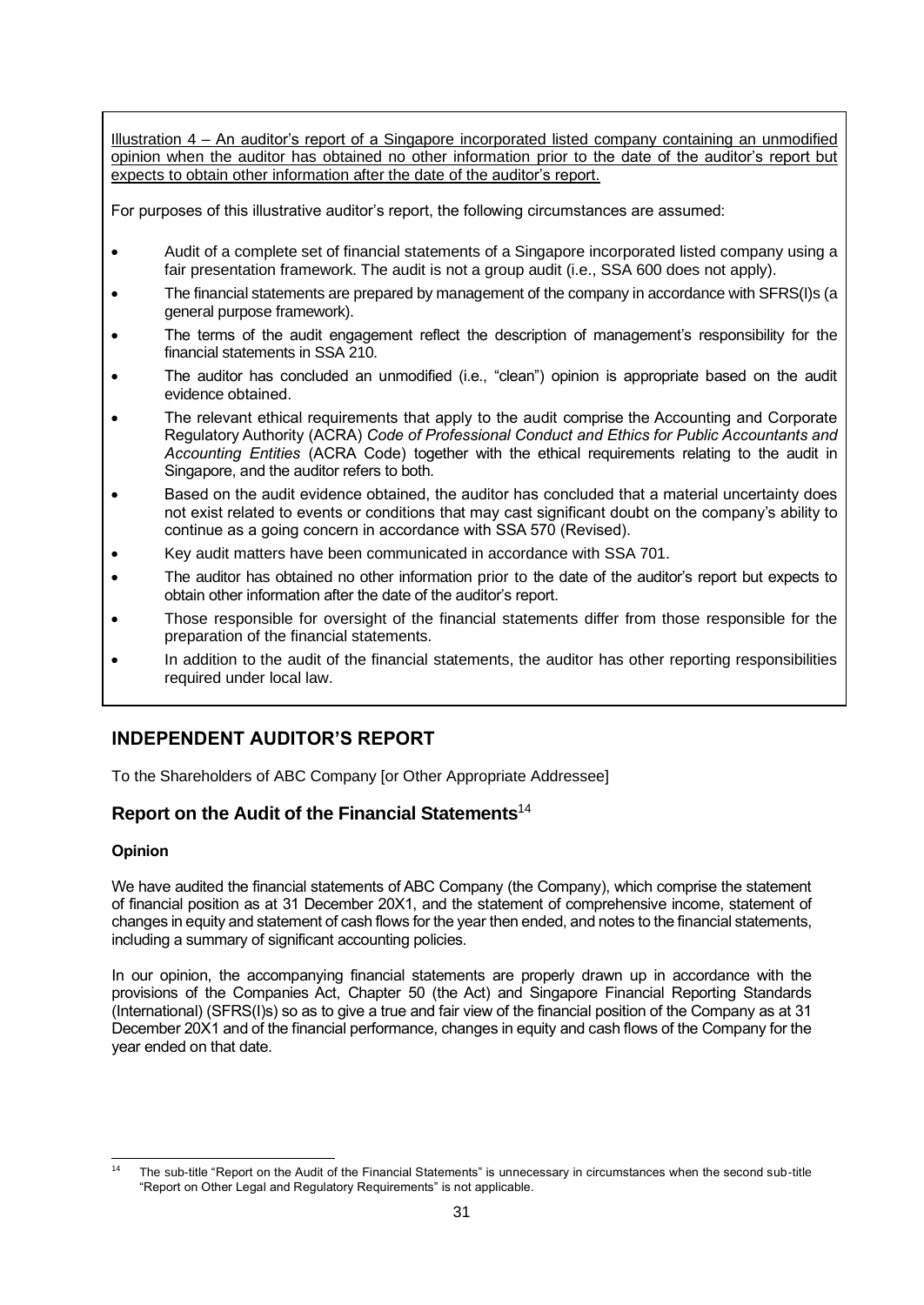#### **Basis for Opinion**

We conducted our audit in accordance with Singapore Standards on Auditing (SSAs). Our responsibilities under those standards are further described in the *Auditor's Responsibilities for the Audit of the Financial Statements* section of our report. We are independent of the Company in accordance with the Accounting and Corporate Regulatory Authority (ACRA) *Code of Professional Conduct and Ethics for Public Accountants and Accounting Entities* (ACRA Code) together with the ethical requirements that are relevant to our audit of the financial statements in Singapore, and we have fulfilled our other ethical responsibilities in accordance with these requirements and the ACRA Code. We believe that the audit evidence we have obtained is sufficient and appropriate to provide a basis for our opinion.

#### **Key Audit Matters**

Key audit matters are those matters that, in our professional judgement, were of most significance in our audit of the financial statements of the current period. These matters were addressed in the context of our audit of the financial statements as a whole, and in forming our opinion thereon, and we do not provide a separate opinion on these matters.

[*Description of each key audit matter in accordance with SSA 701.*]

#### **Other Information [or another title if appropriate, such as "Information Other than the Financial Statements and Auditor's Report Thereon"]**

Management is responsible for the other information. The other information comprises the [information included in the X report,<sup>15</sup> but does not include the financial statements and our auditor's report thereon]. The X report is expected to be made available to us after the date of this auditor's report.

Our opinion on the financial statements does not cover the other information and we will not express any form of assurance conclusion thereon.

In connection with our audit of the financial statements, our responsibility is to read the other information identified above when it becomes available and, in doing so, consider whether the other information is materially inconsistent with the financial statements or our knowledge obtained in the audit, or otherwise appears to be materially misstated.

When we read the X report, if we conclude that there is a material misstatement therein, we are required to communicate the matter to the directors and take appropriate actions in accordance with SSAs.

## **Responsibilities of Management and Directors for the Financial Statements**

[*Reporting in accordance with SSA 700 (Revised) – see Illustration 1 in SSA 700 (Revised).*]

#### **Auditor's Responsibilities for the Audit of the Financial Statements**

[*Reporting in accordance with SSA 700 (Revised) – see Illustration 1 in SSA 700 (Revised).*]

## **Report on Other Legal and Regulatory Requirements**

[*Reporting in accordance with SSA 700 (Revised) – see Illustration 1 in SSA 700 (Revised).*]

The engagement partner on the audit resulting in this independent auditor's report is [*name*].<sup>16</sup>

<sup>15</sup> A more specific description of the other information, such as "the management report and chair's statement," may be used to identify the other information.

<sup>16</sup> The name of the engagement partner is included in the auditor's report for audits of complete sets of general purpose financial statements of listed entities unless, in rare circumstances, such disclosure is reasonably expected to lead to a significant personal security threat (see SSA 700 (Revised), paragraph 46).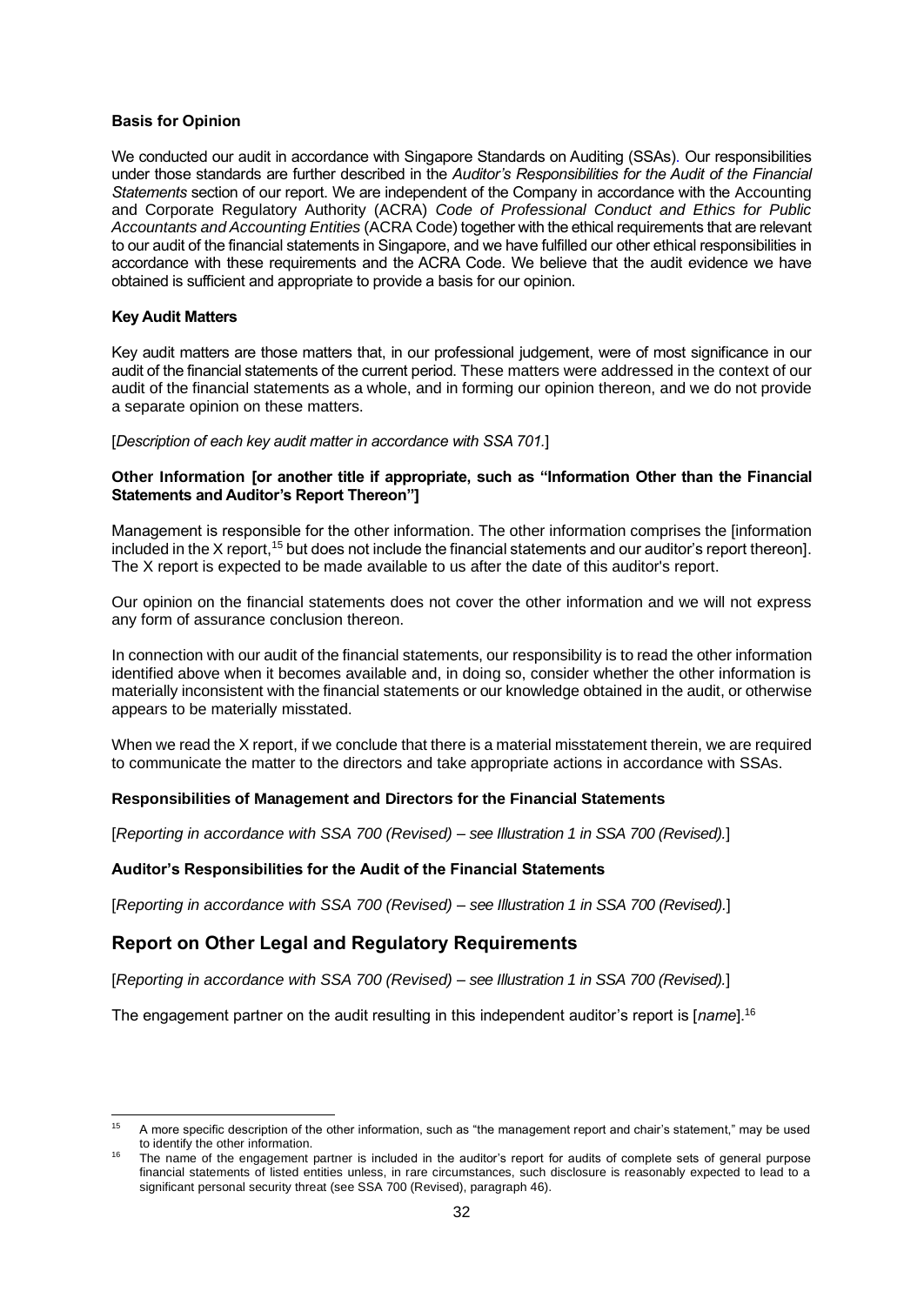$\Box$ (Firm)

Public Accountants and Chartered Accountants Singapore

\_\_\_\_\_\_\_\_\_\_\_\_\_\_\_\_\_\_\_\_\_\_\_\_\_ (Date)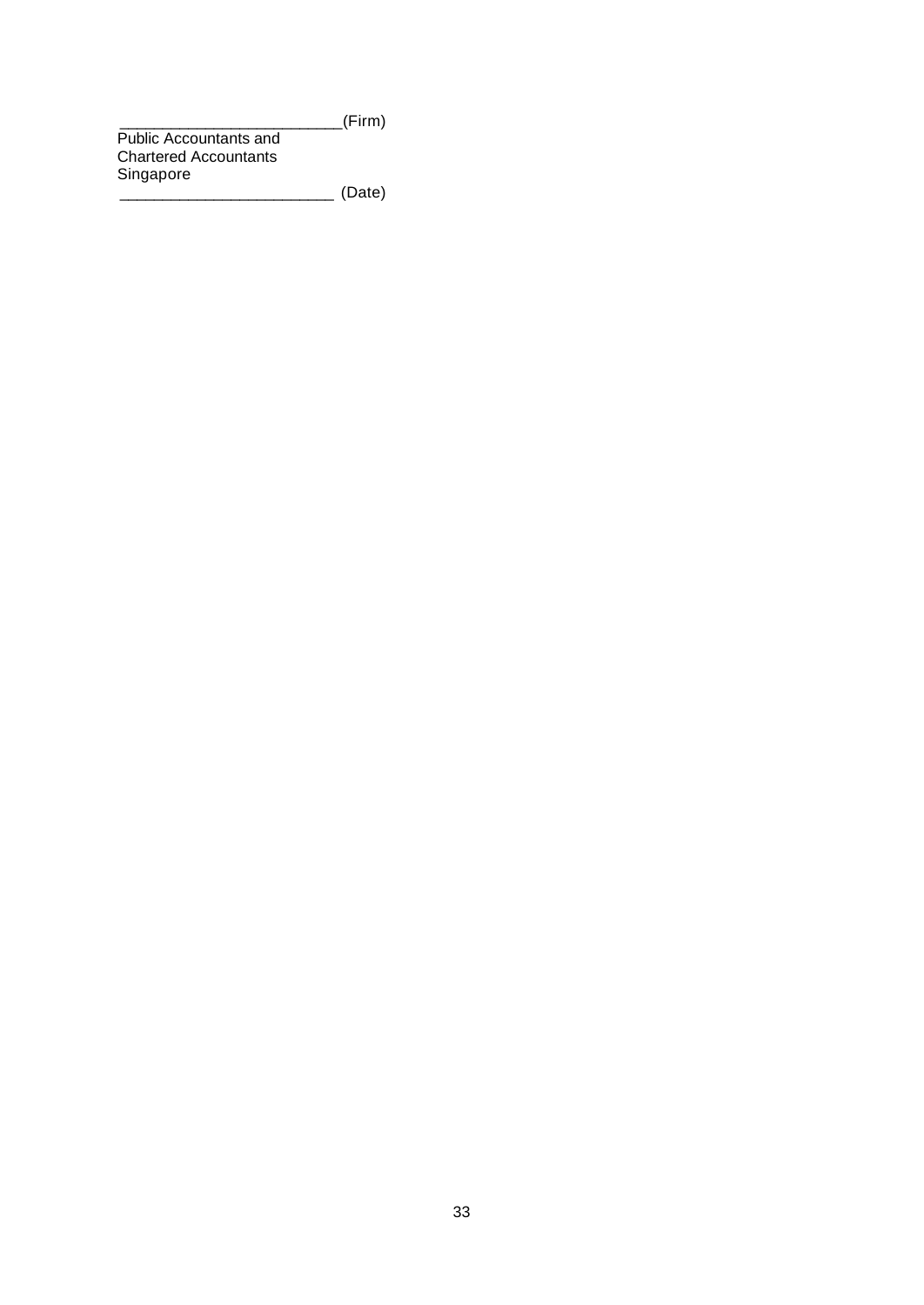Illustration 5 – An auditor's report of any Singapore incorporated company, whether listed or other than listed, containing an unmodified opinion when the auditor has obtained all of the other information prior to the date of the auditor's report and has concluded that a material misstatement of the other information exists.

For purposes of this illustrative auditor's report, the following circumstances are assumed:

- Audit of a complete set of financial statements of any Singapore incorporated company, whether listed or other than listed, using a fair presentation framework. The audit is not a group audit (i.e., SSA 600 does not apply).
- The financial statements are prepared by management of the company in accordance with SFRS(I)s or FRSs (a general purpose framework).
- The terms of the audit engagement reflect the description of management's responsibility for the financial statements in SSA 210.
- The auditor has concluded an unmodified (i.e., "clean") opinion is appropriate based on the audit evidence obtained.
- The relevant ethical requirements that apply to the audit comprise the Accounting and Corporate Regulatory Authority (ACRA) *Code of Professional Conduct and Ethics for Public Accountants and Accounting Entities* (ACRA Code) together with the ethical requirements relating to the audit in Singapore, and the auditor refers to both.
- Based on the audit evidence obtained, the auditor has concluded that a material uncertainty does not exist related to events or conditions that may cast significant doubt on the company's ability to continue as a going concern in accordance with SSA 570 (Revised).
- Key audit matters have been communicated in accordance with SSA 701.
- The auditor has obtained all of the other information prior to the date of the auditor's report and has concluded that a material misstatement of the other information exists
- Those responsible for oversight of the financial statements differ from those responsible for the preparation of the financial statements.
- In addition to the audit of the financial statements, the auditor has other reporting responsibilities required under local law.

# **INDEPENDENT AUDITOR'S REPORT**

To the Shareholders of ABC Company [or Other Appropriate Addressee]

## **Report on the Audit of the Financial Statements**<sup>17</sup>

## **Opinion**

We have audited the financial statements of ABC Company (the Company), which comprise the statement of financial position as at 31 December 20X1, and the statement of comprehensive income, statement of changes in equity and statement of cash flows for the year then ended, and notes to the financial statements, including a summary of significant accounting policies.

In our opinion, the accompanying financial statements are properly drawn up in accordance with the provisions of the Companies Act, Chapter 50 (the Act) and [Singapore Financial Reporting Standards (International) (SFRS(I)s) / Financial Reporting Standards in Singapore (FRSs)] so as to give a true and fair view of the financial position of the Company as at 31 December 20X1 and of the financial performance, changes in equity and cash flows of the Company for the year ended on that date.

<sup>&</sup>lt;sup>17</sup> The sub-title "Report on the Audit of the Financial Statements" is unnecessary in circumstances when the second sub-title "Report on Other Legal and Regulatory Requirements" is not applicable.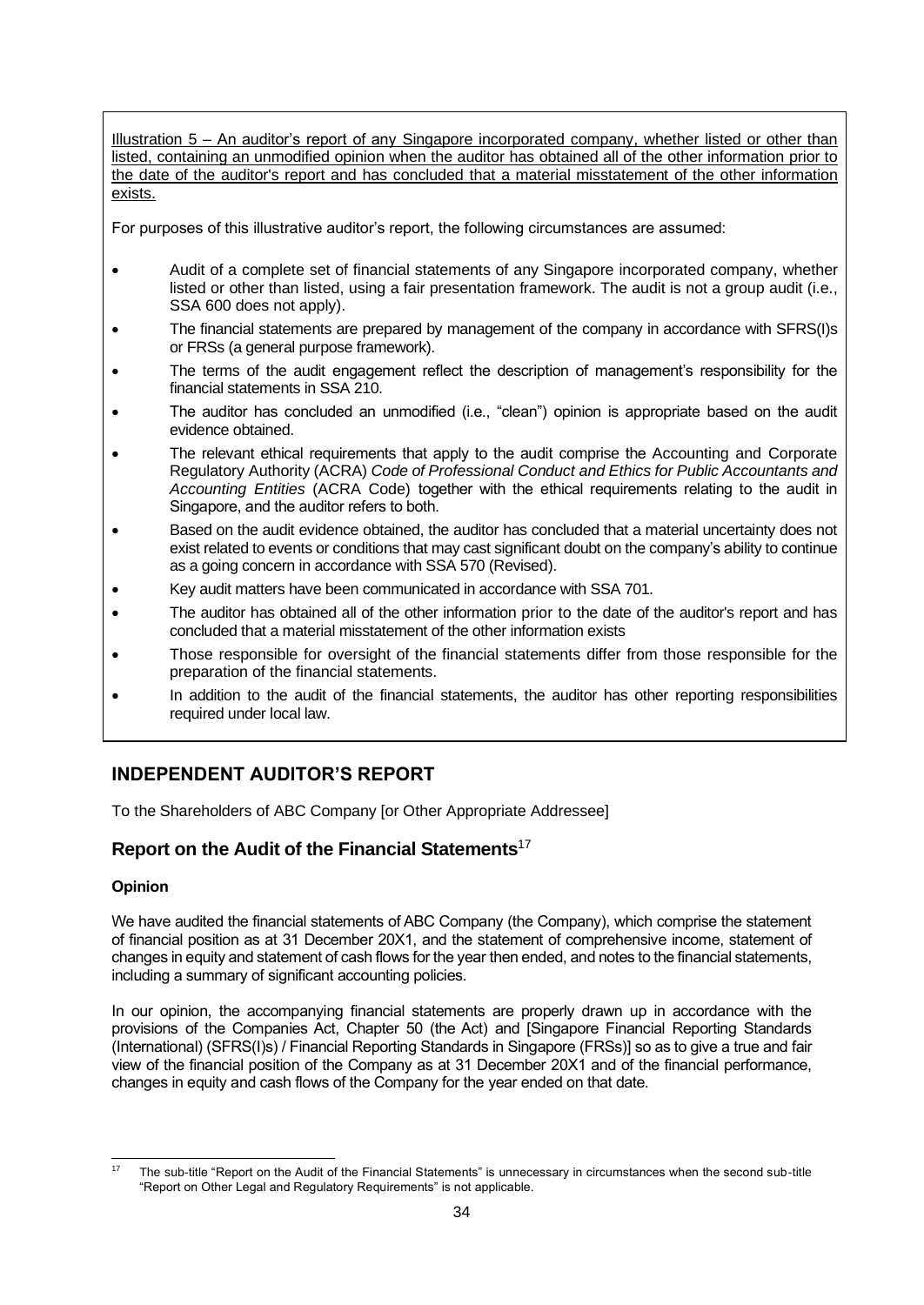#### **Basis for Opinion**

We conducted our audit in accordance with Singapore Standards on Auditing (SSAs). Our responsibilities under those standards are further described in the *Auditor's Responsibilities for the Audit of the Financial Statements* section of our report. We are independent of the Company in accordance with the Accounting and Corporate Regulatory Authority (ACRA) *Code of Professional Conduct and Ethics for Public Accountants and Accounting Entities* (ACRA Code) together with the ethical requirements that are relevant to our audit of the financial statements in Singapore, and we have fulfilled our other ethical responsibilities in accordance with these requirements and the ACRA Code. We believe that the audit evidence we have obtained is sufficient and appropriate to provide a basis for our opinion.

#### **Other Information [or another title if appropriate, such as "Information Other than the Financial Statements and Auditor's Report Thereon"]**

Management is responsible for the other information. The other information comprises the [information included in the X report,<sup>18</sup> but does not include the financial statements and our auditor's report thereon.]

Our opinion on the financial statements does not cover the other information and we do not express any form of assurance conclusion thereon.

In connection with our audit of the financial statements, our responsibility is to read the other information and, in doing so, consider whether the other information is materially inconsistent with the financial statements or our knowledge obtained in the audit or otherwise appears to be materially misstated.

If, based on the work we have performed, we conclude that there is a material misstatement of this other information, we are required to report that fact. As described below, we have concluded that such a material misstatement of the other information exists.

[*Description of material misstatement of the other information*]

#### [**Key Audit Matters**<sup>19</sup>

Key audit matters are those matters that, in our professional judgement, were of most significance in our audit of the financial statements of the current period. These matters were addressed in the context of our audit of the financial statements as a whole, and in forming our opinion thereon, and we do not provide a separate opinion on these matters.

[*Description of each key audit matter in accordance with SSA 701.*]]

#### **Responsibilities of Management and Directors for the Financial Statements**

[*Reporting in accordance with SSA 700 (Revised) – see Illustration 1 in SSA 700 (Revised).*]

#### **Auditor's Responsibilities for the Audit of the Financial Statements**

[*Reporting in accordance with SSA 700 (Revised) – see Illustration 1 (for listed entities) and illustration 3 (for entities other than listed entities) in SSA 700 (Revised).*]

 $18$  A more specific description of the other information, such as "the management report and chairman's statement," may be used to identify the other information.

<sup>&</sup>lt;sup>19</sup> The Key Audit Matters section is required for listed entities only.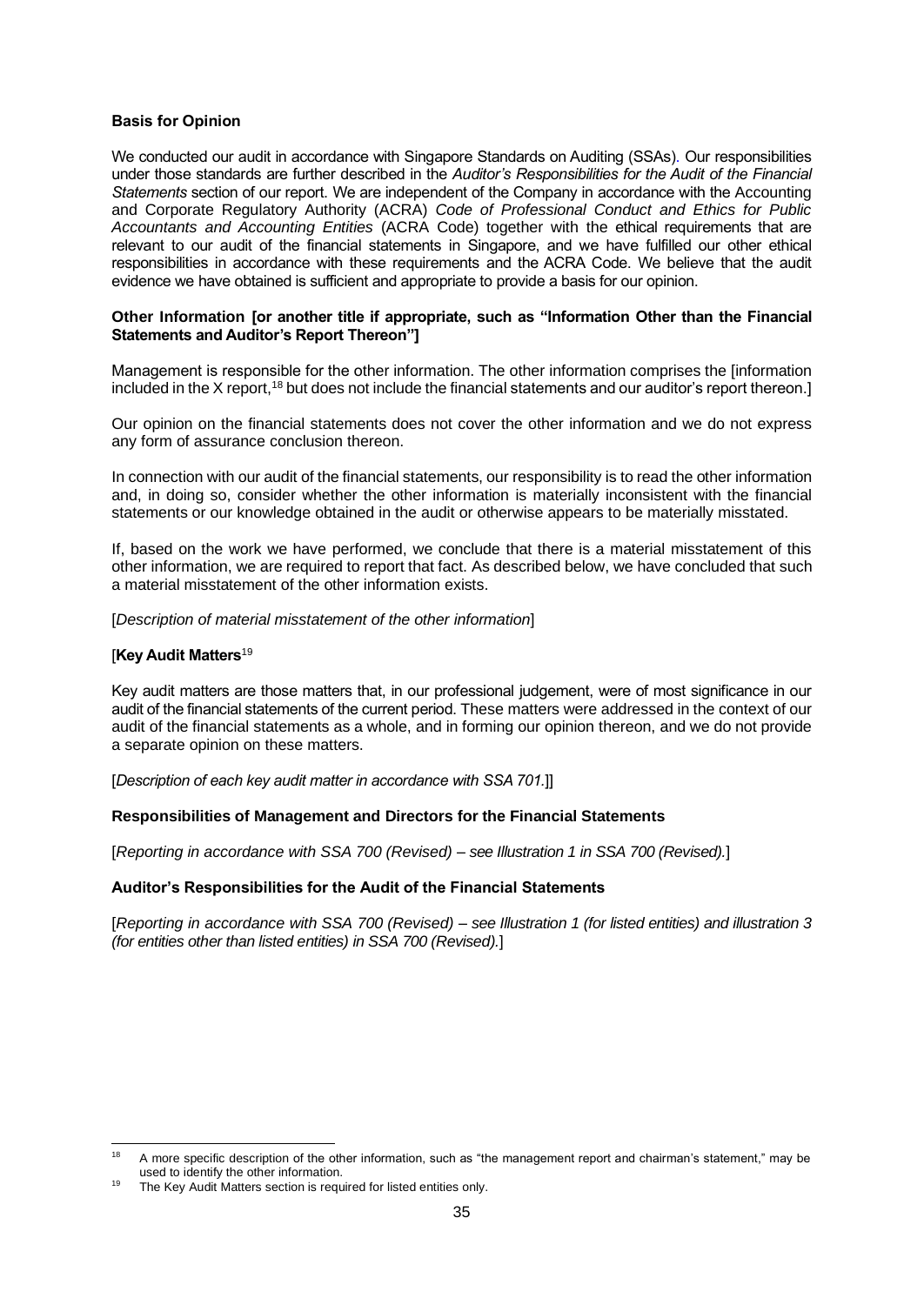# **Report on Other Legal and Regulatory Requirements**

[*Reporting in accordance with SSA 700 (Revised) – see Illustration 1 in SSA 700 (Revised).*]

[The engagement partner on the audit resulting in this independent auditor's report is [*name*].<sup>20</sup>]

 $(Firm)$ Public Accountants and

Chartered Accountants Singapore

\_\_\_\_\_\_\_\_\_\_\_\_\_\_\_\_\_\_\_\_\_\_\_\_\_ (Date)

<sup>&</sup>lt;sup>20</sup> The name of the engagement partner is included in the auditor's report for audits of complete sets of general purpose financial statements of listed entities unless, in rare circumstances, such disclosure is reasonably expected to lead to a significant personal security threat (see SSA 700 (Revised), paragraph 45).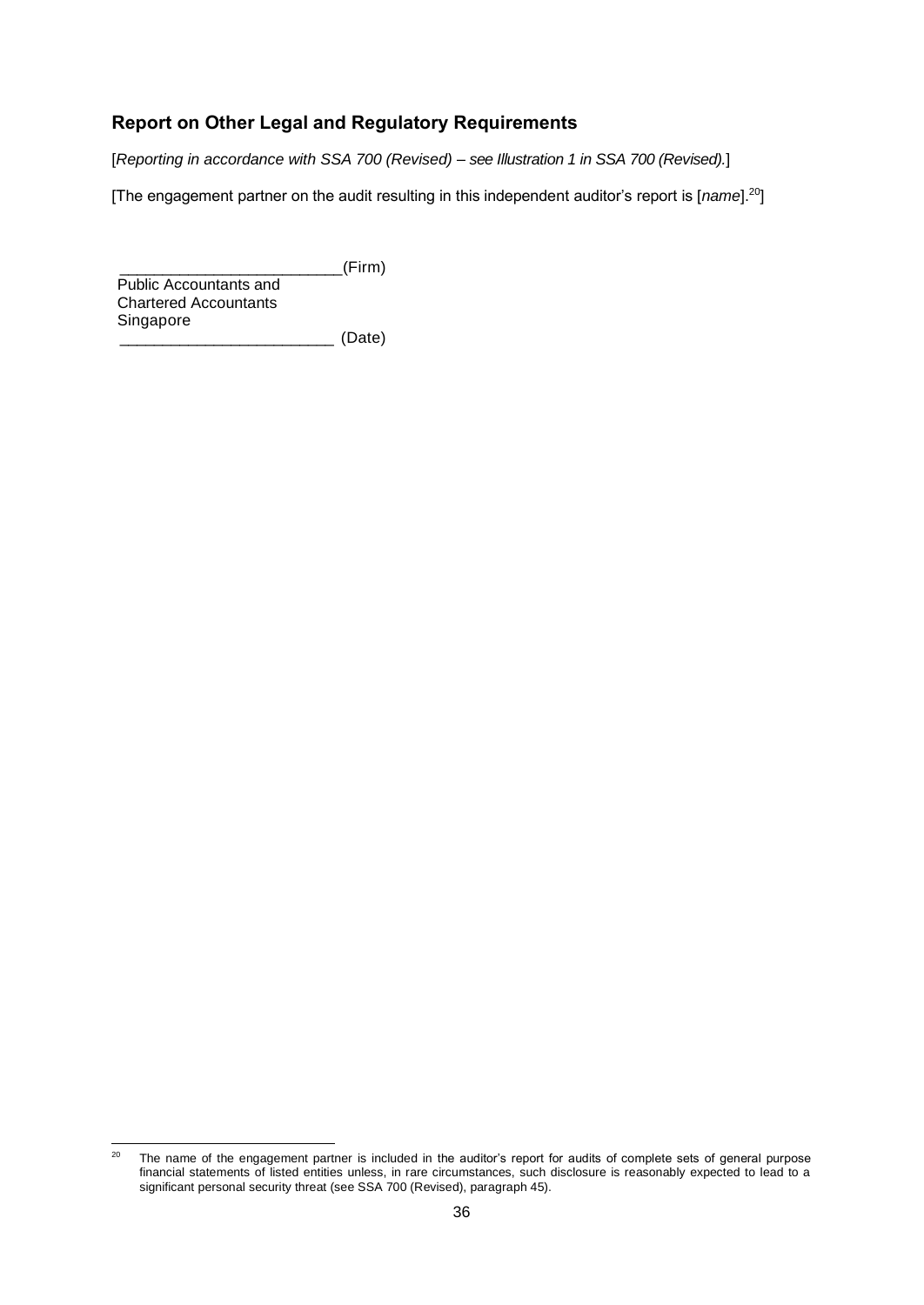Illustration 6 – An auditor's report of any Singapore incorporated company, whether listed or other than listed, containing a qualified opinion when the auditor has obtained all of the other information prior to the date of the auditor's report and there is a limitation of scope with respect to a material item in the financial statements which also affects the other information.

For purposes of this illustrative auditor's report, the following circumstances are assumed:

- Audit of a complete set of consolidated financial statements and statement of financial position of any Singapore incorporated company, whether listed or other than listed, using a fair presentation framework. The audit is a group audit (i.e., SSA 600 applies).
- The financial statements are prepared by management of the company in accordance with SFRS(I)s or FRSs (a general purpose framework).
- The terms of the audit engagement reflect the description of management's responsibility for the financial statements in SSA 210.
- The auditor was unable to obtain sufficient appropriate audit evidence relating to a foreign associate, XYZ Company, to account for it by the equity method because the auditor did not have access to the accounting records, management, or auditor of the associate. The possible effects of the inability to obtain sufficient appropriate audit evidence are deemed to be material but not pervasive to the financial statements (i.e., a qualified opinion is appropriate).
- The relevant ethical requirements that apply to the audit comprise the Accounting and Corporate Regulatory Authority (ACRA) *Code of Professional Conduct and Ethics for Public Accountants and Accounting Entities* (ACRA Code) together with the ethical requirements relating to the audit in Singapore, and the auditor refers to both.
- Based on the audit evidence obtained, the auditor has concluded that a material uncertainty does not exist related to events or conditions that may cast significant doubt on the company's ability to continue as a going concern in accordance with SSA 570 (Revised).
- Key audit matters have been communicated in accordance with SSA 701.
- The auditor has obtained all of the other information prior to the date of the auditor's report and the matter giving rise to the qualified opinion on the financial statements also affects the other information.
- Those responsible for oversight of the financial statements differ from those responsible for the preparation of the financial statements.
- In addition to the audit of the financial statements, the auditor has other reporting responsibilities required under local law.

# **INDEPENDENT AUDITOR'S REPORT**

To the Shareholders of ABC Company [or Other Appropriate Addressee]

# **Report on the Audit of the Financial Statements**<sup>21</sup>

## **Qualified Opinion**

We have audited the financial statements of ABC Company (the Company) and its subsidiaries (the Group), which comprise the consolidated statement of financial position of the Group and the statement of financial position of the Company as at 31 December 20X1, and the consolidated statement of comprehensive income, consolidated statement of changes in equity and consolidated statement of cash flows of the Group for the year then ended, and notes to the financial statements, including a summary of significant accounting policies.

In our opinion, except for the possible effects of the matter described in the *Basis for Qualified Opinion*  section of our report, the accompanying consolidated financial statements of the Group and the statement of financial position of the Company are properly drawn up in accordance with the provisions of

<sup>&</sup>lt;sup>21</sup> The sub-title "Report on the Audit of the Financial Statements" is unnecessary in circumstances when the second sub-title "Report on Other Legal and Regulatory Requirements" is not applicable.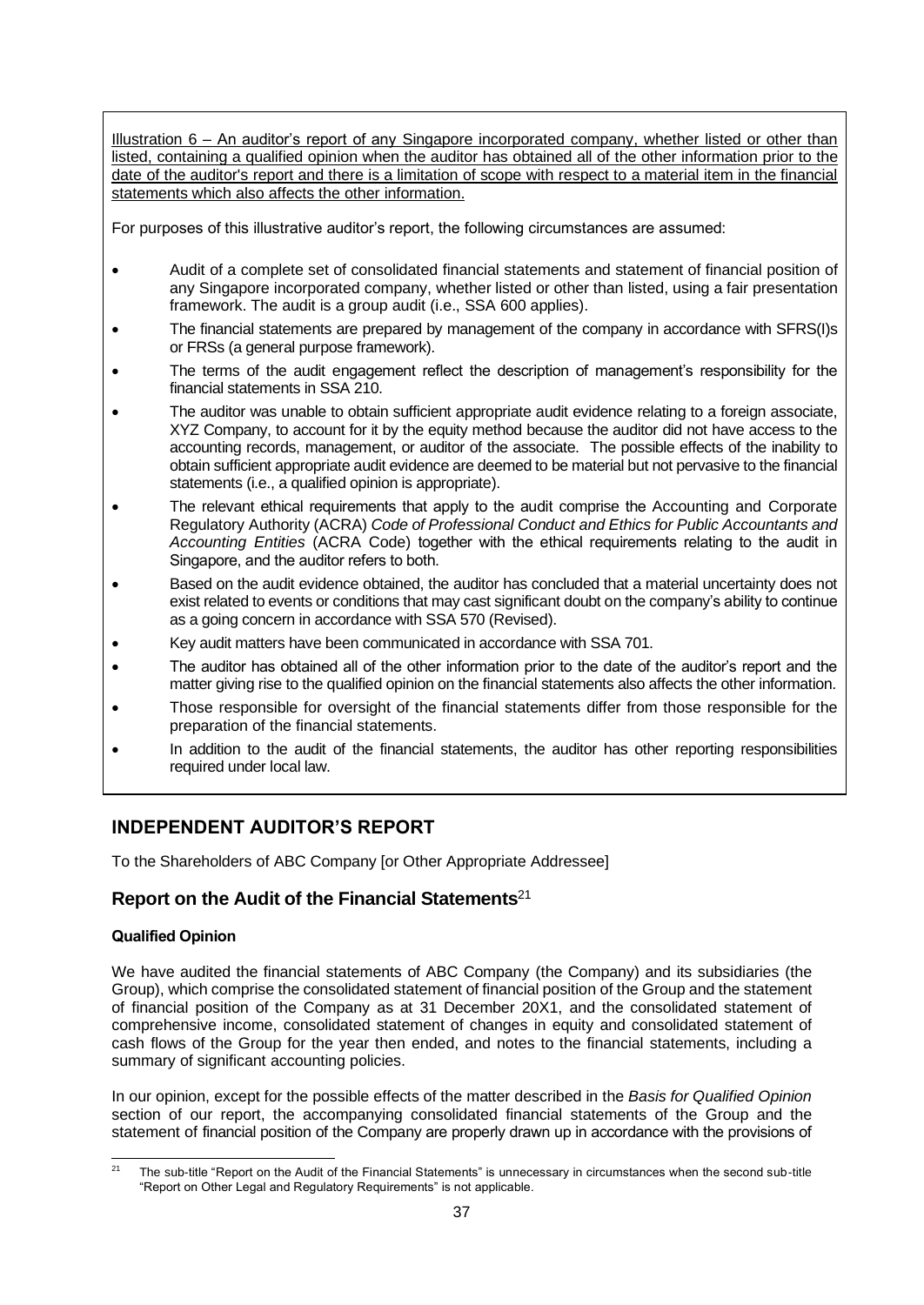the Companies Act, Chapter 50 (the Act) and [Singapore Financial Reporting Standards (International) (SFRS(I)s) / Financial Reporting Standards in Singapore (FRSs)] so as to give a true and fair view of the consolidated financial position of the Group and the financial position of the Company as at 31 December 20X1 and of the consolidated financial performance, consolidated changes in equity and consolidated cash flows of the Group for the year ended on that date.

#### **Basis for Qualified Opinion**

The Company's investment in XYZ Company, a foreign associate acquired during the year and accounted for by the equity method, is carried at xxx on the consolidated statement of financial position as at 31 December 20X1, and the Company's share of XYZ's net income of xxx is included in the Group's income for the year then ended. We were unable to obtain sufficient appropriate audit evidence about the carrying amount of the Company's investment in XYZ as at 31 December 20X1 and the Company's share of XYZ's net income for the year because we were denied access to the financial information, management, and the auditors of XYZ. Consequently, we were unable to determine whether any adjustments to these amounts were necessary.

We conducted our audit in accordance with Singapore Standards on Auditing (SSAs). Our responsibilities under those standards are further described in the *Auditor's Responsibilities for the Audit of the Financial Statements* section of our report. We are independent of the Group in accordance with the Accounting and Corporate Regulatory Authority (ACRA) *Code of Professional Conduct and Ethics for Public Accountants and Accounting Entities* (ACRA Code) together with the ethical requirements that are relevant to our audit of the financial statements in Singapore, and we have fulfilled our other ethical responsibilities in accordance with these requirements and the ACRA Code. We believe that the audit evidence we have obtained is sufficient and appropriate to provide a basis for our qualified opinion.

#### **Other Information [or another title if appropriate, such as "Information Other than the Financial Statements and Auditor's Report Thereon"]**

Management is responsible for the other information. The other information comprises the [information included in the X report,<sup>22</sup> but does not include the financial statements and our auditor's report thereon.]

Our opinion on the financial statements does not cover the other information and we do not express any form of assurance conclusion thereon.

In connection with our audit of the financial statements, our responsibility is to read the other information and, in doing so, consider whether the other information is materially inconsistent with the financial statements or our knowledge obtained in the audit or otherwise appears to be materially misstated.

If, based on the work we have performed, we conclude that there is a material misstatement of this other information, we are required to report that fact. As described in the *Basis for Qualified Opinion* section above, we were unable to obtain sufficient appropriate evidence about the carrying amount of the Company's investment in XYZ as at 31 December 20X1 and the Company's share of XYZ's net income for the year. Accordingly, we are unable to conclude whether or not the other information is materially misstated with respect to this matter.

## [**Key Audit Matters**<sup>23</sup>

Key audit matters are those matters that, in our professional judgement, were of most significance in our audit of the financial statements of the current period. These matters were addressed in the context of our audit of the financial statements as a whole, and in forming our opinion thereon, and we do not provide a separate opinion on these matters. In addition to the matter described in the *Basis for Qualified Opinion* section we have determined the matters described below to be the key audit matters to be communicated in our report.

#### [*Description of each key audit matter in accordance with SSA 701.*]]

 $22$  A more specific description of the other information, such as "the management report and chairman's statement," may be used to identify the other information.

The Key Audit Matters section is required for listed entities only.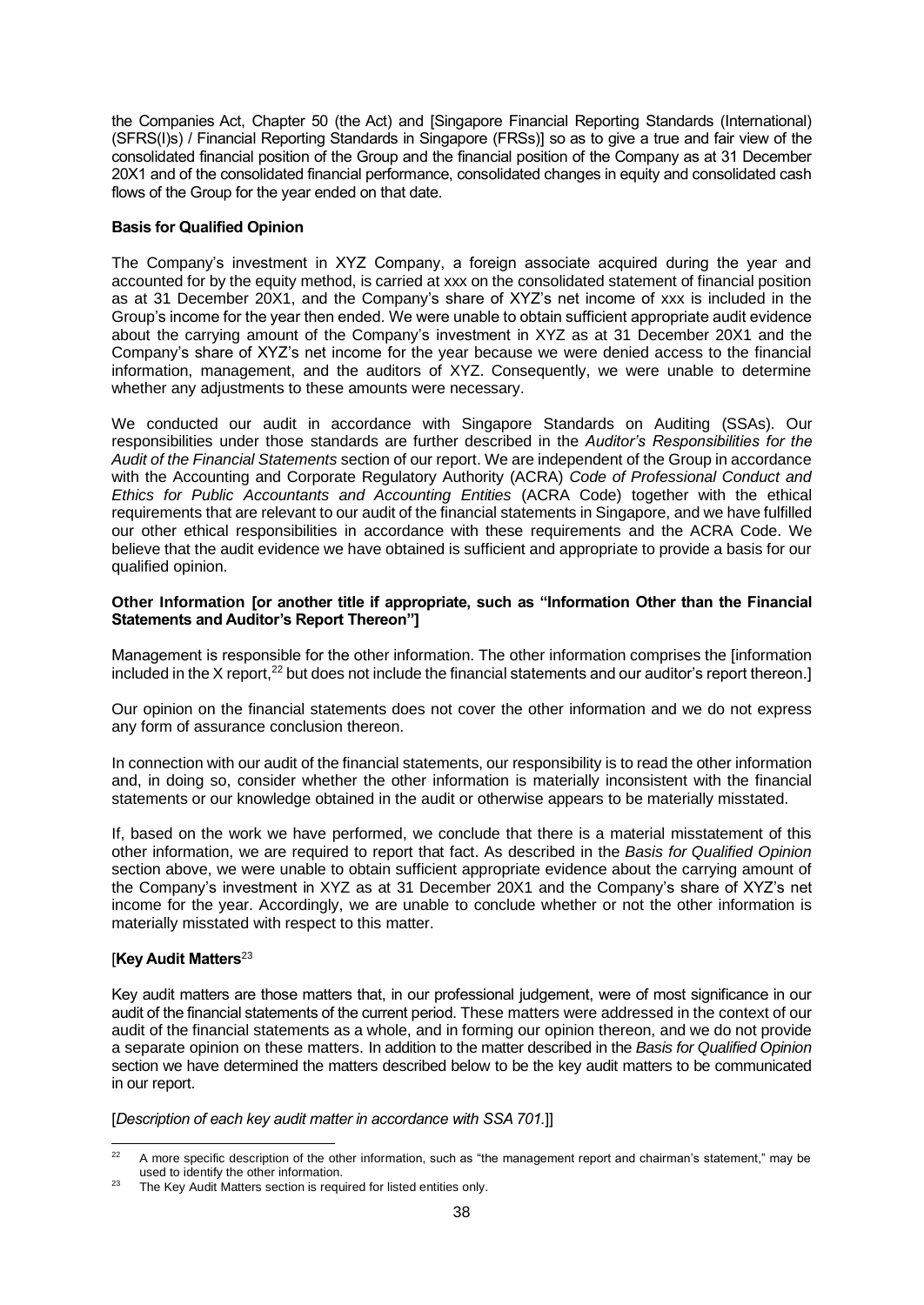## **Responsibilities of Management and Directors for the Financial Statements**

[*Reporting in accordance with SSA 700 (Revised) – see Illustration 2 in SSA 700 (Revised).*]

## **Auditor's Responsibilities for the Audit of the Financial Statements**

[*Reporting in accordance with SSA 700 (Revised) – see Illustration 2 in SSA 700 (Revised)*<sup>24</sup> *.*]

## **Report on Other Legal and Regulatory Requirements**

[*Reporting in accordance with SSA 705 (Revised) – see Illustration 3 in SSA 705 (Revised).*]

[The engagement partner on the audit resulting in this independent auditor's report is [*name*].<sup>25</sup>]

 $(Firm)$ Public Accountants and Chartered Accountants Singapore

 $\_$  (Date)

<sup>&</sup>lt;sup>24</sup> The second last paragraph in the "Auditor's Responsibilities for the Audit of the Financial Statements" section of illustration 2 in SSA 700 (Revised) is required for listed entities only (see SSA 700 (Revised), paragraph 39(b)). The last paragraph in the same section of illustration 2 is required for entities with Key Audit Matters section only (see SSA 700 (Revised), paragraph 39(c)).

 $25$  The name of the engagement partner is included in the auditor's report for audits of complete sets of general purpose financial statements of listed entities unless, in rare circumstances, such disclosure is reasonably expected to lead to a significant personal security threat (see SSA 700 (Revised), paragraph 45).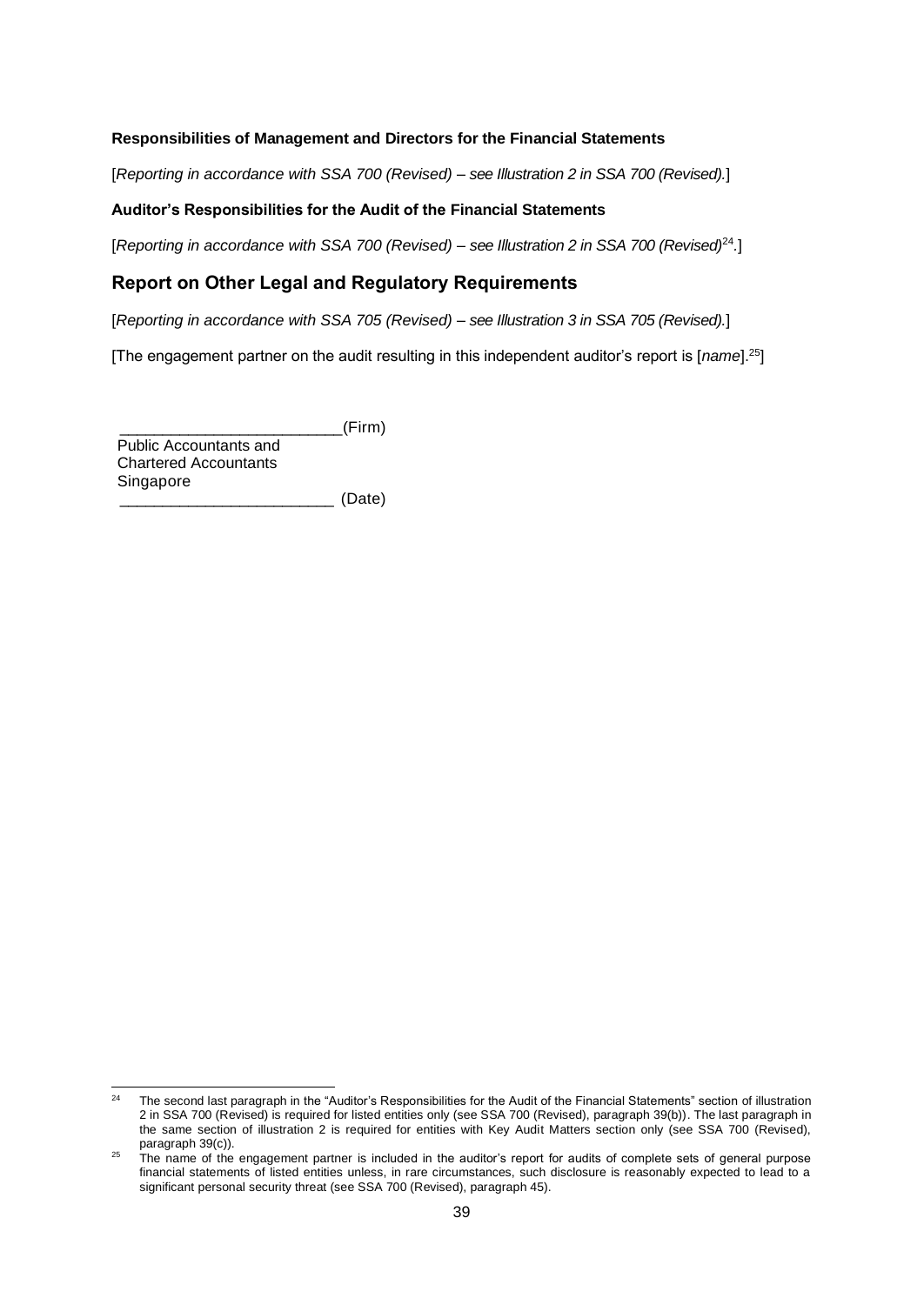Illustration 7 – An auditor's report of any Singapore incorporated company, whether listed or other than listed, containing an adverse opinion when the auditor has obtained all of the other information prior to the date of the auditor's report and the adverse opinion on the financial statements also affects the other information.

For purposes of this illustrative auditor's report, the following circumstances are assumed:

- Audit of a complete set of consolidated financial statements and statement of financial position of any Singapore incorporated company, whether listed or other than listed, using a fair presentation framework. The audit is a group audit (i.e., SSA 600 applies).
- The financial statements are prepared by management of the company in accordance with SFRS(I)s or FRSs (a general purpose framework).
- The terms of the audit engagement reflect the description of management's responsibility for the financial statements in SSA 210.
- The financial statements are materially misstated due to inadequate provision for foreseeable losses on long-term contracts. Only the current year is affected and prior year corresponding figures are not affected. The material misstatement is deemed to be pervasive to the financial statements. (i.e., an adverse opinion is appropriate).
- The relevant ethical requirements that apply to the audit comprise the Accounting and Corporate Regulatory Authority (ACRA) *Code of Professional Conduct and Ethics for Public Accountants and Accounting Entities* (ACRA Code) together with the ethical requirements relating to the audit in Singapore, and the auditor refers to both.
- Based on the audit evidence obtained, the auditor has concluded that a material uncertainty does not exist related to events or conditions that may cast significant doubt on the company's ability to continue as a going concern in accordance with SSA 570 (Revised).
- Key audit matters have been communicated in accordance with SSA 701.
- The auditor has obtained all of the other information prior to the date of the auditor's report and the matter giving rise to the adverse opinion on the financial statements also affects the other information
- Those responsible for oversight of the financial statements differ from those responsible for the preparation of the financial statements.
- In addition to the audit of the financial statements, the auditor has other reporting responsibilities required under local law.

# **INDEPENDENT AUDITOR'S REPORT**

To the Shareholders of ABC Company [or Other Appropriate Addressee]

# **Report on the Audit of the Financial Statements**<sup>26</sup>

## **Adverse Opinion**

We have audited the financial statements of ABC Company (the Company) and its subsidiaries (the Group), which comprise the consolidated statement of financial position of the Group and the statement of financial position of the Company as at 31 December 20X1, and the consolidated statement of comprehensive income, consolidated statement of changes in equity and consolidated statement of cash flows of the Group for the year then ended, and notes to the financial statements, including a summary of significant accounting policies.

In our opinion, because of the significance of the matter discussed in the *Basis for Adverse Opinion*  section of our report, the accompanying consolidated financial statements of the Group and the statement of financial position of the Company do not give a true and fair view of the consolidated financial

<sup>&</sup>lt;sup>26</sup> The sub-title "Report on the Audit of the Financial Statements" is unnecessary in circumstances when the second sub-title "Report on Other Legal and Regulatory Requirements" is not applicable.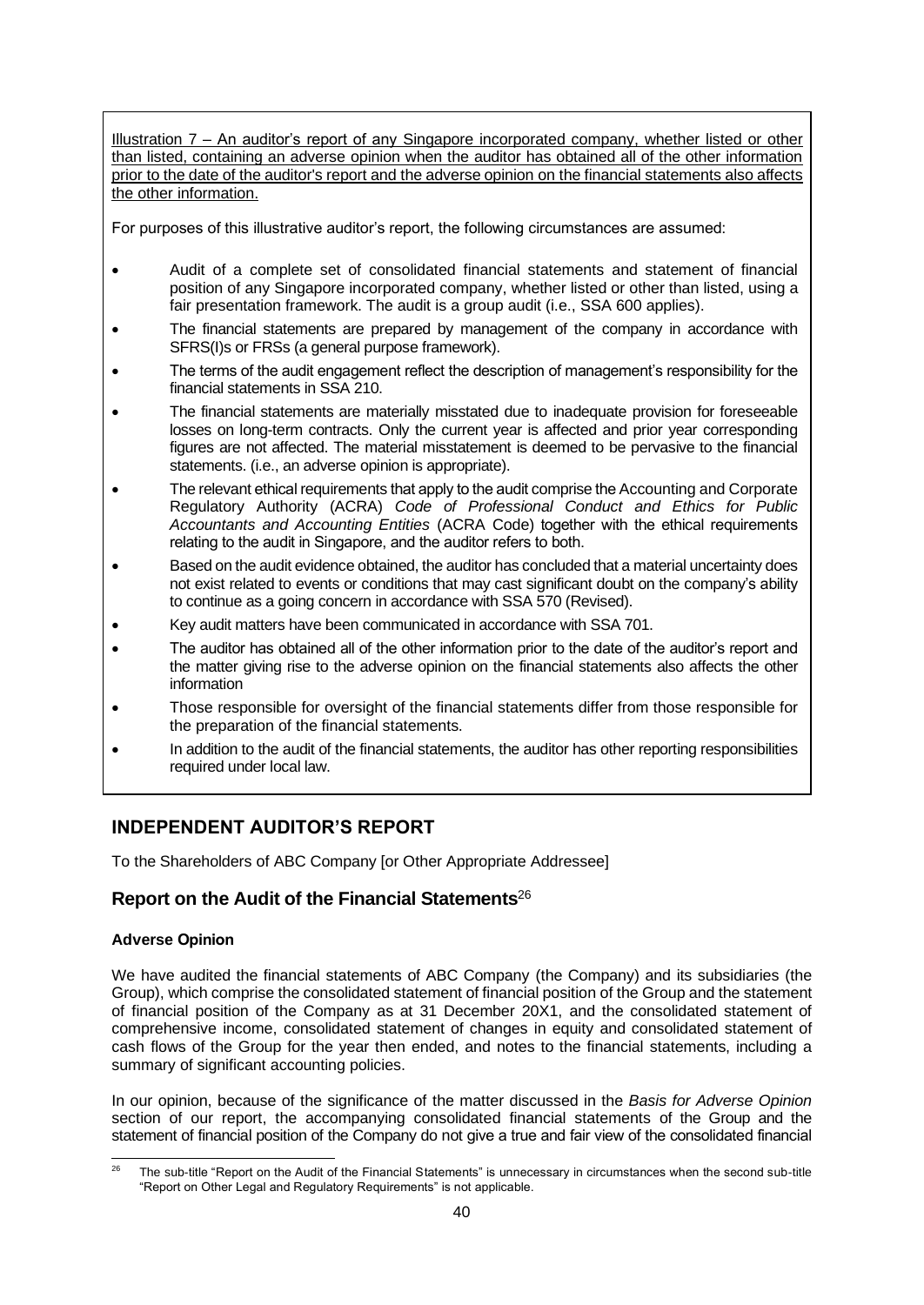position of the Group and the financial position of the Company as at 31 December 20X1 and of the consolidated financial performance, consolidated changes in equity and consolidated cash flows of the Group for the year then ended in accordance with the provisions of the Companies Act, Chapter 50 (the Act) and [Singapore Financial Reporting Standards (International) (SFRS(I)s) / Financial Reporting Standards in Singapore (FRSs)].

## **Basis for Adverse Opinion**

As explained in Note X, no provision has been made for losses expected to arise on certain significant longterm contracts currently in progress, as management considers that such losses should be off-set against amounts recoverable on other long-term contracts. Provision for onerous contracts is required by SFRS(I) 1-37, *Provisions, Contingent Liabilities and Contingent Assets*. Had such losses been provided for, the effect would have been to reduce the profit before tax and the contract work in progress by xxx, income taxes by xxx and retained earnings by xxx. Additionally, net profit for the year would have been reduced by xxx.

We conducted our audit in accordance with Singapore Standards on Auditing (SSAs). Our responsibilities under those standards are further described in the *Auditor's Responsibilities for the Audit of the Financial Statements* section of our report. We are independent of the Group in accordance with the Accounting and Corporate Regulatory Authority (ACRA) *Code of Professional Conduct and Ethics for Public Accountants and Accounting Entities* (ACRA Code) together with the ethical requirements that are relevant to our audit of the financial statements in Singapore, and we have fulfilled our other ethical responsibilities in accordance with these requirements and the ACRA Code. We believe that the audit evidence we have obtained is sufficient and appropriate to provide a basis for our adverse opinion.

#### **Other Information [or another title if appropriate, such as "Information Other than the Financial Statements and Auditor's Report Thereon"]**

Management is responsible for the other information. The other information comprises the [information included in the X report,<sup>27</sup> but does not include the financial statements and our auditor's report thereon.]

Our opinion on the financial statements does not cover the other information and we do not express any form of assurance conclusion thereon.

In connection with our audit of the financial statements, our responsibility is to read the other information and, in doing so, consider whether the other information is materially inconsistent with the financial statements or our knowledge obtained in the audit or otherwise appears to be materially misstated.

If, based on the work we have performed, we conclude that there is a material misstatement of this other information, we are required to report that fact. As described in the *Basis for Adverse Opinion* section above, the Group should have provided for foreseeable losses on long-term contracts. We have concluded that the other information is materially misstated for the same reason with respect to the amounts or other items in the X report affected by the failure to provide for foreseeable losses on longterm contracts.

## [**Key Audit Matters**<sup>28</sup>

Key audit matters are those matters that, in our professional judgement, were of most significance in our audit of the financial statements of the current period. These matters were addressed in the context of our audit of the financial statements as a whole, and in forming our opinion thereon, and we do not provide a separate opinion on these matters. In addition to the matter described in the *Basis for Adverse Opinion* section we have determined the matters described below to be the key audit matters to be communicated in our report.

#### [*Description of each key audit matter in accordance with SSA 701.*]]

<sup>&</sup>lt;sup>27</sup> A more specific description of the other information, such as "the management report and chairman's statement," may be used to identify the other information.

The Key Audit Matters section is required for listed entities only.